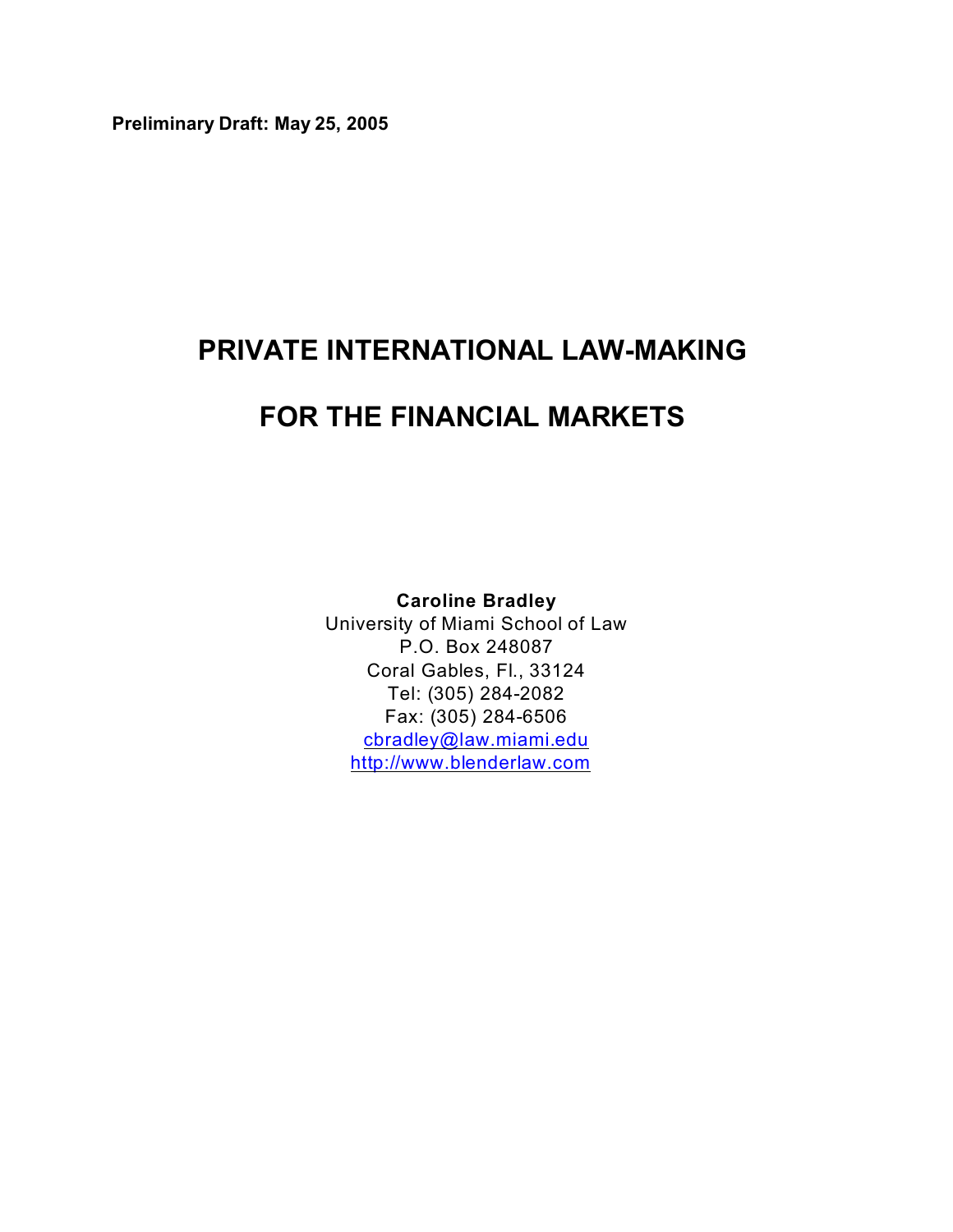# **PRIVATE INTERNATIONAL LAW-MAKING FOR THE FINANCIAL MARKETS**

Caroline Bradley.<sup>\*</sup>

# **1.0 INTRODUCTION**

In his 2004 Chorley lecture, Simon Roberts argued against the modern trend to "loosen the conceptual bonds between law and government".<sup>1</sup> Roberts is concerned that by expanding the range of what we call law we undermine the meaning of the descriptor. But he is also concerned that "under an onslaught of jural discourse and institutional design, [the] distinctive values of negotiated order, far from being celebrated, are actually effaced."<sup>2</sup>

In financial regulation<sup>3</sup> it is easy to subscribe to this distinction between statecentred law and negotiated rules (whether we describe them as "law" or not). It is common, for example, to distinguish between governmental and "self-regulatory" rules.<sup>4</sup> But this apparent sharp distinction between governmental and self-regulation soon breaks down: self-regulatory organisations often derive (or appear to derive) their

<sup>2</sup> Id. at 23. Roberts describes the value of negotiated orders as follows: "Negotiated orders have their own rationalities: they involve a different orientation to the norm ative repertoire from those of state law; decision-making is through agreement, reached through cyclical processes of information exchange and learning, rather than the im posed order of a third party; different forms of trust are necessarily involved." *Id*.

<sup>\*</sup> Professor of Law, University of Miami School of Law. P.O. Box 248087, Coral Gables, Fl., 33124 [cbradley@law.miami.edu](mailto:cbradley@law.miami.edu) © Caroline Bradley 2005. All rights reserved.

<sup>&</sup>lt;sup>1</sup> Simon Roberts, *After Government? On Representing Law Without the State*, 68 Mop. L. Rev. 1, 1 (2005). See *id.* at 17: "If we try to represent law — or regulation — as other than a dimension of governing we are surely losing our way."

 $^3$  By focusing on the regulation of international financial activity (excluding informal financial transactions carried out through mechanisms such as hawala) I am necessarily focusing on regulation produced by actors from developed econom ies and, in particular by actors from developed western econom ies.

<sup>4</sup> *See*, *e.g.*, John Braithwaite & Peter Drahos, GLOBAL BUSINESS REGULATION, 28, (2000) ("The last two decades of the twentieth century saw the rise of a 'new regulatory state', where states do not so much run things as regulate them or monitor self-regulation. Self-regulatory organizations frequently become more important than states in the epistemic com munities where debates over regulatory design are framed.")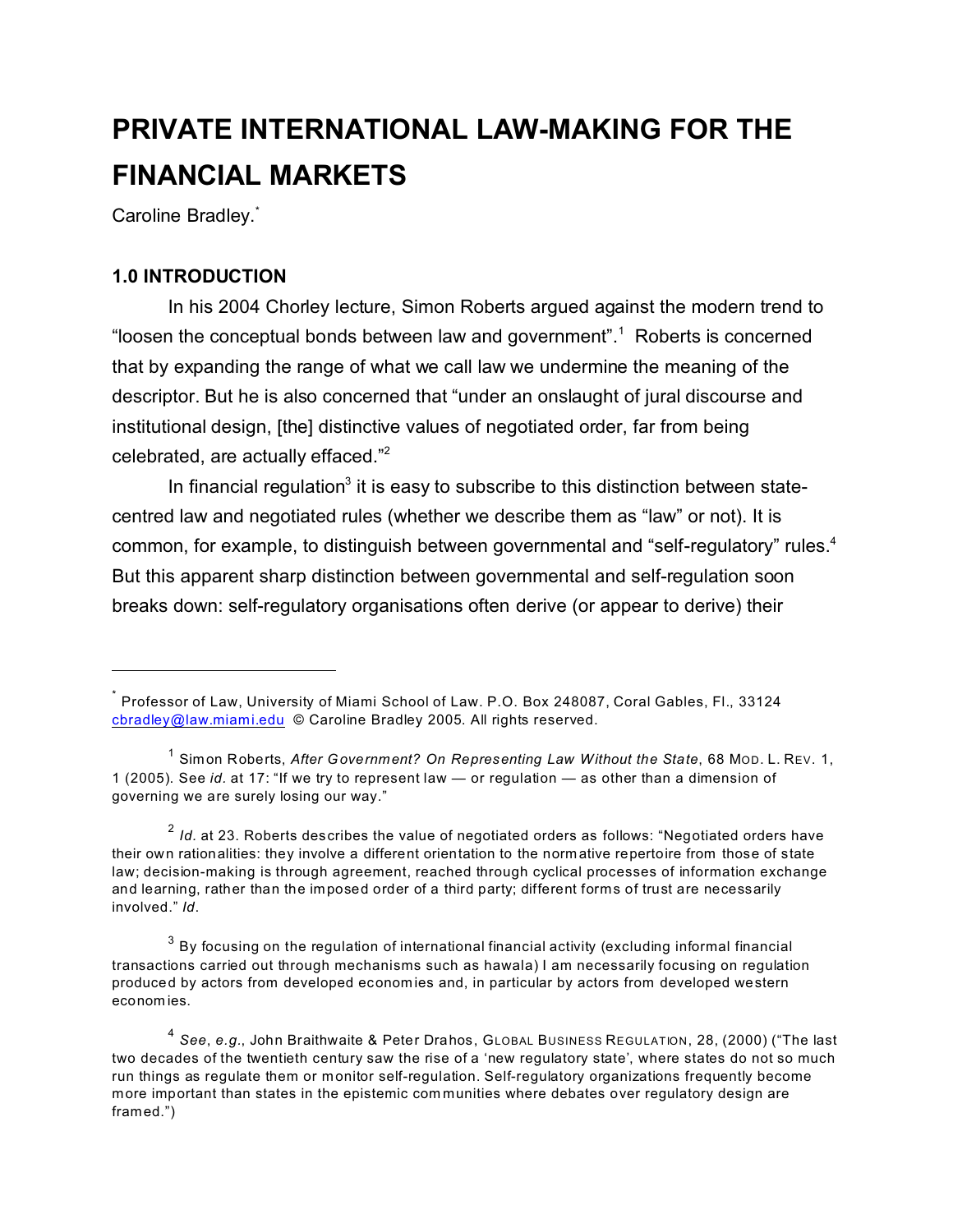(quasi) regulatory authority from the state. $5$  Members of an SRO may find that they have to look beyond their SRO to assess the risks that they will be subject to enforcement action.<sup>6</sup> Self-regulatory rules may be introduced in order to fend off formal governmental regulation. At the same time governmental regulation may look very much like a negotiated order and may give effect to private agendas.

The debate in financial regulation about the respective weights which should be accorded to governmental and self-regulatory rules is a live one. At the end of 2004 the US SEC published a concept release on self-regulation,<sup>7</sup> and proposed new rules to apply to SROs. $^8$  Governments $^9$  and international organisations<sup>10</sup> have examined how

6 Jenny Anderson, *A New Inquiry Into Big Board Specialists*, New York Times, C1 (Feb. 7, 2005) (reporting that the Manhattan US Attorney's office was investigating whether NYSE members had cheated custom ers through illegal trading practices).

 $^7$  Sec. & Exch. Comm'n, Concept Release Concerning Self-Regulation, 69 Fed. Reg. 71256 (Dec. 8, 2004) *available at* <http://www.sec.gov/rules/concept/34-50700.pdf> .

 $^5$  Stock exchanges have always been able to exercise quasi-regulatory powers. Now they com monly exercise regulatory powers under the authority of statutes. *See*, *e.g.*, SRO Consultative Comm., Int'l Org. of Secs. Com m'ns, Model for Effective Regulation, 3 (May 2000) *available at* [http://www.iosco.org/download/pdf/2000-effective\\_self-regulation.pdf](http://www.iosco.org/download/pdf/2000-effective_self-regulation.pdf ) ("In several jurisdictions around the world, effective self-regulation existed before statutory regulation. As markets developed, market participants recognized that regulation was necessary in order to protect the integrity of the m arket. Industry participants recognized that those who were m ost familiar with the custom s and practices of a particular trade were best suited to create rules related to that trade, to enforce those rules and to resolve the disputes that arose from those rules. Moreover, the familiarity with the concepts involved ensured that such disputes were quickly resolved and that the rules for commerce in that particular market continually and quickly adapted to the evolutions in the manner in which trade was conducted."

 $^8$  Sec. & Exch. Comm'n, Fair Administration and Governance of Self-Regulatory Organizations; Disclosure and Regulatory Reporting by Self-Regulatory Organizations; Recordkeeping Requirements for Self-Regulatory Organizations; Ownership and Voting Limitations for Members of Self-Regulatory Organizations; Ownership Reporting Requirements for Members of Self-Regulatory Organizations; Listing and Trading of Affiliated Securities by a Self-Regulatory Organization, 69 Fed. Reg 71126 (Dec. 8, 2004) *available at* <http://www.sec.gov/rules/proposed/34-51019.pdf> . See also Sec. & Exch. Comm'n, *Proposed Rule Changes of Self-Regulatory Organizations*, 69 Fed. Reg. 60287 (Oct. 8 , 2004) *available at* <http://www.sec.gov/rules/final/34-50486.pdf>

<sup>&</sup>lt;sup>9</sup> See, e.*g.*, Taskforce on Industry Self-Regulation, Industry Self-regulation in Consumer Markets, v, vii (Aug. 2000) *available at*

[http://www.consumersonline.gov.au/downloads/selfreg/taskforce/FinalReport/final\\_report.pdf](http://www.consumersonline.gov.au/downloads/selfreg/taskforce/FinalReport/final_report.pdf) ("Selfregulation is increasingly being used as an alternative to quasi-regulation and government legislation and there is som e overlap between them . Identifying best practice in self-regulation, and identifying the limits of self-regulatory schemes, has important implications for the government's approach toward a more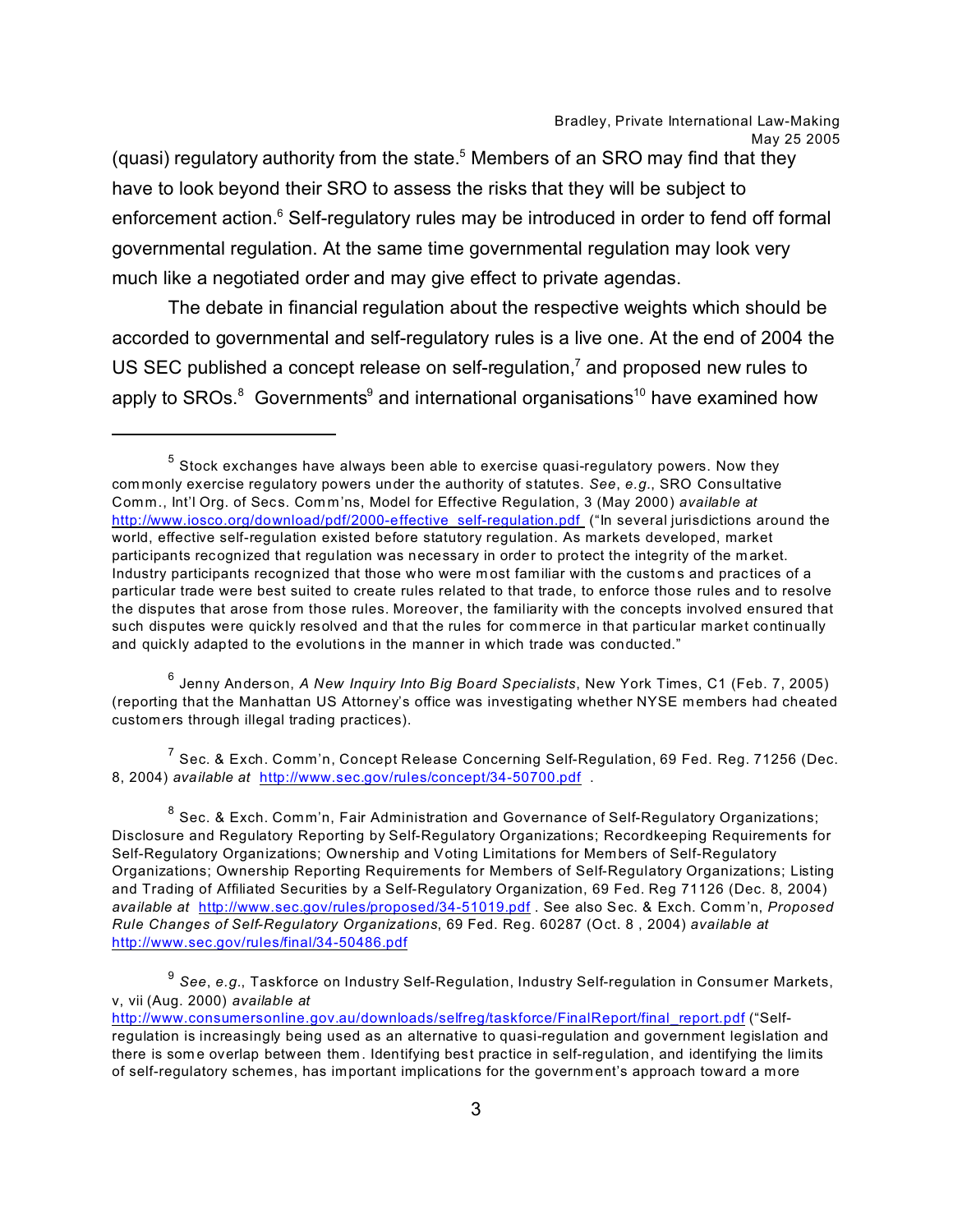Bradley, Private International Law-Making May 25 2005 self-regulation does and can work in financial markets. In recent years SROs have been criticised for being ineffective as regulators of financial market participants.<sup>11</sup> In January 2005, Charlie McCreevy, the EU's internal market commissioner, noted that governance of international standard setters was "becoming a subject of heated public debate".<sup>12</sup> Credit Rating Agencies, hitherto unregulated, may be subject to some form of regulation in the future. $13$ 

<sup>11</sup> *See*, *e.g.*, Restoring the Public's Trust in the New York Stock Exchange, 1 (Sept 24, 2003) *available at* <http://www.treasurer.ca.gov/news/releases/2003/20030924nyse.pdf> ("the disclosures that led to the resignation of Richard Grasso as the NYSE's Chairman and Chief Executive Officer have revealed that some of the problems that precipitated the market crisis of the past two years are reflected in the conduct of the NYSE itself. It is clear that there is a need for fundamental, urgent, and sweeping reforms at the NYSE, to restore the faith and confidence of investors."); Sec. & Exch. Comm'n, *Concept Release*, *supra* note [7](#page-3-0) at 71259; Sec. & Exch. Comm'n, *SEC Charges National Stock Exchange and Its CEO, David Colker, for Failure to Enforce Exchange Rules*, (May 19, 2005) *available at*  <http://www.sec.gov/news/press/2005-79.htm> . Reena Aggarwal, notes some of these criticisms but describes advantages of SROs as follows: "SROs offer the following advantages over government agencies: business interests, ability to self-police, resources, close proximity to the markets, and flexibility." Reena Aggarwal, *Regulatory Infrastructure Covering Financial Markets*, BROOKINGS-WHARTON PAPERS ON FINANCIAL SERVICES, 55, 74 (2001)

<sup>12</sup> Charlie McCreevy, European Commissioner for Internal Market and Services, *Governance and Accountability in Financial Services*, Speech at the Economic and Monetary Affairs Comm ittee of European Parliam ent, Brussels, Speech 05/64 (Feb. 1, 2005) (The governance, financing, participation in and the accountability of international standard setters, in particular the International Accounting Standards Board, is becom ing a subject of heated public debate.")

<sup>13</sup> *See*, *e.g.*, Sec. & Exch. Comm'n, Proposed Rule, *Definition of Nationally Recognized Statistical Rating Organization*, 70 Fed. Reg. 21306 (Apr. 25, 2005) *available at*  <http://www.sec.gov/rules/proposed/33-8570fr.pdf> ; Senate Committee on Banking, Housing and Urban Affairs, Press Release, *Sen. Shelby Announces Banking Committee Priorities, Planned Schedule for 109th Congress* (Jan. 19, 2005) *available at*  [http://banking.senate.gov/index.cfm?FuseAction=PressReleases.Detail&PressRelease\\_id=177&Month=1](http://banking.senate.gov/index.cfm?FuseAction=PressReleases.Detail&PressRelease_id=177&Month=1&Year=2005 ) [&Year=2005](http://banking.senate.gov/index.cfm?FuseAction=PressReleases.Detail&PressRelease_id=177&Month=1&Year=2005 ) ; Bank for International Settlem ents, Committee on the Global Financial System, *The Role of Ratings in Structured Finance: Issues and Implications* (January 2005) *available at*

<http://www.bis.org/publ/cgfs23.pdf> ; IOSCO Technical Committee, *Code of Conduct Fundamentals for Credit Rating Agencies*, (Decem ber 2004) *available at*

<span id="page-3-0"></span><http://www.iosco.org/pubdocs/pdf/IOSCOPD180.pdf> ; Sec. & Exch. Comm'n, Concept Release, *Rating*

efficient regulatory framework for both businesses and consumers. The role of government in encouraging self-regulation also has an impact on compliance costs, flexibility and the coverage of self-regulation".. "The Governm ent also has the objective that industry should take increased ownership and responsibility for developing efficient and effective self-regulation where it is the most appropriate regulatory response.")

<sup>10</sup> *See*, *e.g.*, *Model for Effective Regulation*, note [5](#page-33-0) above.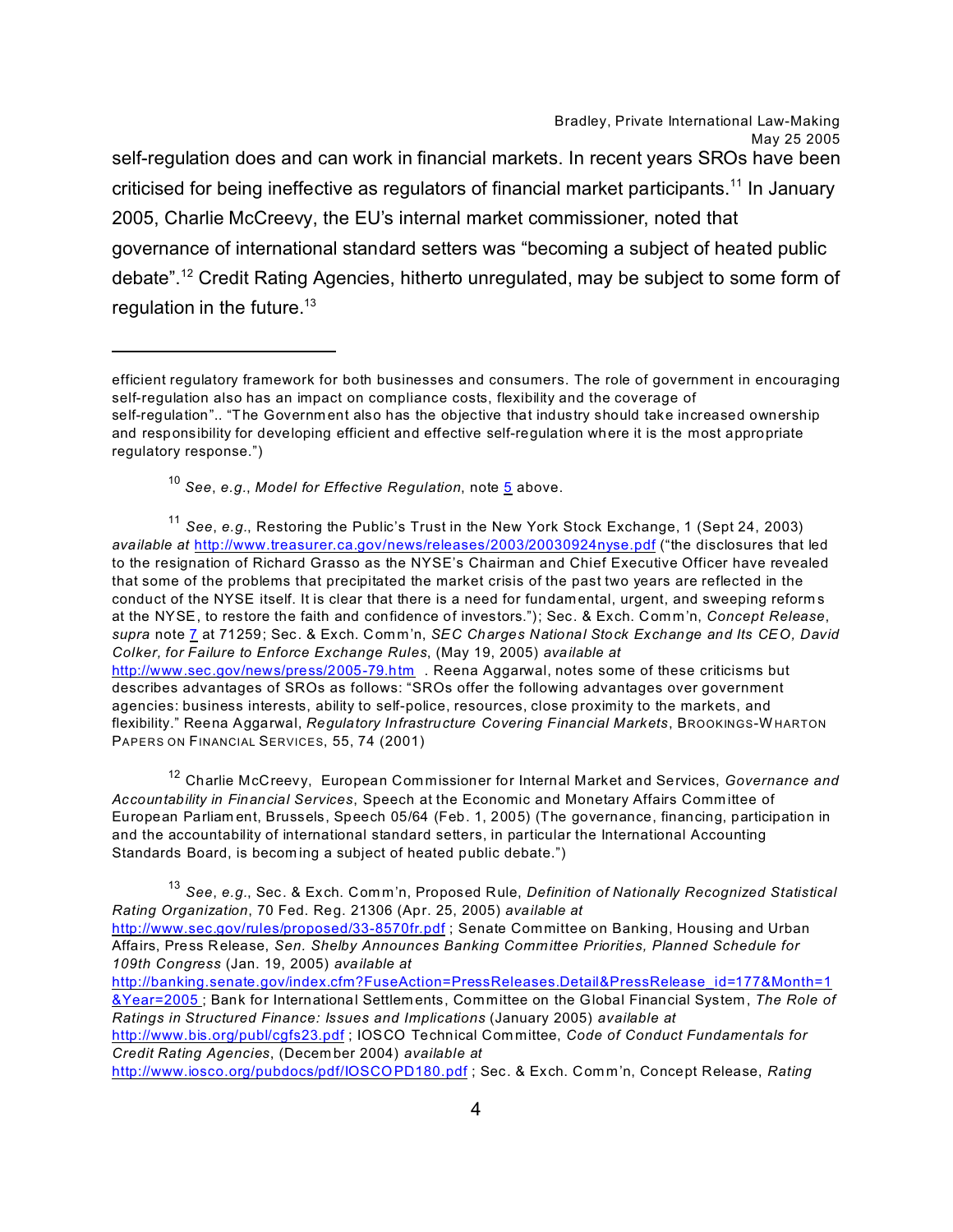The argument that domestic financial regulation is influenced by private sector groups through lobbying and capture is not new.<sup>14</sup> Commentators have argued in the past that harmonisation of regulation in the EU allows business groups to have a greater influence on the development of rules than they would at the domestic level. But the capture story is clearly not the only story about regulation. At the domestic level, particularly in an environment with competing regulators, regulators may seek to appeal to different constituencies. State banking regulators in the US are now arguing against the OCC's actions on pre-emption by emphasising that the state regulators protect individual consumers of banking services more effectively than the OCC can.<sup>15</sup> Financial firms do not always succeed in protecting themselves from liability even where they are only doing what other similar firms are doing.

This paper argues that transnational financial transactions create new opportunities for private groups to influence legal and regulatory rules. Internationalization of the financial markets has led to harmonization of financial law. Much harmonization of financial law occurs through processes which are apparently public, state-centred and transparent but in this paper I describe three ways in which private and opaque processes have a significant influence on policy development in the

14 *See*, *e.g.*, George Stigler, *The Economic Theory of Regulation*, 2 Bell J. Of Econ. & Mgt. Sci. 3, 3 (1971) ("A central thesis of this paper is that, as a rule, regulation is acquired by the industry and is designed and operated prim arily for its benefit."); Jean-Jacques Laffont & Jean Tirole, *The politics of government decision making: A theory of regulatory capture*, 106 QUARTE RLY J. OF ECON. 1089 (1991). *Cf.* John P. Burke, Commissioner of Banking, State of Connecticut, Comments to the National Conference of State Legislatures Annual Meeting Salt Lake City, Utah (Jul. 22, 2004) *available at*  [http://www.csbs.org/pr/speeches/2004/JackBurke\\_NCSL\\_Address\\_072204.pdf](http://www.csbs.org/pr/speeches/2004/JackBurke_NCSL_Address_072204.pdf ) ("this amassing of control by Washington insiders is being compounded by the Securities Exchange Commission talking about additional centralization and a push by the insurance industry to have a national charter not subject to state oversight or regulation.")

*Agencies and the Use of Credit Ratings under the Federal Securities Laws*, 68 Fed. Reg. 35258 (Jun. 12, 2003) *available at*

[http://a257.g.akamaitech.net/7/257/2422/14mar20010800/edocket.access.gpo.gov/2003/pdf/03-14867.pdf](http://a257.g.akamaitech.net/7/257/2422/14mar20010800/edocket.access.gpo.gov/2003/pdf/03-14867.pdf )

<span id="page-4-0"></span><sup>15</sup> *See*, *e.g.*, John P Burke, Comm ents, note [14](#page-4-0) above. The Conference of State Bank Supervisors, which describe themselves as "Champions of the State Banking System" include the following language in their Statement of Principles: "Bank supervision is best conducted at the state level, where regulators are accessible and in tune with the local economy"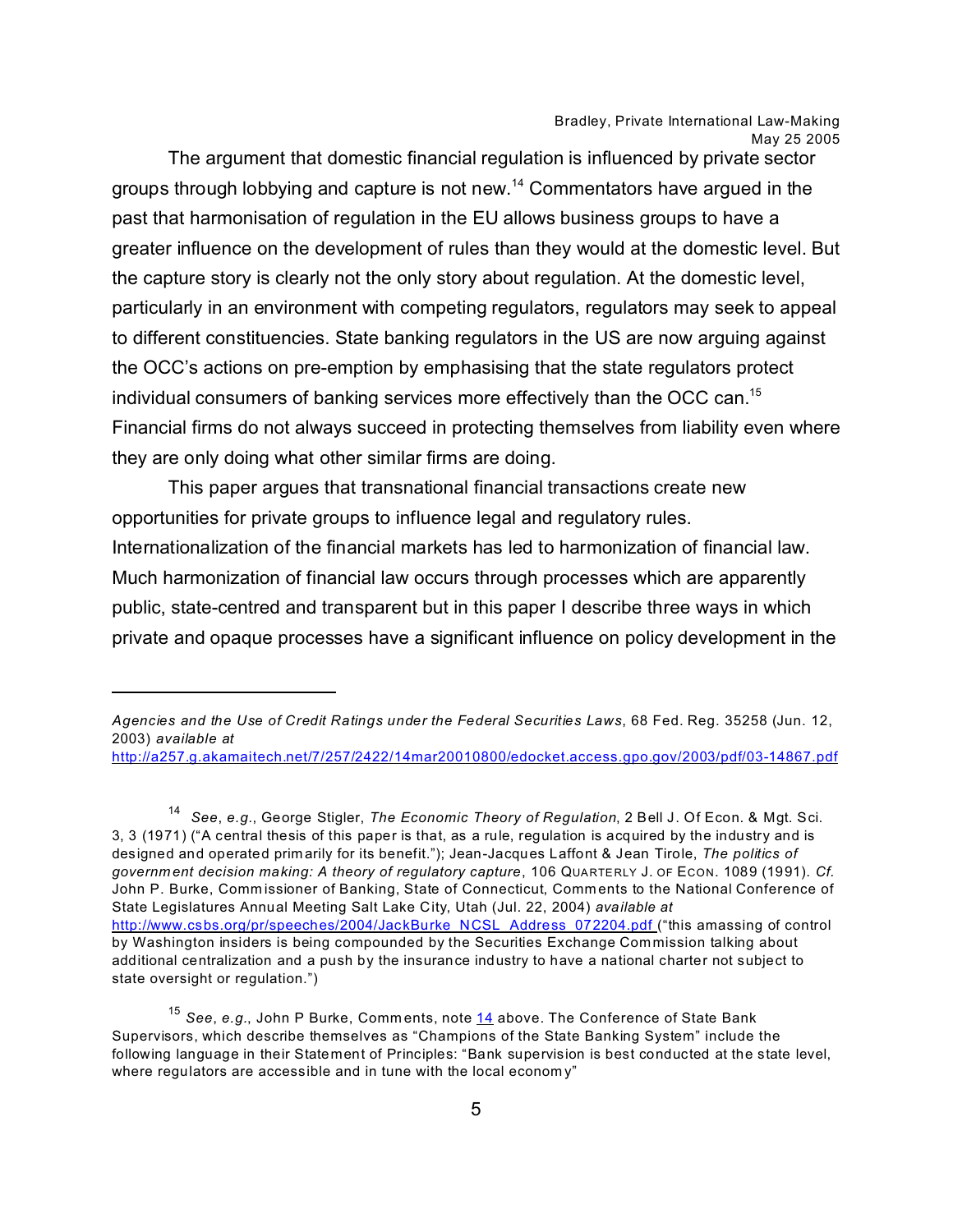Bradley, Private International Law-Making May 25 2005 area of financial law. These are private international law-making through private involvement in public rule-making processes, through contracting, and through the

#### **2.0 PRIVATE INVOLVEMENT IN PUBLIC RULE-MAKING PROCESSES**

actions of private sector regulatory entrepreneurs.

Rules which affect participants in international financial transactions may be adopted at the supranational level or at the domestic level. Increasingly supranational bodies are developing harmonised rules or principles of financial regulation.<sup>16</sup> Even where supranational rule-making occurs, domestic legislation or rule-making may be necessary for implementation.<sup>17</sup> It is necessary, therefore, to distinguish between private involvement in the work of supranational or transnational public rule-making processes and private involvement in domestic public rule-making processes. At the same time, developments at the supranational level can have a significant impact on domestic rule-making (and vice versa). Regulatory developments in one domestic jurisdiction may have an impact on rule-making in another.<sup>18</sup>

As the volume and impact of supranational rules and principles has increased, so financial firms and their trade associations have begun to try to influence the

<sup>18</sup> *Cf.* Transatlantic Business Dialogue Report to the 2005 EU-US Sum mit, *A Framework for Deepening Transatlantic Trade and Investment*, 7 (April 2005) *available at*  [http://128.121.145.19/tabd/media/TABD2005SummitReportFINAL051.pdf](http://128.121.145.19/tabd/media/TABD2005SummitReportFINAL051.pdf ) ("In spite of the many on-going regulatory dialogues, too often regulators develop and implement rules, regulations and requirements on business in relative isolation. Since regulators are subject to entirely separate legal mandates and legislative oversight, it is difficult for both business and adm inistrations to ensure that their concerns are heard. We respect that sovereign prerogatives and legislative mandates must be taken into account, but we are concerned that, if regulations continue to be developed on both sides of the Atlantic without regard to the impact on the transatlantic market, divergent approaches will emerge which will negatively affect the ability of business to expand trade, investment and innovation. Recent regulatory actions (such as Sarbanes-Oxley in the US, and the chemicals regulation in the EU) have highlighted the need for regulators and legislators to consider the external implications of their actions. It is vital to have a clear structure and process across the transatlantic regulatory landscape, not just in a few sectors.")

 $16$  The EU produces binding rules, bodies such as IOSCO produce formally non-binding principles.

<sup>17</sup> *See*, *e.g.*, Office of the Comptroller of the Currency, Federal Deposit Insurance Corporation, Board of Governors of the Federal Reserve System, Office of Thrift Supervision, *Interagency Statement – U.S. Implementation of Basel II Framework Qualification Process – IRB and AMA* (Jan. 27, 2005) *available at* <http://www.federalreserve.gov/boarddocs/press/bcreg/2005/20050127/attachment.pdf>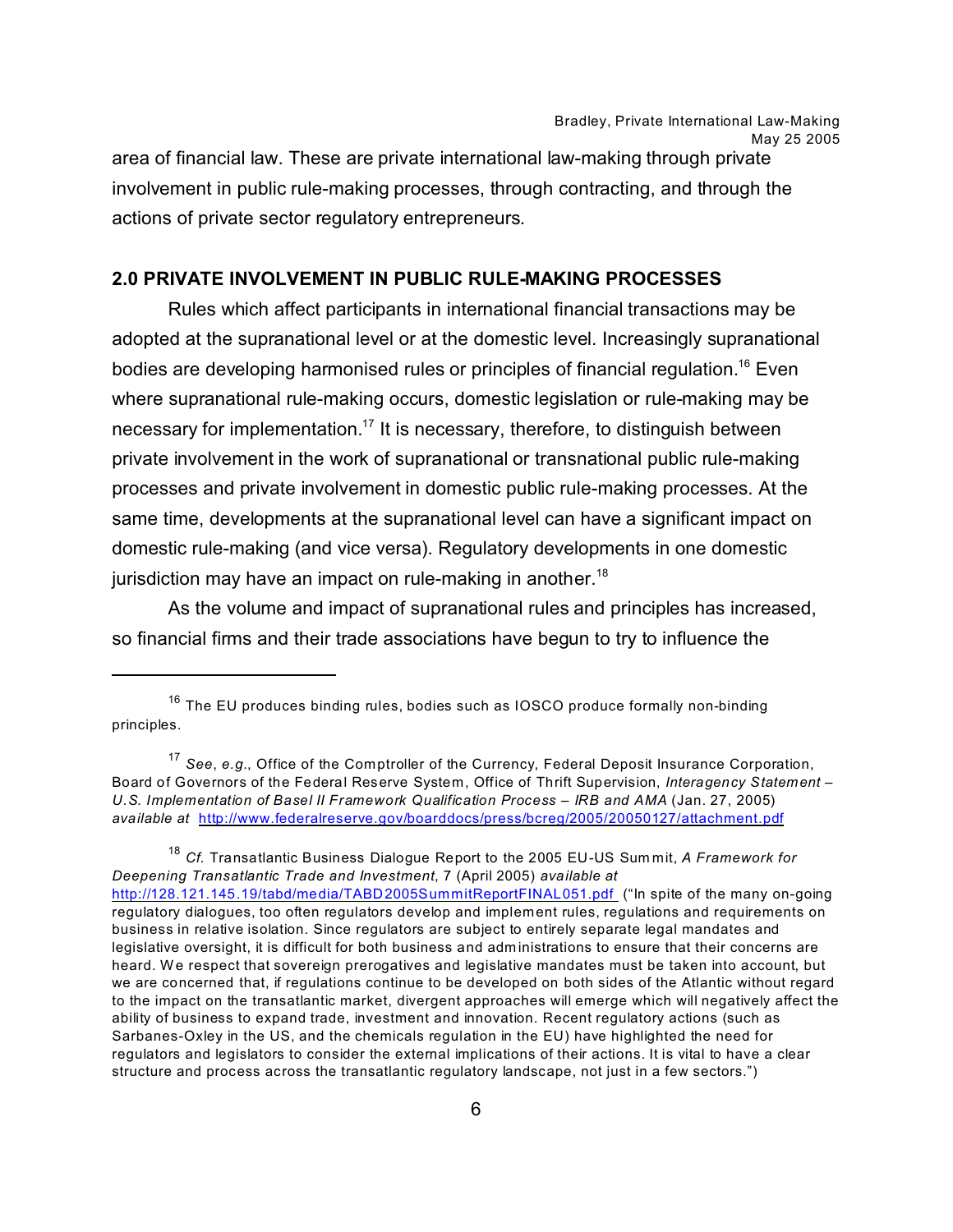development of these rules and principles at the supranational level. Processes which were originated as mechanisms of co-operation between domestic regulators have begun to look more like domestic regulatory processes with increased input from nonstate agents. These developments have occurred during the same period in which the anti-globalisation movement has motivated the international financial institutions to focus on increasing the transparency of their actions.<sup>19</sup> Supranational actors seek to increase their apparent legitimacy by involving "stakeholders" or "civil society" in their work.<sup>20</sup> Observers monitor governance in these supranational organisations.<sup>21</sup>

In the absence of generally agreed procedures for supranational governance, $^{22}$ standard setters and those whose activities their standards may affect are negotiating

<sup>20</sup> *See*, *e.g.*, EU Comm ission, Report on European Governance (2003-2004) 4-5 (Sept. 22, 2004) *available at* [http://europa.eu.int/comm/governance/docs/rapport\\_gouvernance\\_2003-2004\\_en.pdf](http://europa.eu.int/comm/governance/docs/rapport_gouvernance_2003-2004_en.pdf ) 

<sup>21</sup> *See*, *e.g.*, Hetty Kovach, Caroline Neligan and Sim on Burall, Power W ithout Accountability? The Global Accountability Report 1 (2003) *available at* <http://www.oneworldtrust.org/documents/GAP2003.pdf>

<sup>19</sup> *See*, *e.g.*, Leo Van Houtven, GOVERNANCE OF THE IMF:DECISION MAKING, INSTITUTIONAL OVERSIGHT, TRANSPARENCY, AND ACCOU NTABILITY, 2, IMF Pam phlet Series No. 53 (Aug, 2002) *available at*  <http://www.imf.org/external/pubs/ft/pam/pam53/pam53.pdf> (noting that some IMF critics argued that the IMF should be "more dem ocratic, more transparent, more accountable, and more participatory.") *Cf.* Report of the Secretary General of the United Nations, in Larger Freedom: Towards Developm ent, Security and Hum an Rights for All, ¶ 70, A/59/2005 (Mar. 21, 2005) *available at* <http://www.un.org/largerfreedom/report-largerfreedom.pdf> ("The Bretton Woods institutions have already taken some steps to strengthen the voice and participation of developing countries. But more significant steps are needed to overcome the widespread perception am ong developing countries that they are underrepresented in both bodies, which in turn tends to put their legitimacy in doubt.")

 $22$  The W orld Bank and IMF have been working on issues of governance for some time, although their focus has mostly been on domestic governance. *See*, *e.g.*, World Bank, W orld Developm ent Report 2005, A Better Investment Climate for Everyone, 1 (2004) ("Government policies and behaviors play a key role in shaping the investment climate. W hile governments have limited influence on factors such as geography, they have more decisive influence on the security of property rights, approaches to regulation and taxation (both at and within the border), the provision of infrastructure, the functioning of finance and labor markets, and broader governance features such as corruption. Improving government policies and behaviors that shape the investment climate drives growth and reduces poverty.") available at http://siteresources.worldbank.org/INTW [DR2005/Resources/complete\\_report.pdf](http://siteresources.worldbank.org/INTWDR2005/Resources/complete_report.pdf ) ; D. Kaufmann A. Kraay, and M. Mastruzzi, *Governance Matters IV: Governance Indicators for 1996–2004* (2005) (Draft, May 9, 2005) *available at* [http://www.worldbank.org/wbi/governance/pdf/GovMatters%20IV%20main.pdf](http://www.worldbank.org/wbi/governance/pdf/GovMatters%20IV%20main.pdf ) . The World Bank and IMF have begun to comment on governance issues in supranational standard setters. *See*, *e.g.*, World Bank, IMF, *Comm ents on draft "IOSCO Consultation Policy and Procedures."*, in IOSCO Public Comments, infra note [67](#page-27-0) at 9.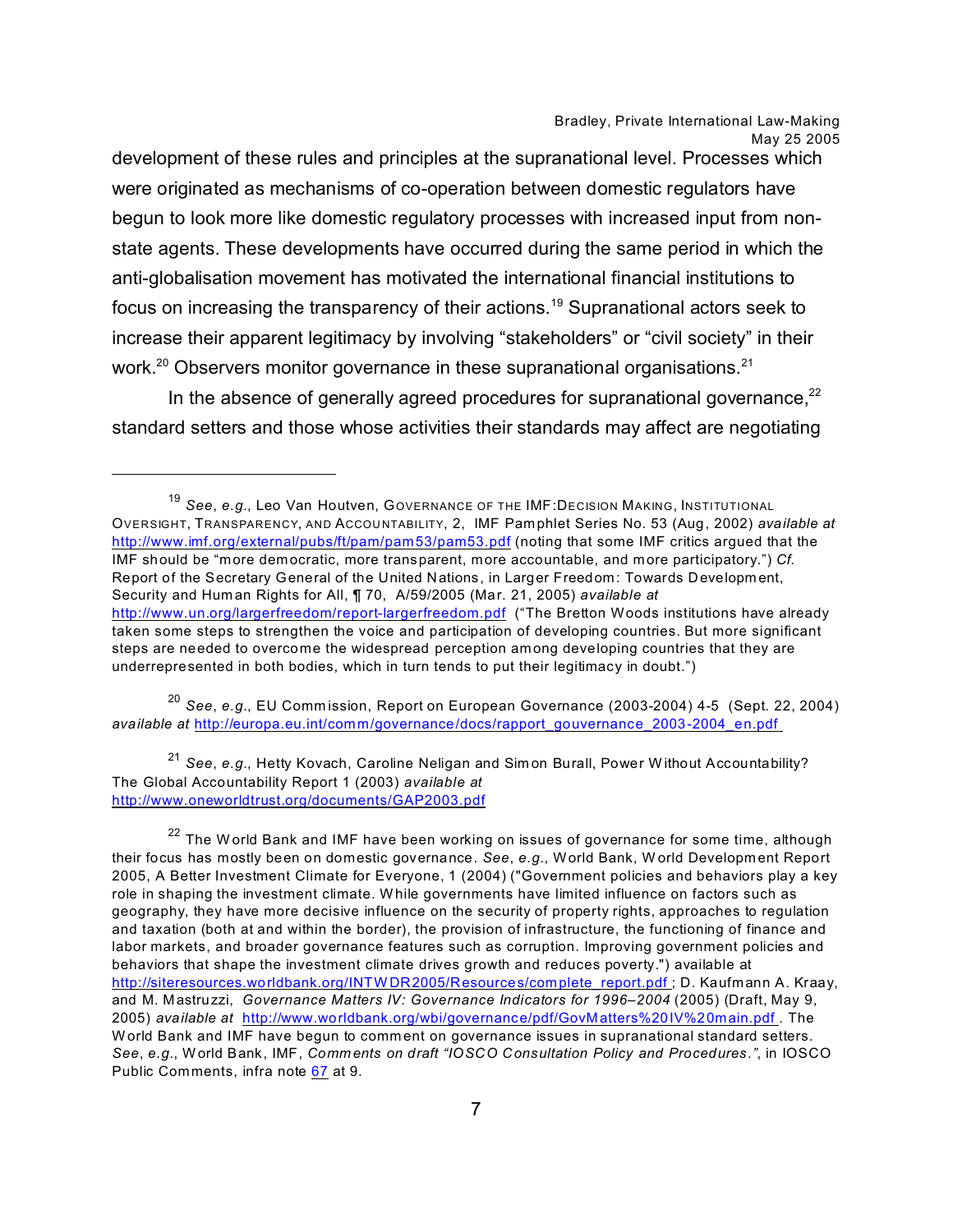principles of governance. $^{23}$  Financial trade associations argue that regulation in the global capital markets should be transparent. For example, the Securities Industry Association says that rules should be adopted only for legitimate public policy objectives, that they should be enforced fairly, and not retrospectively, that they should be publicly available and that they should be "clear and understandable".<sup>24</sup> None of these claims appears to be controversial, although there is scope for debate about when a rule is or is not adopted for legitimate public policy objectives or when rules are "clear and understandable".

Financial firms and their trade associations have a clear incentive to participate in negotiations about governance procedures in supranational standard setting bodies. The Basle Capital Accord taught banks that they needed to pay attention to supranational standards because these standards could affect their bottom line. The EU's financial market integration project also gives financial firms incentives to pay attention to supranational rules. But other groups, such as financial firms' customers, do not have such immediate incentives to participate in these supranational processes. Moreover they often lack the resources to participate effectively. Effective participation in consultations about financial regulation requires time and expertise. It also usually requires a good knowledge of English.<sup>25</sup> Financial regulation is often highly technical and detailed, and at the supranational level, as at the domestic level, the stakeholders who speak loudest and most frequently are regulated financial firms and their trade associations.

Because harmonisation of financial regulation occurs at different levels (supranational, national, sub-national) or layers through processes of agreement and implementation of standards, and because each level of decision-maker is likely to

<sup>24</sup> *See*, *e.g*., Securities Industry Association (SIA), Comments on CESR Draft Statement on Consultation Practices, 2-3 (Nov. 19, 2001) *available at* [http://www.sia.com/2001\\_comment\\_letters/pdf/CESR.pdf](http://www.sia.com/2001_comment_letters/pdf/CESR.pdf) . See also SIA, Discussion Paper, Promoting Fair and Transparent Regulation, *available at*  [http://www.sia.com/2001\\_comment\\_letters/pdf/CESR\\_-\\_Appendix.pdf](http://www.sia.com/2001_comment_letters/pdf/CESR_-_Appendix.pdf) .

<sup>23</sup> *See*, *e.g.*, *infra*, text at note [62](#page-16-0)

<span id="page-7-0"></span>

<sup>25</sup> *See infra*, text at note [92](#page-7-0).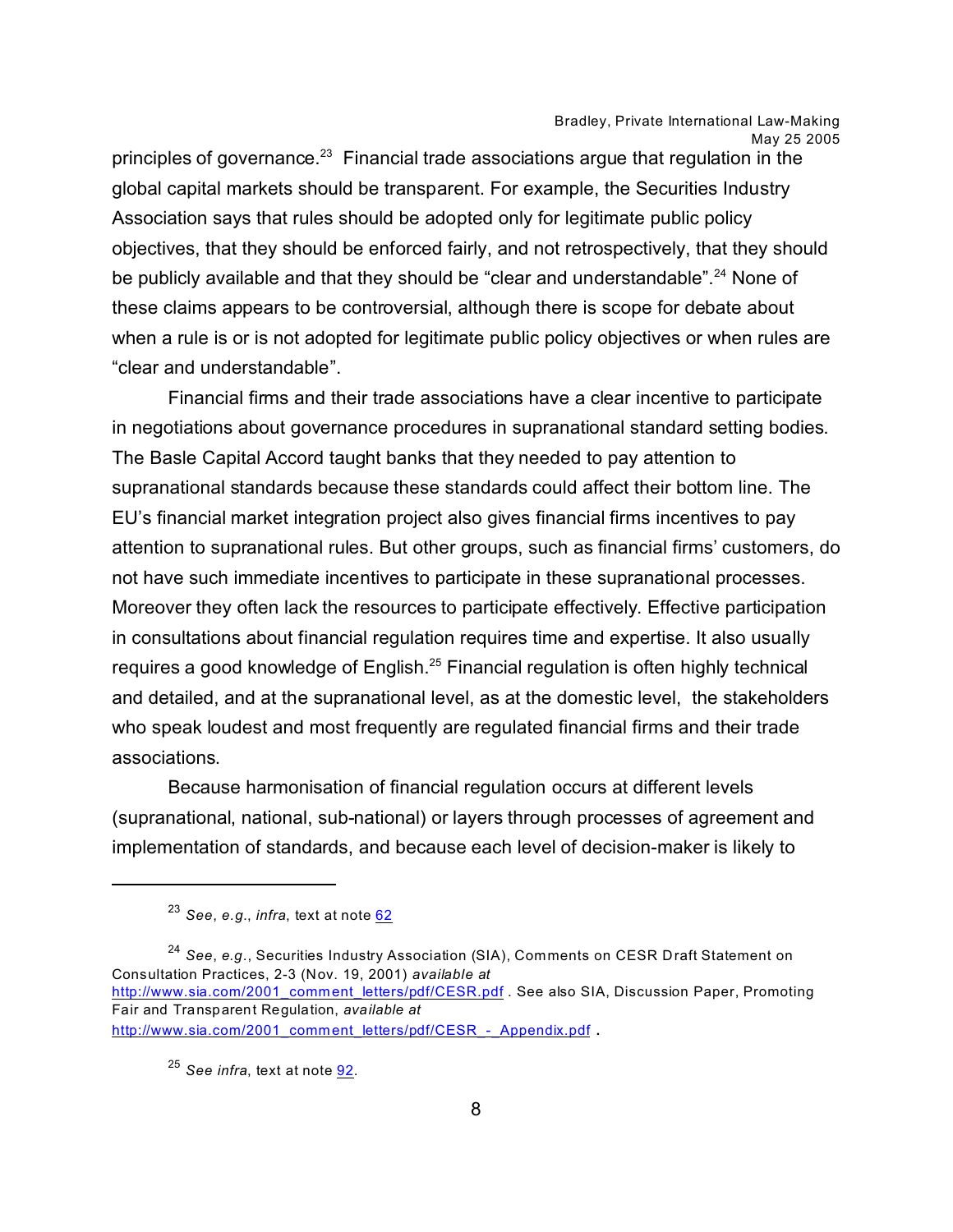invite public comment on its work, the harmonisation process multiplies the possibilities for well-resourced organisations to influence the content of the rules. A large financial firm or financial trade association is more likely than a small firm to know what proposals exist around the world which may ultimately affect its (or its members') business, and it is more likely than a smaller organisation to have the resources to try to affect the development of the rules. Large well-resourced organisations adopt complex strategies of working together and separately in order to maximise the effectiveness of their voices. Smaller firms' and investors' and depositors' voices may be lost in the hubbub around rule-making created by larger firms and their trade associations.<sup>26</sup>

#### **2.1 TRANSNATIONAL RULE-MAKING**

Transnational standards setting bodies such as the Basle Committee on Banking

<sup>26</sup> *Cf.* EU Commission, *European Governance: Better Lawmaking*, COM (2002) 275 final 3 (Jun. 5, 2002) *available at* [http://europa.eu.int/eur-lex/en/com/cnc/2002/com2002\\_0275en01.pdf](http://europa.eu.int/eur-lex/en/com/cnc/2002/com2002_0275en01.pdf ) ("Are the sm allest voices really and always heard?"); European Economic and Social Committee, *Opinion of the Section for External Relations on The Social Dimension of Globalisation – the EU's policy contribution on extending the benefits to all* , COM(2004) 383 final, Rapporteurs: Mr Etty and Mrs Hornung-Draus, Rex/182, at para 1.5 (Feb. 23, 2005) (referring to "the findings of the World Commission on the Social Dimension of Globalisation (W CSDG) that m arket-opening m easures and financial and econom ic considerations have predominated, neglecting their social consequences so far and that these rules and policies are the outcome of a system of global governance insufficiently responsive to the interests and needs of the less powerful players")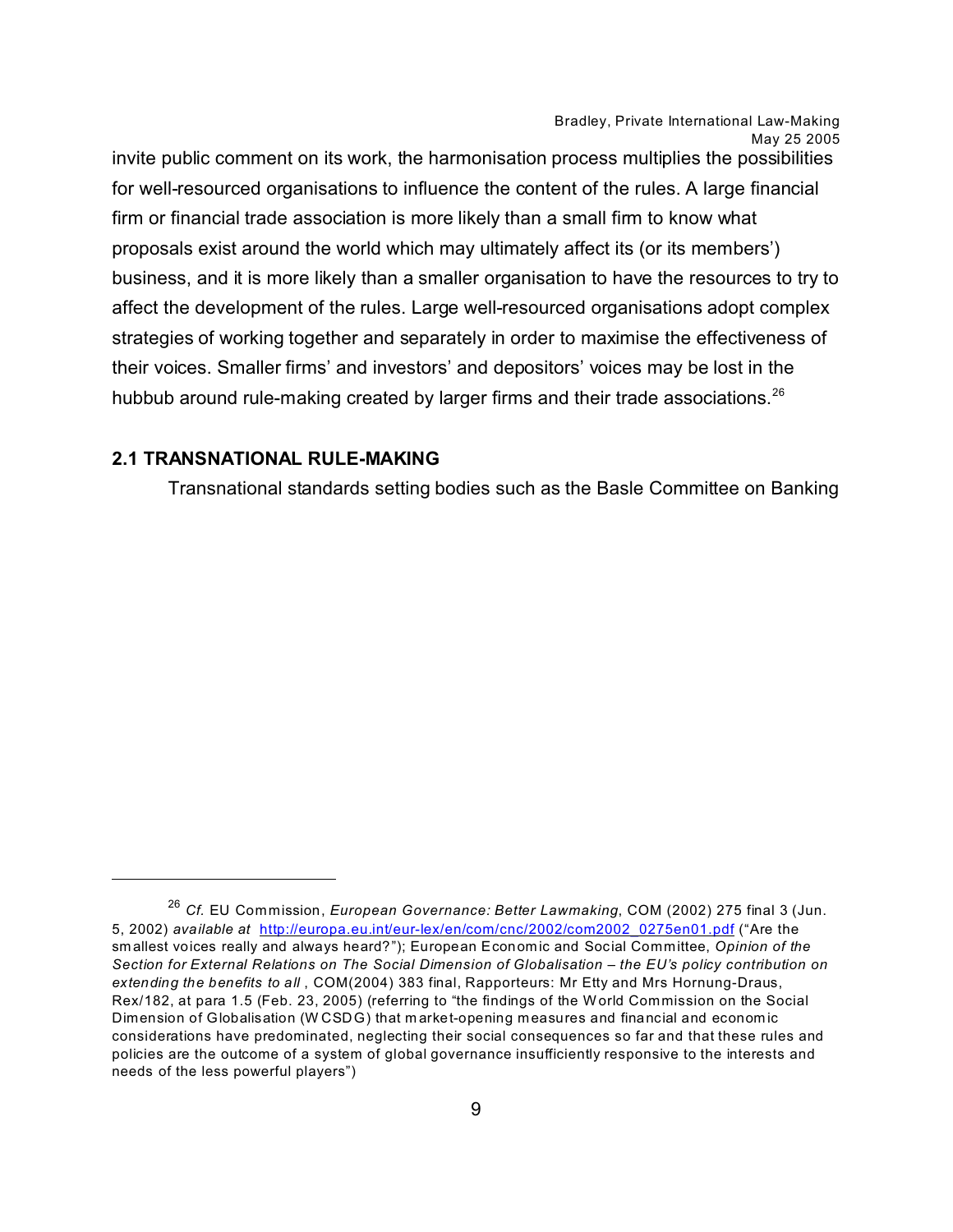Supervision, $27$  IOSCO, $28$  the OECD, $29$  and the IAIS $30$  involve technocratic networks of regulators from different states working together to develop harmonised standards for banking, securities and insurance regulation. Other principles which affect financial firms relating to money laundering and terrorist financing controls are developed by the Financial Action Task Force (FATF), a body established by the G7 nations in 1989.<sup>31</sup> By definition such inter-governmental bodies operate at a distance from national democratic processes. The Basle Committee, the OECD, and the FATF are bodies with limited memberships, composed of representatives from a relatively small number of states.<sup>32</sup> Even IOSCO and IAIS which have more inclusive membership arrangements

 $^{29}$  The OECD has addressed issues of financial regulation and governance. See, e.g., OECD, *OECD Guidelines for Insurers' Governance*, (April 28, 2005) *available at*  <http://www.oecd.org/dataoecd/19/10/34799740.pdf> ; OECD, *OECD Guidelines for Pension Fund Governance*, (April 28, 2005) *available at* <http://www.oecd.org/dataoecd/18/52/34799965.pdf> ; OECD, *White Paper on Governance of Collective Investment Schemes*, 88 Financial Market Trends 137 (March 2005) *available at* <http://www.oecd.org/dataoecd/10/10/34572343.pdf>

 $30$  IAIS is the International Association of Insurance Supervisors, which is a co-operative organisation of insurance supervisors. The IAIS website is at<http://www.iaisweb.org> .

<sup>27</sup> *See*, *e.g*., JOHN BRAITHWAITE & PETER DRAHOS, GLOBAL BUSINESS REGULATION 104 (2000) (describing how central bank governors established what is now the Basle Committee on Banking Supervision in response to the failures of the Herstaat Bank and Frank lin National Bank in 1974).

<sup>&</sup>lt;sup>28</sup> IOSCO is the International Organisation of Securities Commissions, a forum for co-ordinating approaches to securities regulation. IOSCO's web site is at <http://www.iosco.org> . For a discussion of IOSCO's Principles of Securities Regulation see, e.g., Katherina Pistor, *The Standardization of Law and Its Effect on Developing Economies*, 50 AM. J. COMP. L. 97, 116-120 (2002)

<sup>31</sup> *See*, *e.g.*, Financial Action Task Force on Money Laundering, Annual Report for 2003-4, 3 (Jul. 2, 2004) *available at* <http://www.fatf-gafi.org/dataoecd/12/44/33622501.PDF> . The FATF has adopted forty recomm endations on money laundering and nine special recomm endations on terrorist financing. Financial Action Task Force on Money Laundering, The 40 Recommendations (June 20, 2003) *available at* <http://www.fatf-gafi.org/dataoecd/38/47/34030579.PDF> ; Financial Action Task Force on Money Laundering, Special Recom mendations on Terrorist Financing, (Oct. 31, 2001 ) *available at* <http://www.fatf-gafi.org/dataoecd/55/16/34266142.pdf>; Financial Action Task Force on Money Laundering, Detecting and Preventing the Cross-border Transportation of Cash by Terrorists and Other Criminals, International Best Practices, (Feb 12, 2005) *available at*  <http://www.fatf-gafi.org/dataoecd/50/63/34424128.pdf> .

<span id="page-9-0"></span><sup>32</sup> *See*, *e.g.*, Power without Accountability, note [21](#page-9-0) above at v (noting that the Basle Com mittee is "made up of a few privileged BIS mem bers, located within the BIS but not ultimately accountable to it and its fifty members.")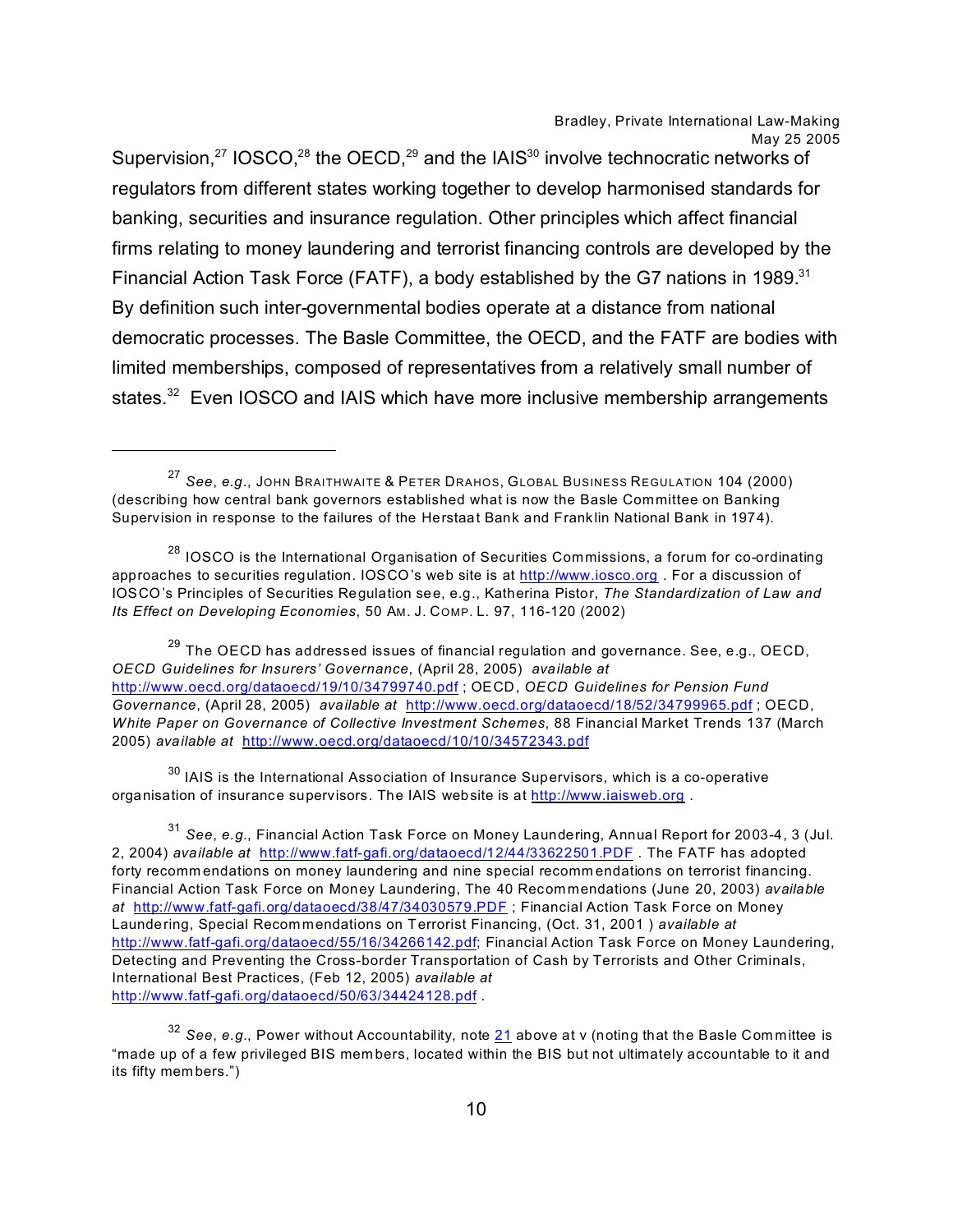tend to be dominated by members from northern, economically developed states. The actions of these supranational standard-setters are not subject to the sort of controls that apply to domestic administrative agencies. Firms and people who may be affected by their pronouncements do not have opportunities to challenge these pronouncements in court.  $33$ 

The IMF and the World Bank encourage states to comply with the standards that bodies such as the FATF, the Basle Committee and IOSCO produce,<sup>34</sup> so that the standards may have significant practical impact although they are not formally binding.<sup>35</sup> On the other hand, standards established by the FATF, the Basle Committee or IOSCO will typically produce a direct impact on firms only when they are implemented within a domestic regulatory system. A domestic regulator is subject to the rules that normally apply to administrative action within its domestic system when it considers how to implement supranational rules domestically. However, whether because of urging by the IFIs or by financial firms, rules developed in transnational standard setting bodies may benefit from a presumption of acceptability when they are considered by a domestic legislator or regulator. And it is probably easier for regulators from the countries that make most of the international standards than for regulators from the

<sup>33</sup> *Cf.* EU Commission, Communication from the Commission, *Towards a reinforced culture of consultation and dialogue - General principles and minimum standards for consultation of interested parties by the Commission*, COM (2002) 704 final at 10 (Dec. 11, 2002) *available at*  [http://europa.eu.int/eur-lex/lex/LexUriServ/site/en/com/2002/com2002\\_0704en01.pdf](http://europa.eu.int/eur-lex/lex/LexUriServ/site/en/com/2002/com2002_0704en01.pdf) ("the Commission rem ains convinced that a legally-binding approach to consultation is to be avoided, for two reasons: First, a clear dividing line must be drawn between consultations launched on the Commission's own initiative prior to the adoption of a proposal, and the subsequent formalised and compulsory decisionmaking process according to the Treaties. Second, a situation must be avoided in which a Comm ission proposal could be challenged in the Court on the grounds of alleged lack of consultation of interested parties. Such an over-legalistic approach would be incompatible with the need for timely delivery of policy, and with the expectations of the citizens that the European Institutions should deliver on substance rather than concentrating on procedures.")

<sup>34</sup> On the IMF's Standards and Codes Initiative *see*, *e.g.*, <http://www.imf.org/external/np/exr/facts/sc.htm>. *See also, e.g.*, Alastair Clark, *International Standards and Codes*, FINANCIAL STABILITY REVIEW 162 ( Dec. 2000) *available at*  <http://www.bankofengland.co.uk/fsr/fsr09art7.pdf>

 $35$  Although members of the IMF have an obligation under Article IV of the IMF Articles of Agreem ent "to collaborate with the Fund and other members to assure orderly exchange arrangements and to prom ote a stable system of exchange rates".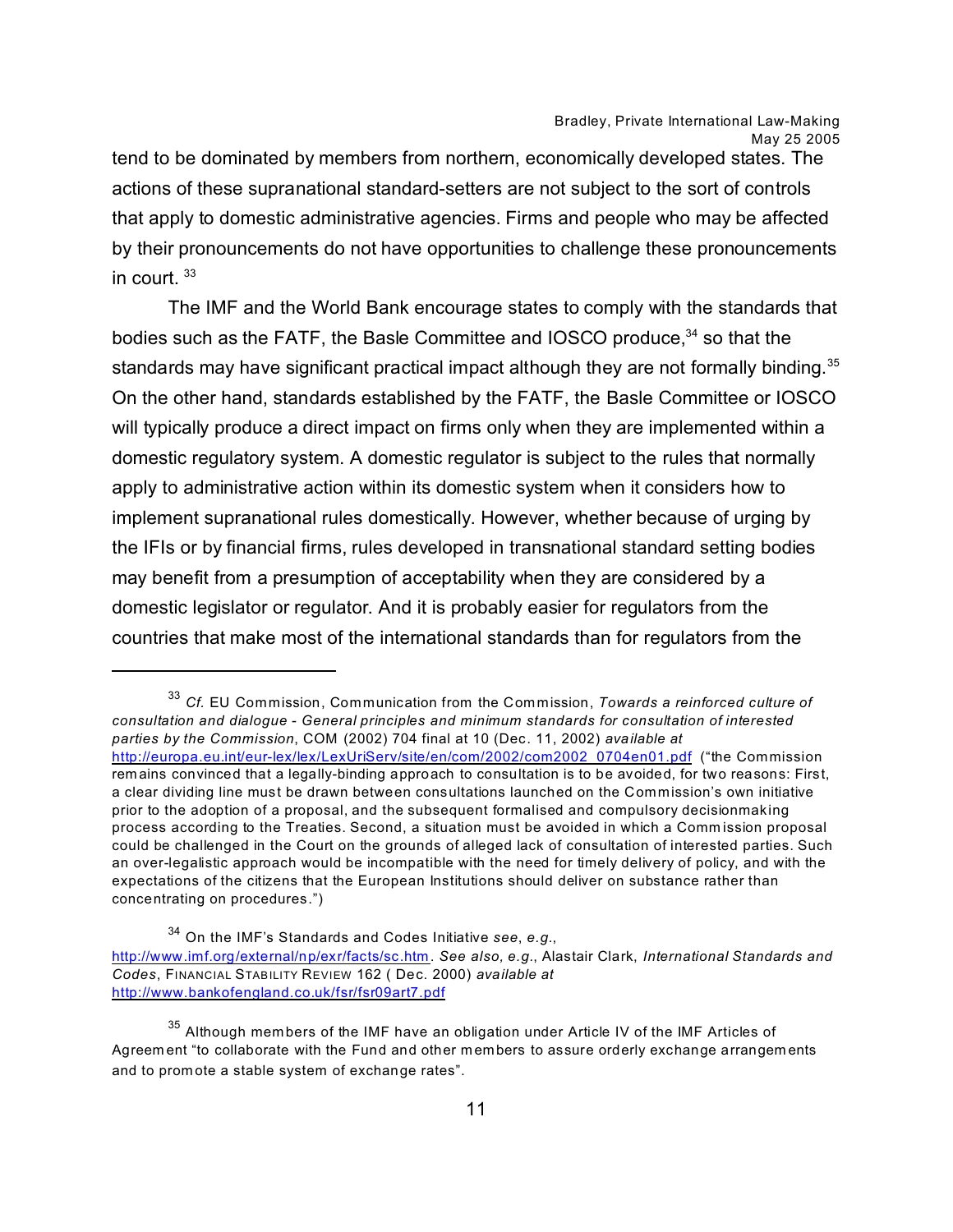countries that do not to decide to adjust the standards for domestic conditions.<sup>36</sup> Thus it is possible that people and firms who did not participate in consultations by the international standard setting organisations may have more opportunity to express their views on a proposed domestic implementation in some countries (the more powerful countries) than in others.

The EU's programme for developing harmonised financial regulation differs from the activities of the Basle Committee and IOSCO in a number of ways.<sup>37</sup> First, the EU's harmonised rules are binding on the EU Member States.<sup>38</sup> Member States may not have much discretion about how they go about implementing the rules agreed in EU directives.<sup>39</sup> In addition, the EU Parliament has, and exercises, the right to be involved in the development of the EU's harmonised rules for financial regulation.<sup>40</sup> Thus the EU's measures have more of the quality of bindingness, and more democratic input,

<sup>37</sup> The EU and the US are discussing enhanced regulatory co-operation. *See*, *e.g.*, EU Commission, *Communication from the Commission to the Council, the European Parliament and the European Economic and Social Committee - a Stronger EU-US Partnership and a More Open Market for the 21st Century*, COM (2005) 196, (May 18, 2005).

 $38$  The EU's harm onization measures are now separated into framework measures and more detailed implementing measures. The idea is that the more detailed implementing rules could be changed more easily thus ensuring that the rules could adjust to changing circumstances. This new arrangement was introduced after the Lamfalussy Report. See Final Report of the Committee of W ise Men on the Regulation of European Securities Markets, (Feb. 15, 2001) *available at* [http://europa.eu.int/comm/internal\\_market/en/finances/general/lamfalussyen.pdf](http://europa.eu.int/comm/internal_market/en/finances/general/lamfalussyen.pdf) (Lamfalussy Report).

<sup>39</sup> *See*, *e.g.*, Financial Services Authority, *The Listing Review and Implementation of the Prospectus Directive*, Consultative Paper 04/16, 12, ¶ 2.6 (October 2004) *available at*  [http://www.fsa.gov.uk/pubs/cp/cp04\\_16.pdf](http://www.fsa.gov.uk/pubs/cp/cp04_16.pdf) (noting that FSA was consulting in relation to areas where FSA had discretion in implementation of directive).

<sup>&</sup>lt;sup>36</sup> For example, US banking regulators and the New Basle Accord. Board of Governors of the Federal Reserve System, Federal Deposit Insurance Corporation, Office of the Comptroller of the Currency, Office of Thrift Supervision, Joint Press Release, Banking Agencies To Perform Additional Analysis Before Issuing Notice of Proposed Rulemaking Related To Basel II (Apr. 29, 2005) *available at*  [http://www.occ.treas.gov/scripts/newsrelease.aspx?JNR=1&Doc=KLDCDKRC.xm](http://www.occ.treas.gov/scripts/newsrelease.aspx?JNR=1&Doc=KLDCDKRC.xml ) l

<sup>40</sup> *See*, *e.g.*, European Parliament Resolution on the final report of the Committee of Wise Men on the regulation of European securities markets, *available at*  [http://www.europarl.eu.int/comparl/econ/lamfalussy\\_process/ep\\_position/b5\\_173\\_2001.pdf](http://www.europarl.eu.int/comparl/econ/lamfalussy_process/ep_position/b5_173_2001.pdf)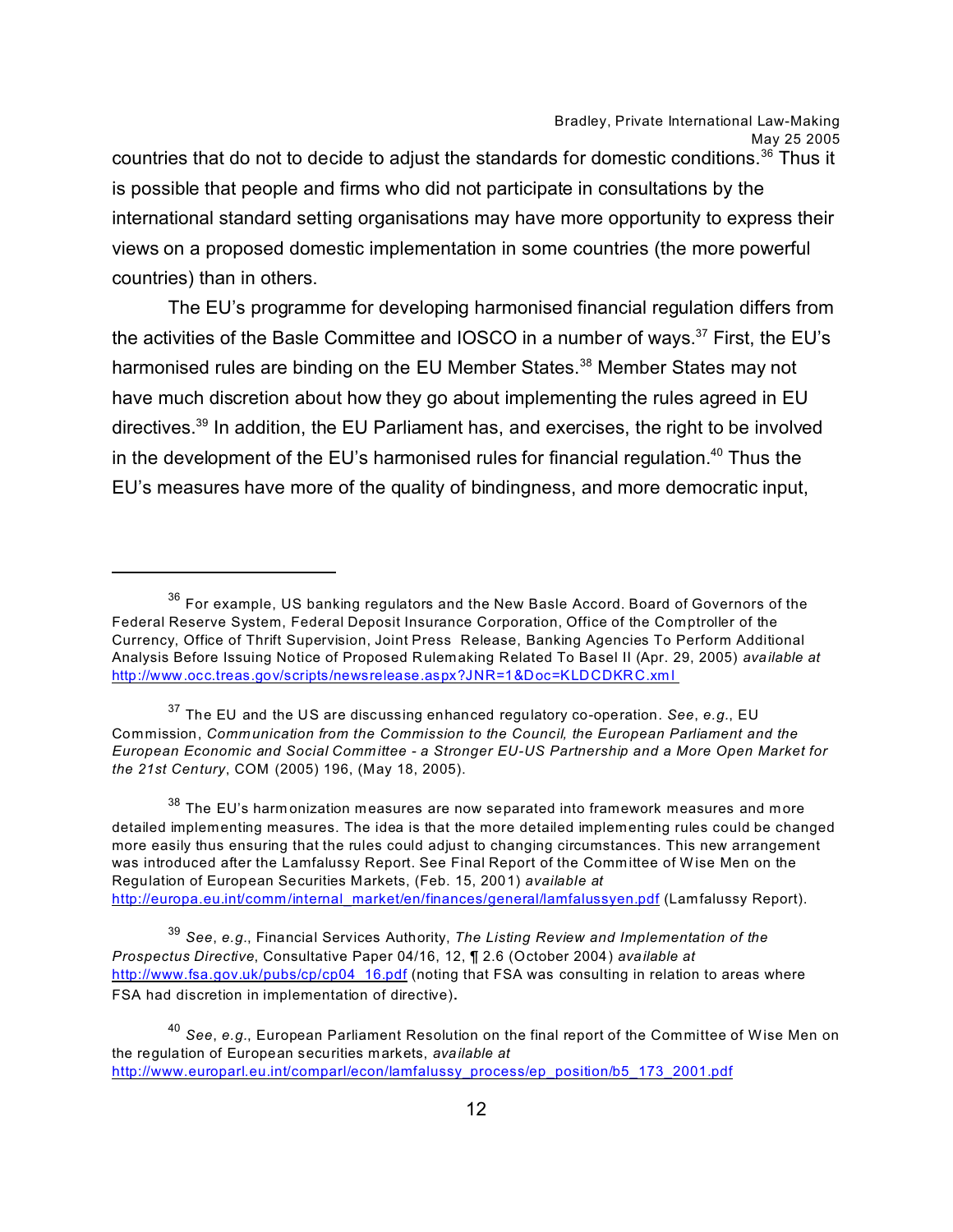than harmonised rules or principles developed in other fora.<sup>41</sup>

International and regional organisations which develop rules and standards for international financial activity have recently been taking steps to enhance the transparency of their processes. The FATF may be distinguished from other financial standard setters because although it publicises its work through its website, it does not use the website to seek public comments on its work.<sup>42</sup> The development of moneylaundering and terrorist financing controls is treated as an aspect of law enforcement rather than as an aspect of financial regulation even though much of the burden of implementing the resulting rules is borne by financial firms. As money-laundering and terrorist financing control is an enterprise of law enforcement the expertise which is valued in the process of developing standards is law enforcement and regulatory expertise rather than financial sector expertise.<sup>43</sup>

In contrast to the FATF, the Basle Committee, IOSCO and the IAIS all publish documents including their proposed rules and standards through their web pages in order to publicise their work and also to invite public comment. Financial trade associations welcome moves to greater public consultation.<sup>44</sup> However, although some international standard setters have worked to increase the transparency of their processes there is as yet no one method of encouraging public participation, or even of

 $41$  The EU's dem ocratic deficit has been noted since the early days. The EU is more dem ocratic in its processes than it was, and more democratic than other international organizations.

<sup>42</sup> The FATF website is at<http://www.fatf-gafi.org>

<sup>43</sup> *See*, *e.g.*, FATF Annual Report for 2003-4, note [31](#page-12-0) above, at 3 ('The delegations of the Task Force's mem bers are drawn from a wide range of disciplines, including experts from the Ministries of Finance, Justice, Interior and External Affairs, financial regulatory authorities and law enforcement agencies.')

<span id="page-12-0"></span><sup>44</sup> *See*, *e.g*., International Securities Market Association, International Primary Market Association, Danish Securities Dealers Association, London Investment Banking Association, Swedish Securities Dealers Association, Public comm ents by the above associations on IOSCO's Consultation Report on Code of Conduct Fundamentals for Credit Rating Agencies, *available at*  [http://www.iosco.org/pubdocs/pdf/IOSCOPD177\\_25.pdf](http://www.iosco.org/pubdocs/pdf/IOSCOPD177_25.pdf) ("We also recognise that publication of the Code for consultation is part of IOSCO's evolving policy of greater public consultation, the objectives of which, as set out in IOSCO's recent draft Statement of Consultation Policy, we endorse and on which we will comment in due course.")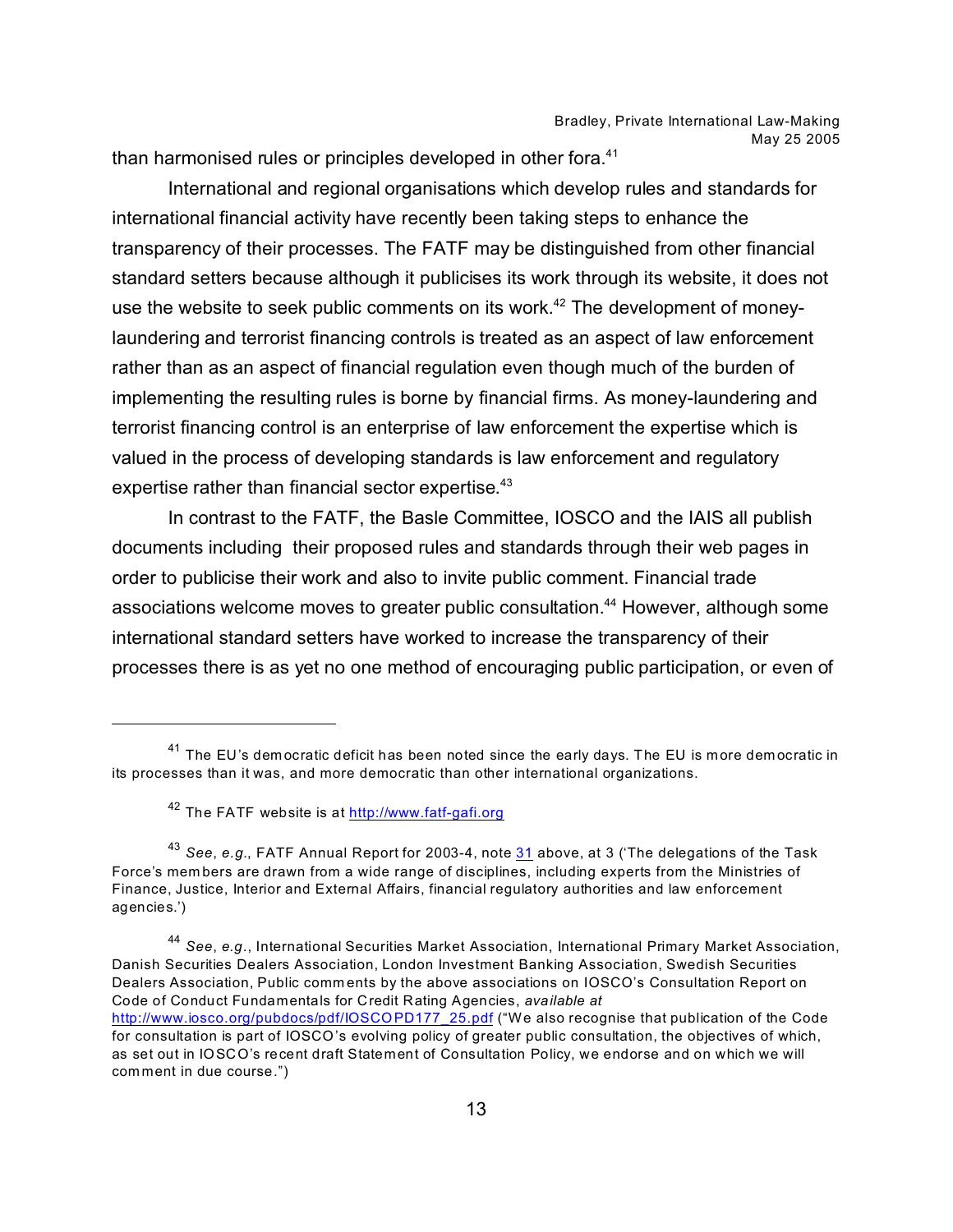describing the results of a consultation exercise. This is not surprising given that domestic rules regulating the rule-making activities of regulatory agencies vary, and the international standard setters include members from different jurisdictions with different approaches to administrative procedure. A growing literature focuses on examining and critiquing administrative procedures for global governance, <sup>45</sup> but there is as yet no global standard for supranational administrative procedures.

Documents on very technical subjects may produce limited numbers of comments. For example, when the Basle Committee sought information and views on credit risk modelling it received twenty-two responses. Of these responses nine were "from individual banks or industry associations, five from academics or academic organisations and five from representatives of the consulting, accounting or risk management professions."<sup>46</sup> This Summary of Responses does not name any of the respondents. In some cases it may be difficult to discern from the standard setter's description of the results of consultations not only who commented on a publication or proposal but even how many people and firms commented.<sup>47</sup> In other cases the standard setter may publish the text of comments received on its web pages.<sup>48</sup>

The Basle Committee's work is carried out by representatives of banking

<sup>45</sup> *See*, *e.g.*, Richard B. Stewart, *US Administrative Law: A Model for Global Administrative Law?*, (forthcoming) 68 LAW & CON TEM PORARY PROBLEMS 7 (2005) *available at* [http://papers.ssrn.com/sol3/papers.cfm?abstract\\_id=723147](http://papers.ssrn.com/sol3/papers.cfm?abstract_id=723147)

<sup>46</sup> *See*, *e.g.*, Basle Committee on Banking Supervision, *Summary of Responses Received on the Report "Credit Risk Modelling: Current Practices and Applications"* 1 (May 2000) *available at*  <http://www.bis.org/publ/bcbs71.pdf>

<sup>47</sup> *See*, *e.g*., IOSCO Technical Committee, *Principles on Outsourcing of Financial Services for Market Intermediaries, Notice of Final Report, Survey and Summ ary of Comm ents*, (Feb. 2005) *available at* <http://www.iosco.org/pubdocs/pdf/IOSCOPD186.pdf> . Such an approach is consistent with the view that in the context of regulatory processes it is the ideas, rather than their level of support, which matter.

<sup>48</sup> *See*, *e.g.*, Public Comments on Code of Conduct Fundamentals for Credit Rating Agencies, *available at* <http://www.iosco.org/pubdocs/pdf/IOSCOPD177.pdf>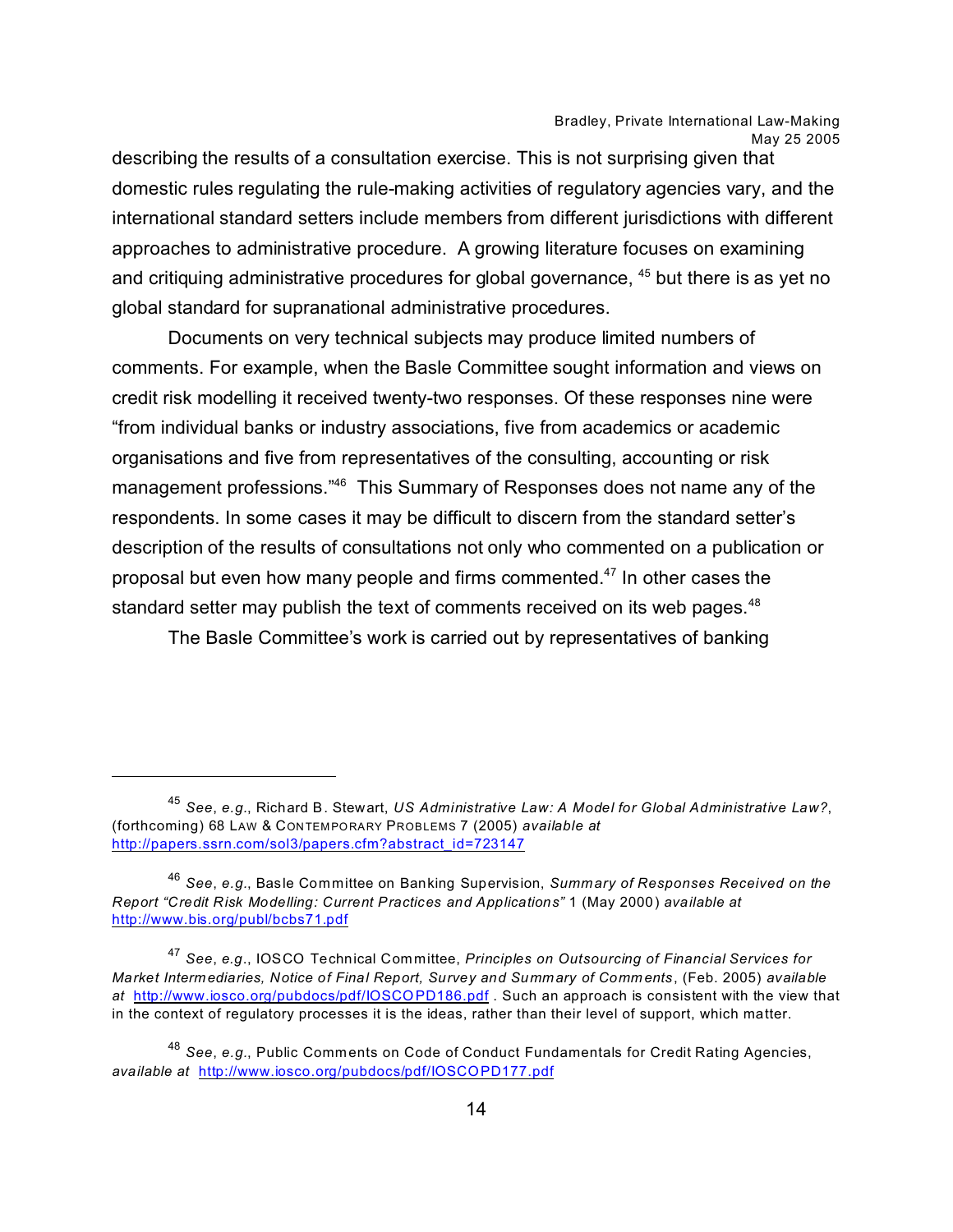regulators and central banks from the G10 countries.<sup>49</sup> IOSCO has a much larger,  $50$ tripartite, membership, including Ordinary members, Associate members and Affiliate members. IOSCO's ordinary members are securities regulators.<sup>51</sup> Only ordinary members have the right to vote, although Associate members participate in IOSCO's President's Committee and Affiliate members which are SROs participate in IOSCO's SRO Consultative Committee.<sup>52</sup> The Associate members and Affiliate members contribute through their membership fees to IOSCO's finances.<sup>53</sup> IOSCO's affiliate members include financial exchanges, non-exchange SROs and international organisations. IOSCO says that it:

recognizes the importance of maintaining a close dialogue with the SROs and international organizations that make up its affiliate membership and of allowing them to make a constructive input in the work of the Organization<sup>54</sup>

 $51$  In a jurisdiction where there is no governmental regulatory body an SRO may be allowed to become an ordinary member of IOSCO. See IOSCO Annual Report for 2003, note [50](#page-14-0) above, at 29.

<sup>52</sup> *See*, *e.g.*, Philippe Richard, note [50](#page-14-0) above at 18 ("IOSCO also has a very active SRO Consultative Com mittee, which provides important and constant input from the industry.")

 $<sup>53</sup>$  In 2003 IOSCO incurred a loss of 291,579 euro. See IOSCO Annual Report for 2003, note [50](#page-14-0)</sup> above, at 32. A number of IOSCO members have been in arrears with their m embership fees. *See*, *e.g.*, Philippe Richard, note [50](#page-14-0) above at 18 ("At the end of 2003 outstanding mem bership fees of more than one year stood at slightly over 50 000 Euros. The Presidents Committee unfortunately had to aggravate, in accordance with Part 12 of the By-Laws, a sanction imposed to the Comision Nacional de Valores of Paraguay (CNVP) for repeated failure to pay its prescribed annual financial contribution. The IOSCO mem bership of the CNVP was therefore suspended. The Superintendencia de Valores of Colombia is also currently the object of a Presidents Committee sanction for similar reasons. Its voting right was suspended in 2002 and that situation continued in 2003.") The IAIS also incurred a loss in 2003. IAIS Annual Report for 2003 note [55](#page-15-0) at 16.

<span id="page-14-0"></span><sup>54</sup> General Information on IOSCO, IOSCO Annual Report for 2003, note [50](#page-14-0) above, at 26. The SRO Consultative Comm ittee works with IOSCO's Technical Committee. See *id.* ("The SRO Consultative

<sup>49</sup> <http://www.bis.org/about/factbcbs.htm>

<sup>50</sup> *See*, *e.g.*, Philippe Richard, IOSCO Secretary General, Report, in IOSCO ANNUAL REPORT FOR 2003, 18 *available at* [http://www.iosco.org/annual\\_report/pdf/IOSCO\\_Annual\\_Report\\_03.pdf](http://www.iosco.org/annual_report/pdf/IOSCO_Annual_Report_03.pdf ) ("W ith its year end mem bership of 171 agencies, IOSCO is very representative of the international comm unity of securities regulators and fully assumes its responsibility of international standard setter for securities market.")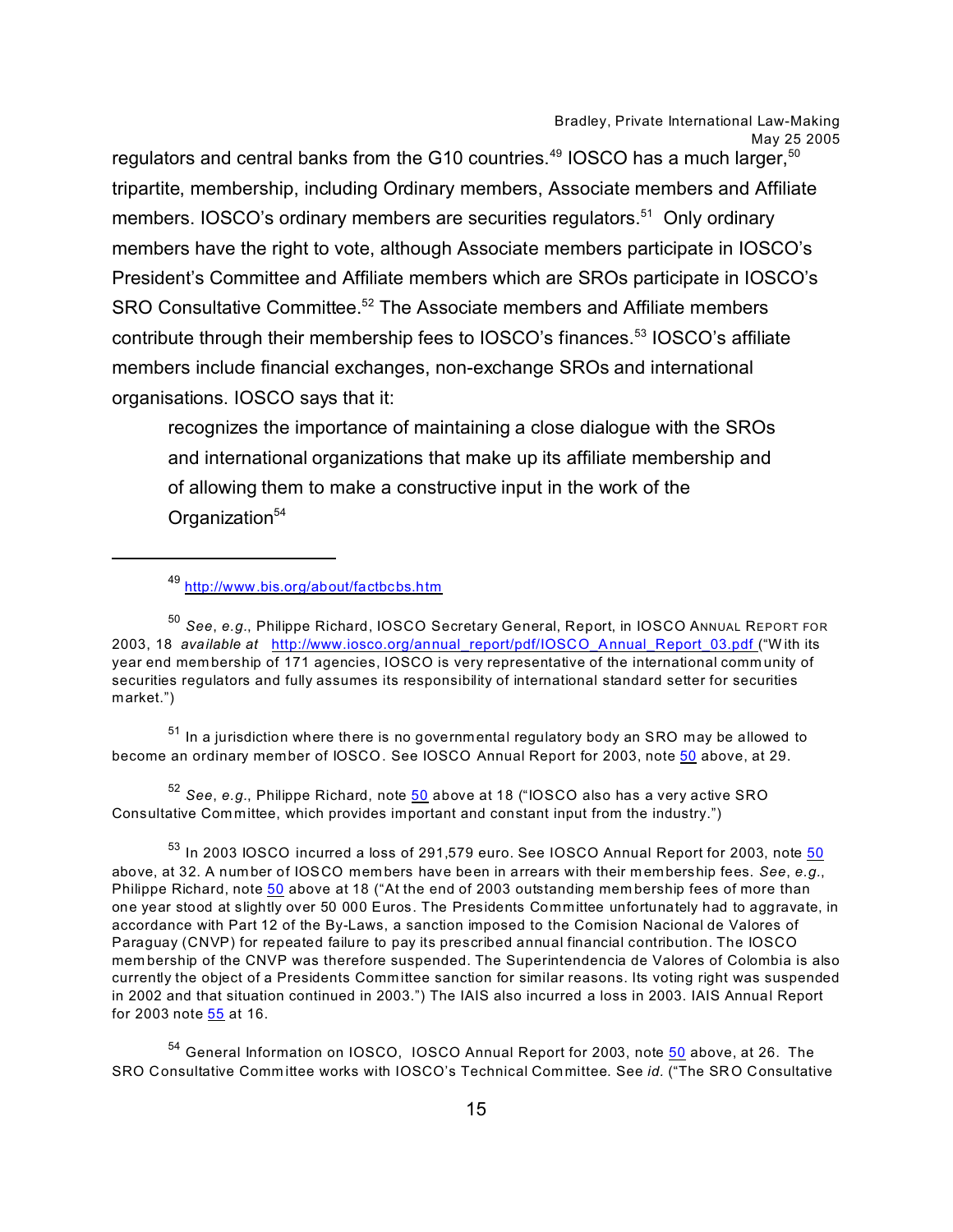The IAIS also has a large membership, including insurance supervisors and regulators from over a hundred and sixty jurisdictions in its membership.<sup>55</sup> The IAIS also has a special membership category for "Observers" which includes private sector entities.<sup>56</sup> The IAIS seeks to involve observers in the work of its Technical Committee.<sup>57</sup> IAIS observers generate significant amounts of revenue for IAIS which may be important given that the organisation has suffered from a mismatch between revenues in US dollars and expenses in Swiss francs in recent years.<sup>58</sup>

In contrast to the Basle Committee, which does not depend on the private sector for its financing,<sup>59</sup> both IOSCO and the IAIS are partly dependent on financing from non-governmental entities which participate in their standard setting processes. In the case of IOSCO the non-governmental entities are SROs, so perform combined

<sup>56</sup> *See*, *e.g.*, IAIS Annual Report for 2003, note [55](#page-15-0) above at iv ("more than 70 organisations and individuals are observers. They represent professional associations, insurance and reinsurance companies, international financial institutions, consultants and other professionals.")

<sup>57</sup> *See*, *e.g.*, IAIS Annual Report for 2003, note [55](#page-15-0) above at 8 ("During the year the Technical Com mittee working parties have continued to receive substantial support from IAIS observers. They have been generous in providing input and comm ents on a range of issues when requested and respectful of supervisory concerns. Each working party has developed a unique relationship with the observer comm unity that suits both its needs and operating style. This partnership has been productive and has served to improve the quality and relevance of the output.")

 $<sup>58</sup>$  In 2003 observer membership fees were \$355,000 and members fees were \$655,000. IAIS</sup> Annual Report for 2003, note [55](#page-15-0) above, at 16. *See also* Report from Chair of the Budget Committee, *id*. at 13.

Committee has designated contact persons with the Technical Committee Standing Committees and Project Teams and is therefore able to provide substantive input related to their regulatory initiatives.")

<sup>55</sup> IAIS Annual Report for 2003, iv (Sept. 2004) *available at*  [http://www.iaisweb.org/041019\\_Annual\\_report\\_2003.pdf](http://www.iaisweb.org/041019_Annual_report_2003.pdf)

<span id="page-15-0"></span> $59$  In 2001 the BIS decided at an Extraordinary General Meeting that it should be owned only by central banks and that it would mandatorily repurchase its shares in private ownership. See BIS, W ithdrawal of all shares of the Bank for International Settlements held by private shareholders, (Oct.13, 2003) *available at* <http://www.bis.org/about/shareswd.htm> On a challenge by some of the private owners the mandatory repurchase was found to be lawful by an arbitral tribunal. Permanent Court of Arbitration, Arbitral Tribunal established pursuant to Article XV of the Agreem ent signed at the Hague on 20 January 1930, Partial Award on the Lawfulness of the Recall of the Privately Held Shares on 8 January 2001 and the Applicable Standards for valuation of those Shares, (Nov. 22, 2002) *available at*  <http://pca-cpa.org/ENGLISH/RPC/BIS/EPA.pdf>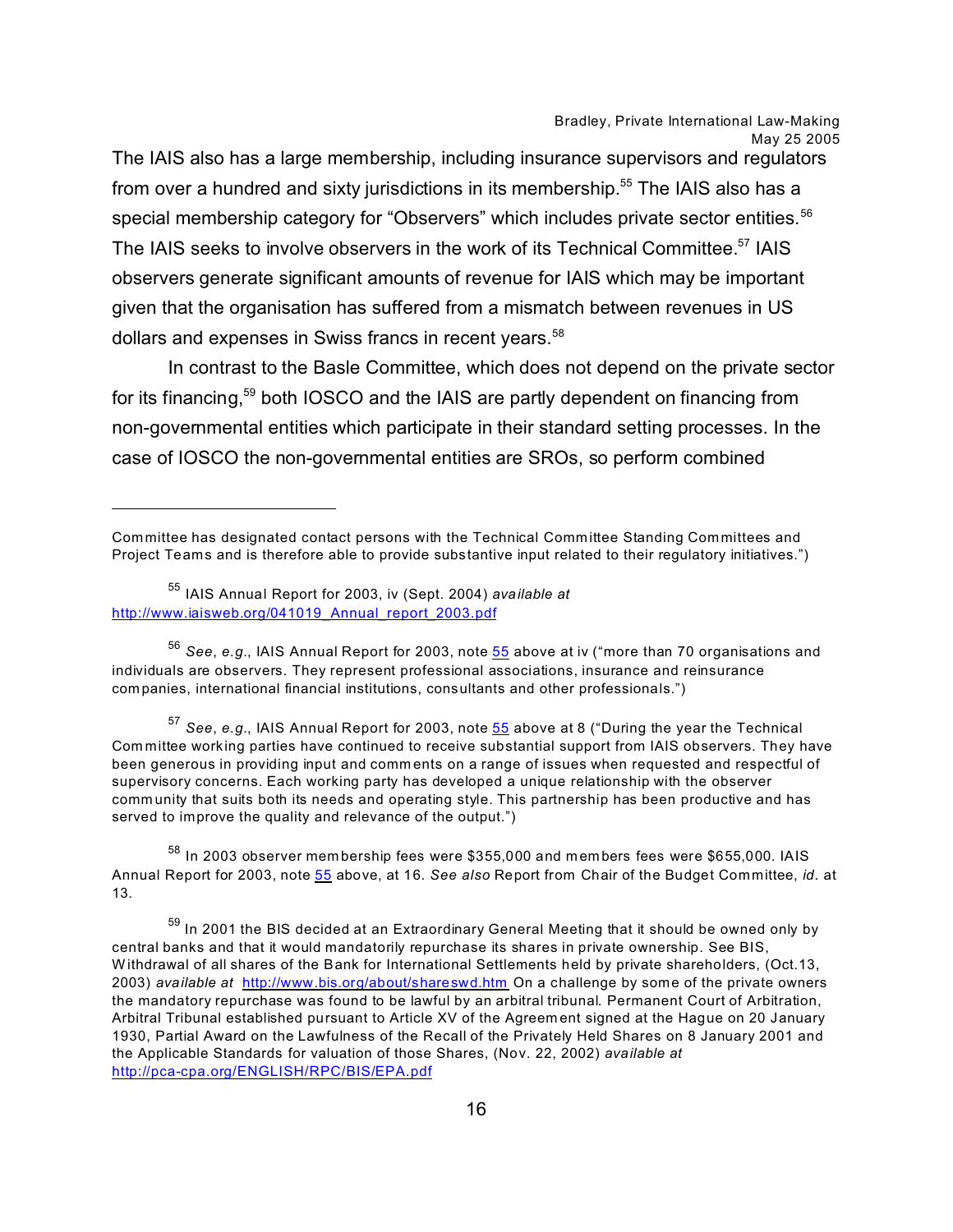functions of regulation and member interest representation. In the case of IAIS the nongovernmental members include insurance companies accounting firms and law firms. IOSCO's accounts do not identify the relative contributions of SRO and governmental members, but IAIS's accounts show that it benefits financially from the participation of non-governmental entities in its membership.<sup>60</sup> The International Financial Standards Board (which is a non-governmental entity rather than an inter-governmental or interregulatory entity) has been criticised on the basis that its reliance on private sector financial resources might create conflicts of interest.<sup>61</sup>

Consultation procedures may be more or less formalised and/or theorised. Whereas the Basle Committee has not articulated in any formal way what principles it applies in the context of its consultations with interested parties, in November 2004 IOSCO published a consultation document about its consultation procedures.<sup>62</sup> IOSCO's draft document on consultation policy suggested that IOSCO was concerned with a broadly defined group of interests. In describing its objectives in consulting IOSCO said that it wanted:

To benefit from the expertise of market intermediaries, exchanges and other market operators, securities clearing and settlement system service providers, endusers and consumers, auditors and auditing companies, and other public authorities, international standard setters, international financial institutions, and regional development banks, when assessing and analyzing regulatory issues.<sup>63</sup>

IOSCO's draft also described the advantages IOSCO saw in increasing the transparency of its operations as being "to enhance the perceived fairness and

 $60$  See note  $58$  above.

<sup>61</sup> *See*, *e.g*., McCreevy, note [12](#page-16-0) above ("the standard setters are currently sponsored by voluntary contributions from contributors ranging from central banks to listed companies, which raises potential issues of conflict of interest. I therefore welcome the Board of Trustees of the IASB's intention to change this.")

<sup>62</sup> IOSCO, *Consultation Policy and Procedures*, Draft for Public Consultation (Nov. 2004) *available at* <http://www.iosco.org/pubdocs/pdf/IOSCOPD175.pdf>

<span id="page-16-0"></span><sup>63</sup> IOSCO, *Consultation Policy*, supra note [62](#page-16-0) at 2.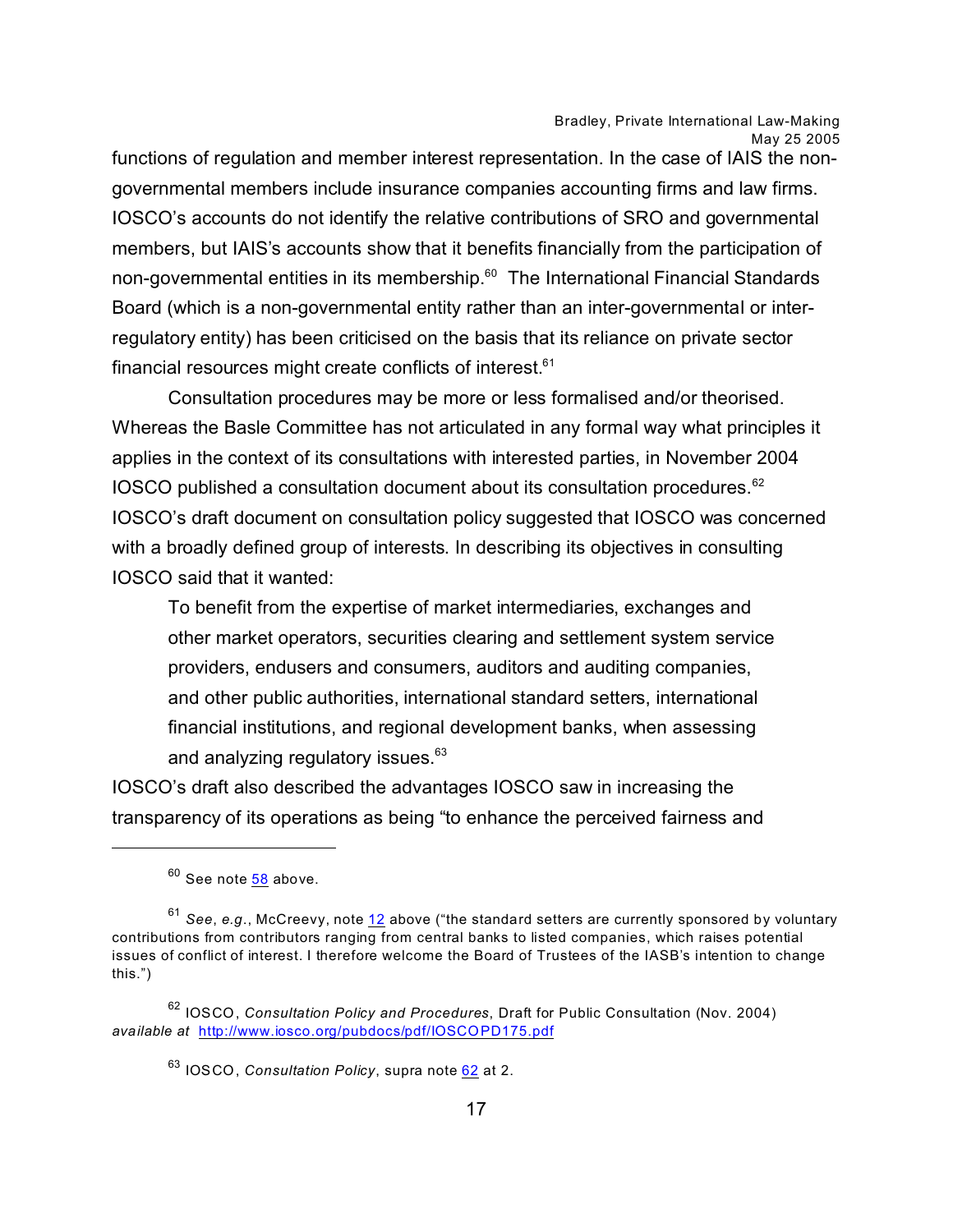openness of IOSCO's decision-making process and the visibility and acceptability of its results".<sup>64</sup> IOSCO also suggested that it has an interest in ensuring consistent approaches to common concerns.<sup>65</sup> The document suggested that IOSCO would usually publish comments in an anonymous format on its website.<sup>66</sup> In February 2005 IOSCO published the full text of nine comments on this consultation document.<sup>67</sup> Commenters asked for more information about IOSCO's priorities and agenda,<sup>68</sup> more time to react to IOSCO's proposals, $69$  and opportunities to be involved in discussing ideas before a formal consultation.<sup>70</sup> The International Bar Association argued that IOSCO should not publish comments anonymously:

we submit that IOSCO should not permit any consultations to take place with comments which are anonymous to the public. We understand that internal regulatory deliberations must and should be confidential. Once any proposal is posted for consultation, however, all comments, both formal and informal, should be made in full transparency with attribution, and the extent to which IOSCO is meeting with or receiving information from interested companies, lobbyists or groups should be apparent to all. We therefore recommend that all submissions after the publication of the

<sup>64</sup> *Id.*

<sup>65</sup> *Id.*

<sup>66</sup> *Id.* at 4.

<sup>67</sup> IOSCO, *Public Comments Received on Iosco's Draft Consultation Policy and Procedures* (Feb. 2005) *available at* <http://www.iosco.org/pubdocs/pdf/IOSCOPD191.pdf>

<sup>68</sup> *See*, *e.g.*, *id* at 5, 8, 15

<sup>69</sup> *See*, *e.g.*, *id* at 8, 23-24.

<sup>70</sup> *See*, *e.g.*, Comments of the International Council of Securities Associations, *id* at 11 ("The period prior to a formal consultation is a critical and often underappreciated stage in the consultation process. Therefore, we urge IOSCO to place greater stress on consulting with market participants and other informed parties prior to beginning work on a consultation document in order to determine the need for regulatory action and, if such a need exists, what action would be appropriate. Contacts with market participants and other informed parties during this preparatory phase would help focus the debate on the most important and material issues.")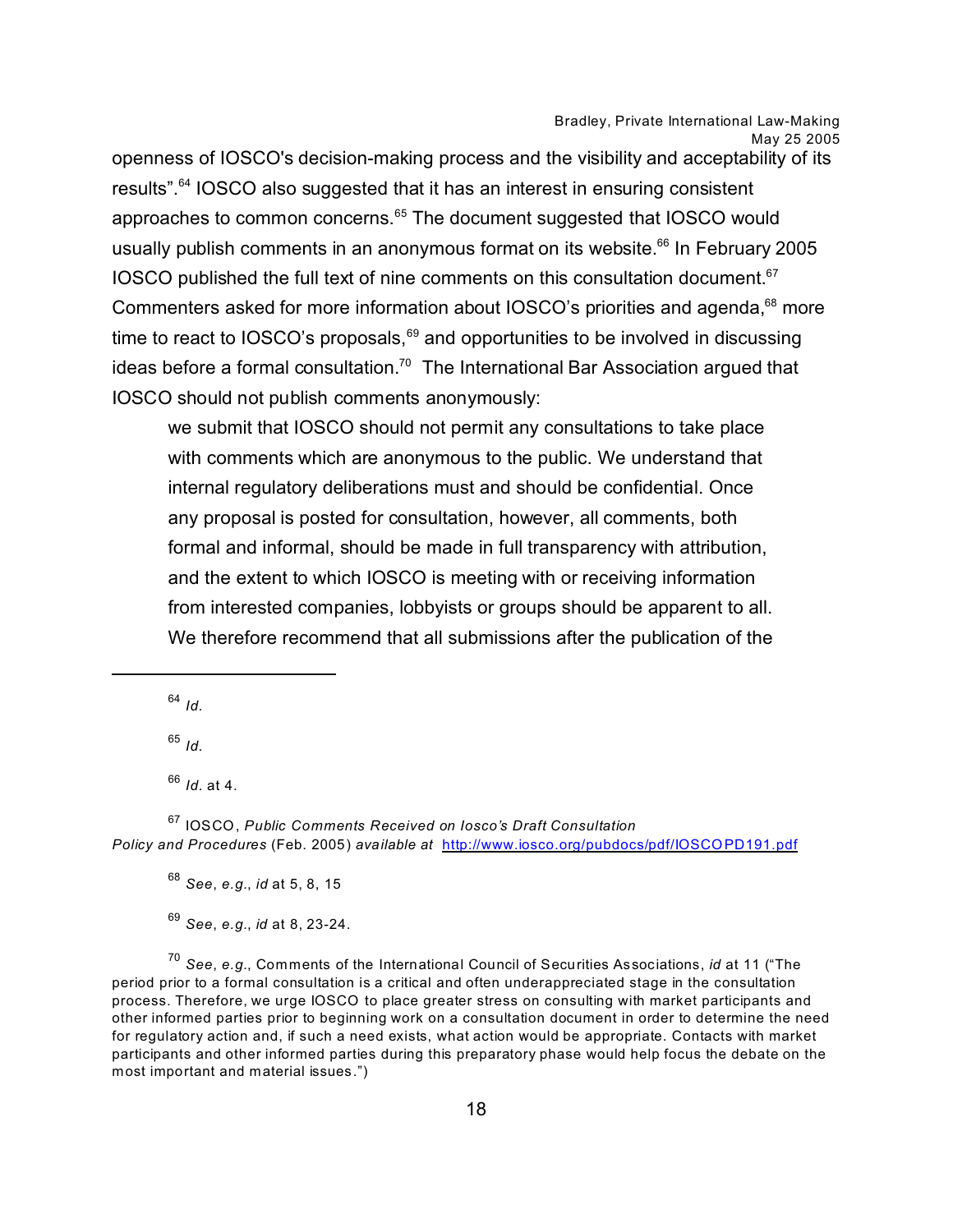consultation should be public and easily accessible.<sup>71</sup>

In April 2005 IOSCO published a Report on its Consultation Policy and Procedure.<sup>72</sup> Strikingly, while the November 2004 draft referred to IOSCO's interest in benefitting from the expertise of a wide range of potential consultees, including consumers,  $73$  the April 2005 Report refers merely to its objective of benefitting from "the expertise of the international financial community."<sup>74</sup> Although the Report refers more than once to the "public", the word "consumer" appears nowhere. The April Report also suggests that IOSCO will consider engaging in "pre-consultations",<sup>75</sup> and that comments will be published unless "anonymity is specifically required." 76

The EU adopts binding rules of financial regulation as directives. Under the Lamfalussy approach EU financial regulation directives should be framework measures, and the detailed implementing rules should be adopted through a comitology procedure involving CESR. In theory the EU directives should set the general framework within which the EU's detailed implementing rules should operate. The EU's legislative process for producing the framework directives is often a lengthy one involving many opportunities for interested parties to express their views on proposals. For example, the Markets in Financial Instruments Directive which was adopted in  $2004<sup>77</sup>$  replaces

<span id="page-18-0"></span>[http://europa.eu.int/eur-lex/pri/en/oj/dat/2004/l\\_145/l\\_14520040430en00010044.pdf .](http://europa.eu.int/eur-lex/pri/en/oj/dat/2004/l_145/l_14520040430en00010044.pdf .)

<sup>71</sup> *Id.* at 18.

<sup>72</sup> IOSCO, Report of the Executive Committee of IOSCO, *IOSCO Consultation Policy And Procedure*, (April 2005) *available at* <http://www.iosco.org/pubdocs/pdf/IOSCOPD197.pdf>

<sup>73</sup> *See supra* text at note [63](#page-18-0).

<sup>74</sup> IOSCO, *Executive Committee Report*, supra note [72](#page-18-0) at 2.

<sup>75</sup> IOSCO, *Executive Committee Report*, supra note [72](#page-18-0) at 4.

<sup>76</sup> IOSCO, *Executive Committee Report*, supra note [72](#page-18-0) at 4.

 $77$  Directive 2004/39/EC of the European Parliament and of the Council of 21 April 2004 on markets in financial instruments amending Council Directives 85/611/EEC and 93/6/EEC and Directive 2000/12/EC of the European Parliament and of the Council and repealing Council Directive 93/22/EEC OJ No. L 145/1 (Apr. 30, 2004) *available at*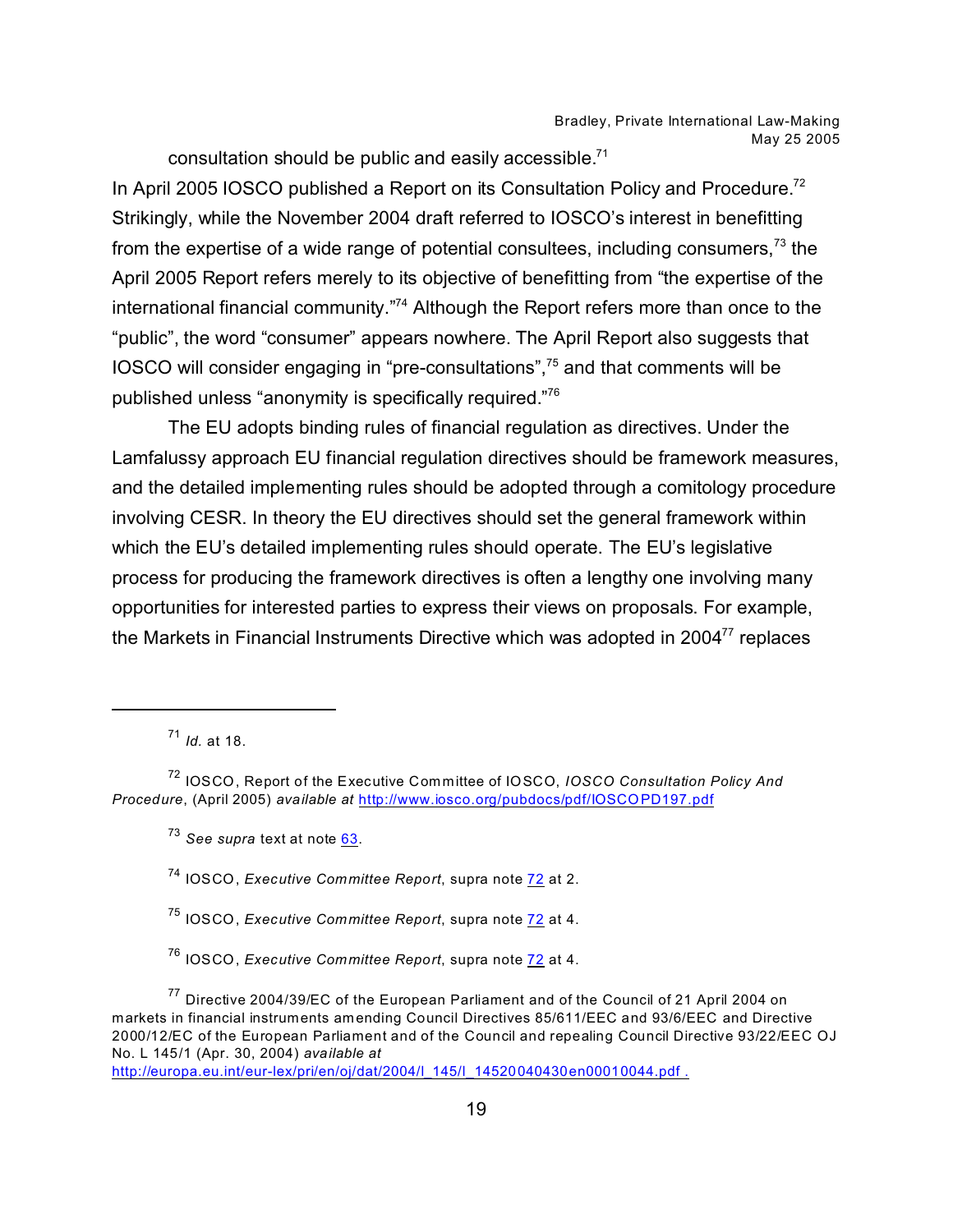the Investment Services Directive of 1993.<sup>78</sup> In 2000 the Commission published a Communication on revising the Investment Services Directive in which it sought comments on a number of issues.<sup>79</sup> Forty-two respondents, including regulators and market participants commented on this Communication.<sup>80</sup> The Commission followed up with a larger consultation exercise including an open hearing.<sup>81</sup> This second consultation produced 69 comments almost entirely from market participants and regulators with one comment from the "shareholder/investor" constituency.<sup>82</sup> The Commission's descriptions of the comments do not identify commentators by name and do not generally identify particular comments with particular categories of respondent. A second consultation took place in 2002, <sup>83</sup> and a proposed directive was published in November 2002.<sup>84</sup> Soon after the MiFID was adopted in 2004 the Commission asked

<sup>78</sup> Council Directive 93/22/EEC on investment services in the securities field, O.J. No. L 141/27 (1993).

<sup>80</sup> ISD Feedback Synthesis of Responses to COM(2000)729, *available at*  [http://europa.eu.int/comm/internal\\_market/securities/docs/isd/revision-isd/isd-feedback-reponse\\_en.pdf](http://europa.eu.int/comm/internal_market/securities/docs/isd/revision-isd/isd-feedback-reponse_en.pdf ) 

81 See http://europa.eu.int/comm/internal\_market/securities/isd/revision\_en.htm#doc

<sup>82</sup> Revision of the Investment Services Directive (93/22) Summary of Responses to the Preliminary Orientations of Commission Services (July 2001) 2, *available at*  [http://europa.eu.int/comm/internal\\_market/securities/docs/isd/2001-07-summ](http://europa.eu.int/comm/internal_market/securities/docs/isd/2001-07-summ_responses.pdf) \_responses.pdf

 $83$  By the time the second consultation was announced the Commission said it had received 77 responses to the July 2001 consultation. DG Internatl Market, EU Comm ission, Revision of Investment Services Directive, Second Consultation, Overview Paper, 2 *available at*  [http://europa.eu.int/comm/internal\\_market/securities/docs/isd/2nd-overview-paper\\_en.pdf](http://europa.eu.int/comm/internal_market/securities/docs/isd/2nd-overview-paper_en.pdf)

84 Proposal for a Directive of the European Parliament and of the Council on Investment Services and Regulated Markets, and Amending Council Directives 85/611/EEC, Council Directive 93/6/EEC and European Parliament and Council Directive 2000/12/EC , COM (2002 ) 625 final, 7 (Nov. 19, 2002) *available at* [http://europa.eu.int/eur-lex/en/com/pdf/2002/com](http://europa.eu.int/eur-lex/en/com/pdf/2002/com2002_0625en01.pdf ) 2002\_0625en01.pdf ("The present proposal has been drafted on the basis of a careful consideration of the 107 responses to these revised orientations.")

 $79$  Communication from the Commission to the European Parliament and the Council, Upgrading the investment services directive (93/22/EEC) COM/2000/0729 final, 23-24 (Nov. 15, 2000).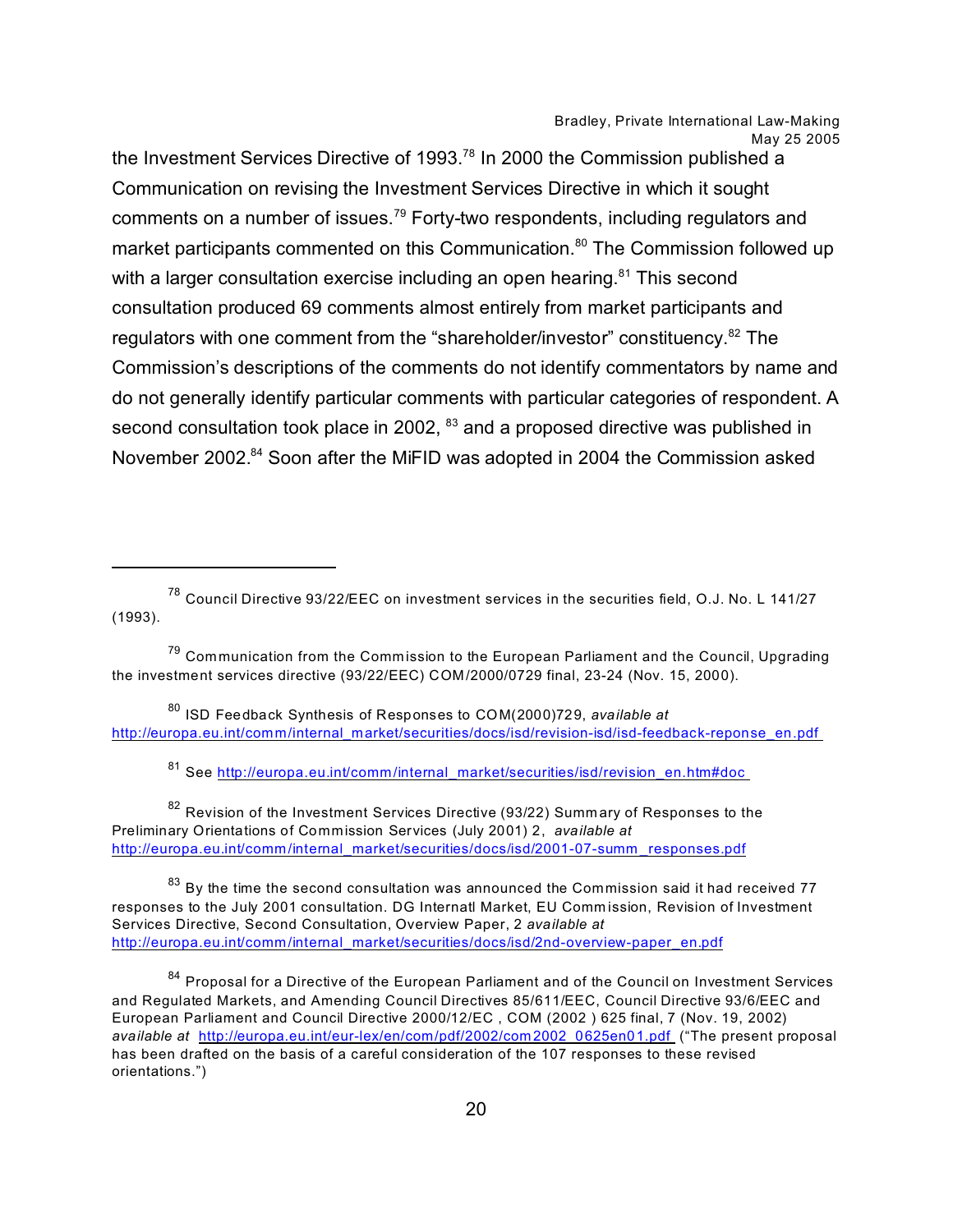CESR to provide advice on possible implementing measures.<sup>85</sup> The Commission does not necessarily follow all of CESR's recommendations in making proposals for measures to implement the level 1 directives.<sup>86</sup>

Unlike the Basle Committee, IOSCO and the IAIS, the EU's CESR<sup>87</sup> operates in the context of a legal framework where participants have developed expectations about consultation.<sup>88</sup> CESR's Charter states that:

The Committee will use the appropriate processes to consult (both ex-ante and ex-post) market participants, consumers and end users which may include inter alia: concept releases, consultative papers, public hearings and roundtables, written and Internet consultations, public disclosure and summary of comments, national and/or European focused consultations. The Committee will make a public statement of its

<sup>86</sup> *See*, *e.g.*, European Commission, W orking docum ent ESC/18/2005. Explanatory note: Main differences between working document ESC/ 17/2005 andthe CESR level 2 advice (May 13, 2005) *available at* 

[http://europa.eu.int/comm/internal\\_market/securities/docs/isd/dir-2004-39-implement/esc-17-2005-explan](http://europa.eu.int/comm/internal_market/securities/docs/isd/dir-2004-39-implement/esc-17-2005-explanatory_en.pdf) [atory\\_en.pdf](http://europa.eu.int/comm/internal_market/securities/docs/isd/dir-2004-39-implement/esc-17-2005-explanatory_en.pdf)

<sup>87</sup> CESR, the Committee of European Securities Regulators, was established by Commission Decision 2001/527/EC of 6 June 2001 establishing the Committee of European Securities Regulators, OJ No. L 191/43 (Jul. 13, 2001) *available at* 

<sup>&</sup>lt;sup>85</sup> EU Commission, Formal Request for Technical Advice on Possible Implementing Measures on the Directive on Markets in Financial Instruments (Directive 2004/39/EC) (June 25, 2004) *available at* [http://europa.eu.int/comm/internal\\_market/securities/docs/cesr/final-mandate-isd\\_en.pdf](http://europa.eu.int/comm/internal_market/securities/docs/cesr/final-mandate-isd_en.pdf) . This formal request was preceded by a provisional mandate in January 2004.

[http://europa.eu.int/eur-lex/pri/en/oj/dat/2001/l\\_191/l\\_19120010713en00430044.pdf](http://europa.eu.int/eur-lex/pri/en/oj/dat/2001/l_191/l_19120010713en00430044.pdf) . CESR should "serve as an independent body for reflection, debate and advice for the Commission in the securities field". *Id*. at Recital no. 8. It also has a role in encouraging implementation of EU securities m easures. CESR is composed of representatives of securities regulators from the Mem ber States.

<span id="page-20-0"></span><sup>88</sup> *See*, *e.g.*, EU Commission, *Towards a reinforced culture of consultation and dialogue*, *supra* note [33](#page-20-0) at 5 ("By fulfilling its duty to consult, the Commission ensures that its proposals are technically viable, practically workable and based on a bottom-up approach. In other words, good consultation serves a dual purpose by helping to improve the quality of the policy outcome and at the same time enhancing the involvement of interested parties and the public at large. A further advantage is that transparent and coherent consultation processes run by the Com mission not only allow the general public to be more involved, they also give the legislature greater scope for scrutinising the Commission's activities (e.g. by making available documents summarising the outcome of the consultation process).")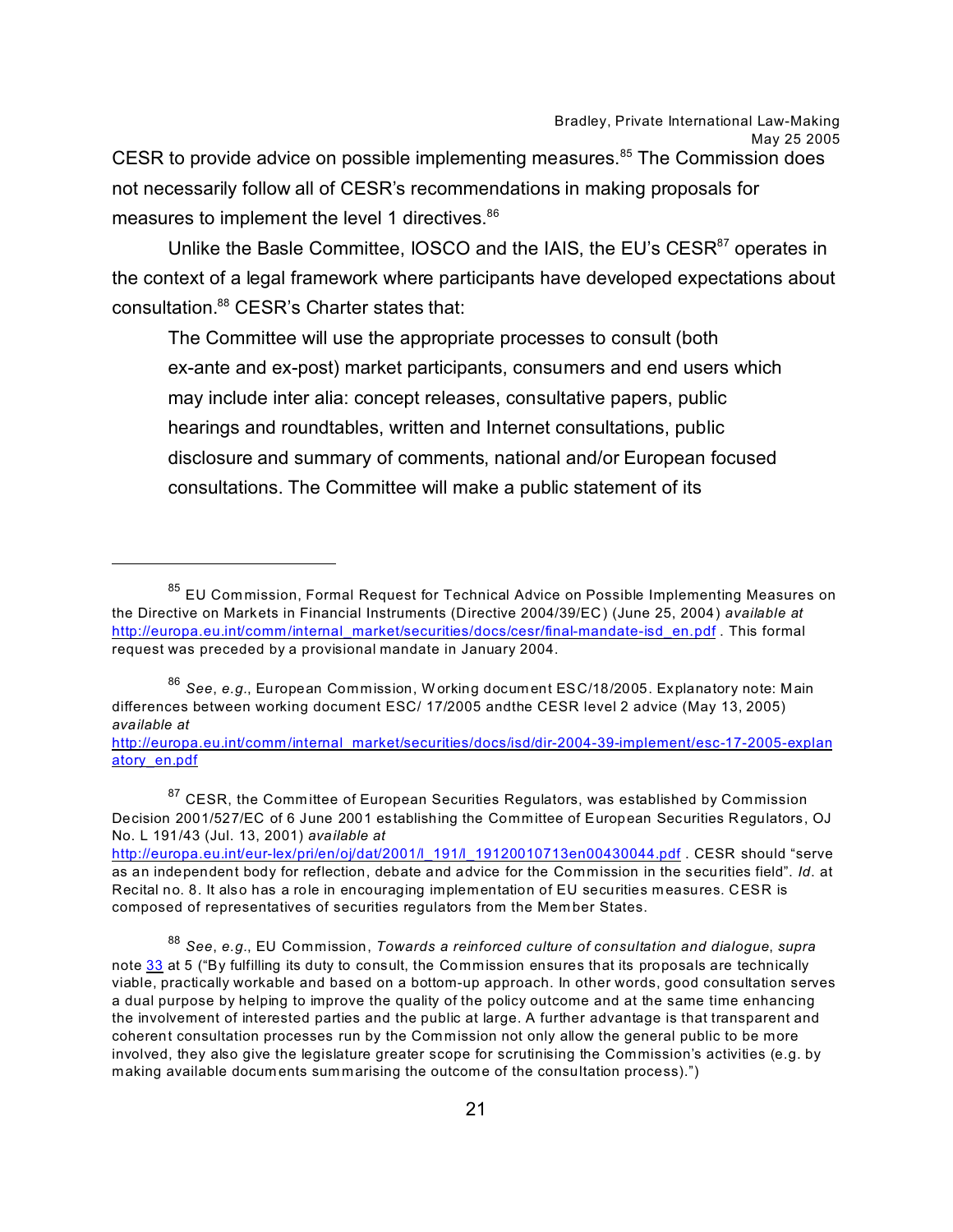consultation practices.<sup>89</sup>

The Charter also states that:

For the purpose of facilitating the dialogue with market participants, consumers and other end users of financial services, the Committee will establish working consultative groups, whenever appropriate.<sup>90</sup>

Rather than merely inviting comments on its proposals, CESR involves market participants in its formal processes through a committee of market representatives.<sup>91</sup> In addition, CESR has established a number of Expert Groups on the various issues it is responsible for. There are three Expert groups for the MiFID, which focus on market transparency, intermediaries and co-operation and enforcement. CESR has not as yet established a committee of consumer representatives, although in May 2005 CESR held a "Consumer Day" on the MiFID and acknowledged the need to interact with consumer groups in future:

The importance CESR attaches to receiving comments on its advice from representatives of retail clients and consumers was stressed and CESR expressed its concern that the responses received to previous consultations carried out on MiFID, had not reflected sufficiently this set of stakeholders. CESR made it known that it intended to organise similar meetings in the future to continue and develop this dialogue further.<sup>92</sup>

The consumer groups which attended this meeting pointed out that they did not necessarily have the resources in terms of knowledge and staff to be able to prepare "considered responses" to consultations. They also suggested that it would be helpful if consultation papers were more "reader-friendly" and if they were translated from

 $89$  Charter of the Committee of European Securities Regulators at para. 5.10.

 $90$  Id. at para 5.11.

<sup>&</sup>lt;sup>91</sup> CESR has a Market Participants Consultative Panel. The Committee of European Banking Supervisors has established a Consultative Panel of representatives of market participants to act as a sounding board.

<sup>92</sup> Committee of European Securities regulators, *MiFID Consumer Day – 22 March 2005 Issues on regulation of intermediaries and markets under MiFID "Summary of the main conclusions"* 1 (May 16, 2005).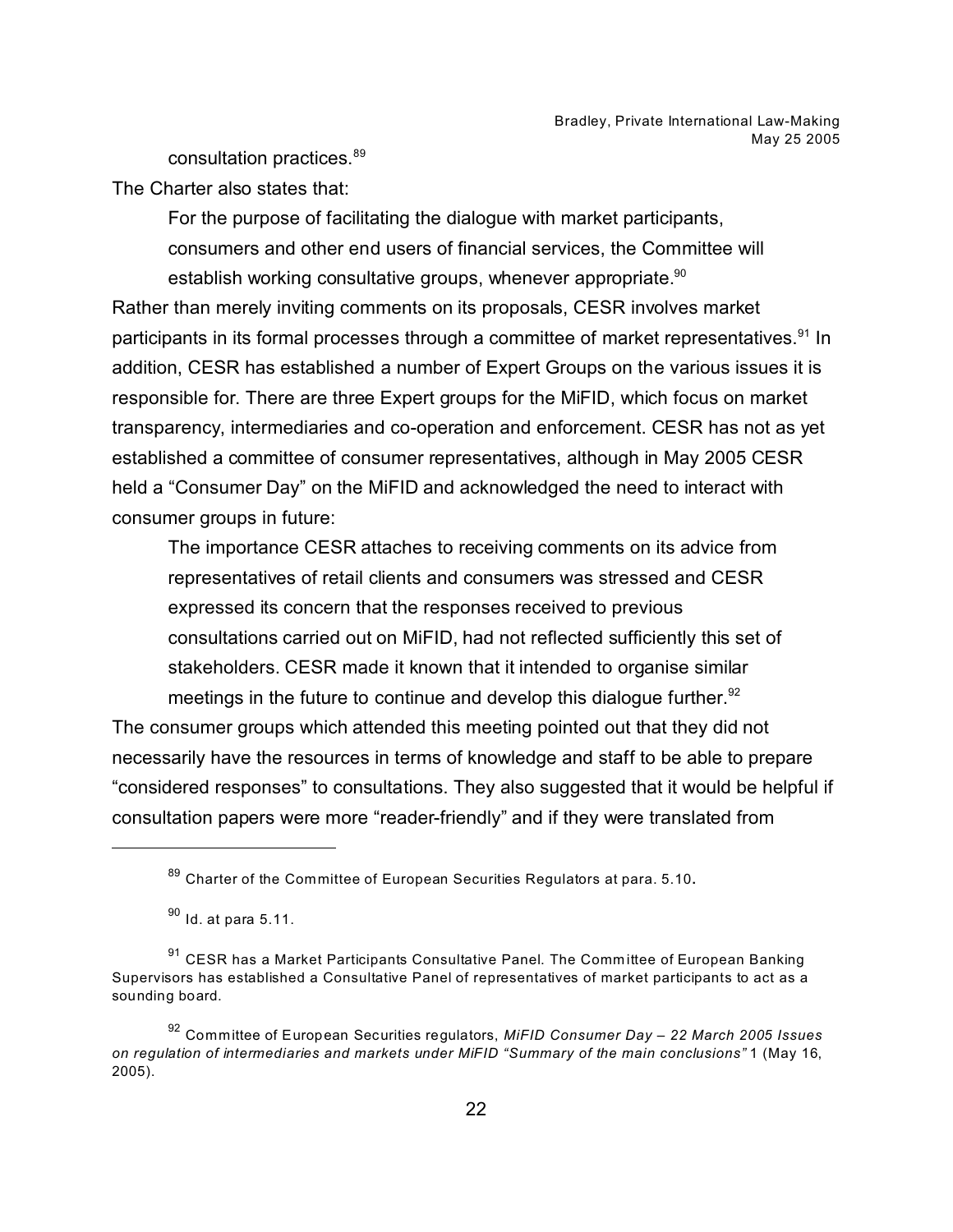English into the different national languages. $93$  English is the dominant language in the international financial markets,  $94$  but financial regulation does not only affect professional market participants. Publishing consultation papers only in English tends to favour people in the UK, and members of the elite who either read English or can afford to pay for translators. That CESR operates in English is particularly unusual in the context of the EU, which from the very early days was committed to the principle that citizens should be able to communicate with the institutions in their own language. $95$ 

CESR publishes comments on its proposals on its website.<sup>96</sup> Financial firms and their trade associations are active commenters on CESR's proposals. Trade associations may file joint comments on CESR proposals,  $97$  and they may refer to each other's comments in their own responses.<sup>98</sup> Consumers and consumer organisations do not have the resources of time or expertise to participate as effectively in consultations.

<sup>93</sup> *Id.*

 $94$  The prospectus directive's reference to a "language customary in the sphere of international finance" is generally understood at least to include English. Directive 2003/71/EC of the European Parliam ent and of the Council on the prospectus to be published when securities are offered to the public or admitted to trading and amending Directive 2001/34/EC, OJ L 345/64, Art. 19(2) (Dec. 31, 2003) *available at* [http://europa.eu.int/eur-lex/pri/en/oj/dat/2003/l\\_345/l\\_34520031231en00640089.pdf](http://europa.eu.int/eur-lex/pri/en/oj/dat/2003/l_345/l_34520031231en00640089.pdf ) 

 $95$  Regulation No. 1 of 1958, as amended. All EU residents have the right to communicate with the institutions in their own language (which is an EU official language). This language policy has been subject to stress as a result of enlargem ent. *See*, *e.g.*, Directorate-General for Translation of the European Commission, *Translating for a Multi-Lingual Community*, 3 (March 2005) *available at*  [http://www.europa.eu.int/comm/dgs/translation/bookshelf/brochure\\_en.pdf](http://www.europa.eu.int/comm/dgs/translation/bookshelf/brochure_en.pdf) ("In the interests of cost-effectiveness, the Commission conducts its internal business in English, French and German, going fully multilingual only when it comm unicates with the other EU institutions, the Member States and the public.")

<sup>96</sup> See<http://www.cesr-eu.org/>

<sup>97</sup> *See*, *e.g.*, International Securities Market Association, International Primary Market Association, Association of Norwegian Stockbroking Companies, Bankers and Securities Dealers Association of Iceland, Danish Securities Dealers Association, Finnish Association of Securities Dealers, London Investment Banking Association, Swedish Securities Dealers Association, The Bond Market Association, Response to CESR's Consultation on its October 2004 Preliminary Progress Report "Which Supervisory Tools for the EU Securities Markets?" The "Himalaya" Report (Jan. 25, 2005) *available at*  <http://www.bondmarkets.com/assets/files/CESRHimalayaresponsefinal.pdf>

<sup>98</sup> *See*, *e.g.*, *id.* at 3 ("We have seen, and support, ISDA's response to the consultation.")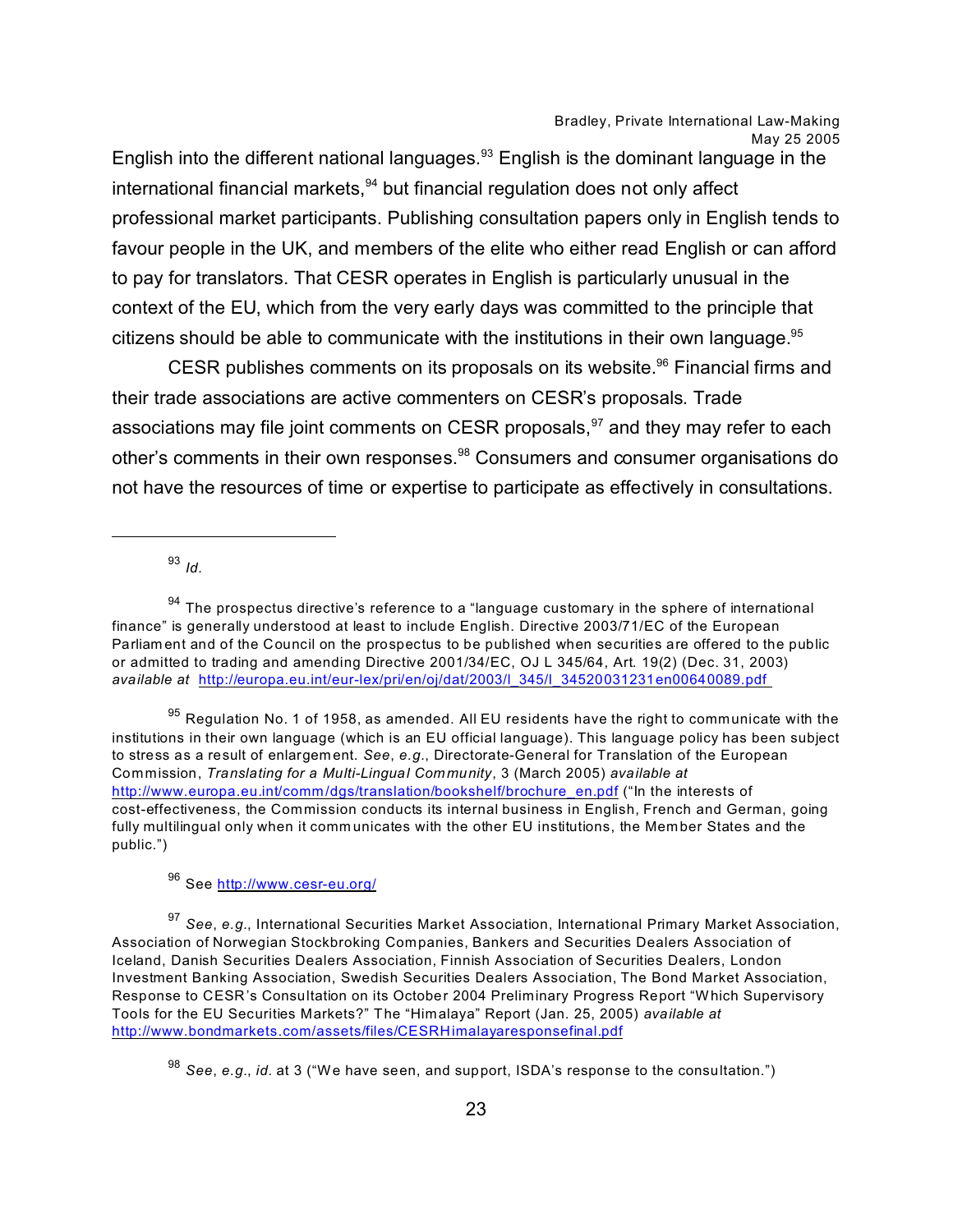Europeans have expressed concern about a lack of transparency in the EU's governance,<sup>99</sup> and Siim Kallas, the Commissioner for Administrative Affairs, Audit and Anti-Fraud announced an EU Transparency Initiative in March 2005, although the promised White Paper has not yet been published.<sup>100</sup>

The financial firms and trade associations which comment on CESR's proposals are not limited to firms and trade associations from the EU Member States. Rather, multinational firms and trade associations which represent such firms also comment on CESR's proposals reflecting the international characteristics of financial activity. For example, when CESR issued its Statement on Consultation Practices in 2001<sup>101</sup> the Securities Industry Association commented that it was "supportive of CESR's proposed "Consultation Practices" as an excellent first step towards implementing a fully effective consultation process... such a process best serves all market participants, and is the foundation for deep, liquid and efficient markets."<sup>102</sup> The SIA urged CESR to consult not just at the EU level but also at the international level.<sup>103</sup> Financial trade associations based in the US seek to inform their members about developments outside the US. The Bond Market Association's News Bulletins regularly inform its members about regulatory initiatives in the EU as well as in the US.<sup>104</sup> In April 2005 the Bond Market Association, the IPMA and the ISMA announced that they would integrate their

<sup>103</sup> *Id.* at 3.

<sup>99</sup> *See*, *e.g.*, *Ending corporate privileges and secrecy around lobbying in the European Union*, *available at* <http://www.corporateeurope.org/docs/alter-eu.pdf>

<sup>&</sup>lt;sup>100</sup> Siim Kallas, Vice-President of the European Commission and Commissioner for Administrative Affairs, Audit and Anti-Fraud, *The need for a European transparency initiative*, Speech/05/130 at The European Foundation for Management, Nottingham Business School, Nottingham (Mar. 3, 2005).

<sup>&</sup>lt;sup>101</sup> Committee of European Securities Regulators, Public Statement of Consultation Practices (Dec. 2001)

<sup>102</sup> Securities Industry Association, Re: CESR Draft Statement on Consultation Practices, 1 (Nov. 19, 2001) *available at* [http://www.sia.com/2001\\_comment\\_letters/pdf/CESR.pdf](http://www.sia.com/2001_comment_letters/pdf/CESR.pdf)

<sup>104</sup> *See*, *e.g.*, Bond Markets News Bulletin (March 2, 2005) available at <http://www.bondmarket.com/newsletters/2005/20050302.htm>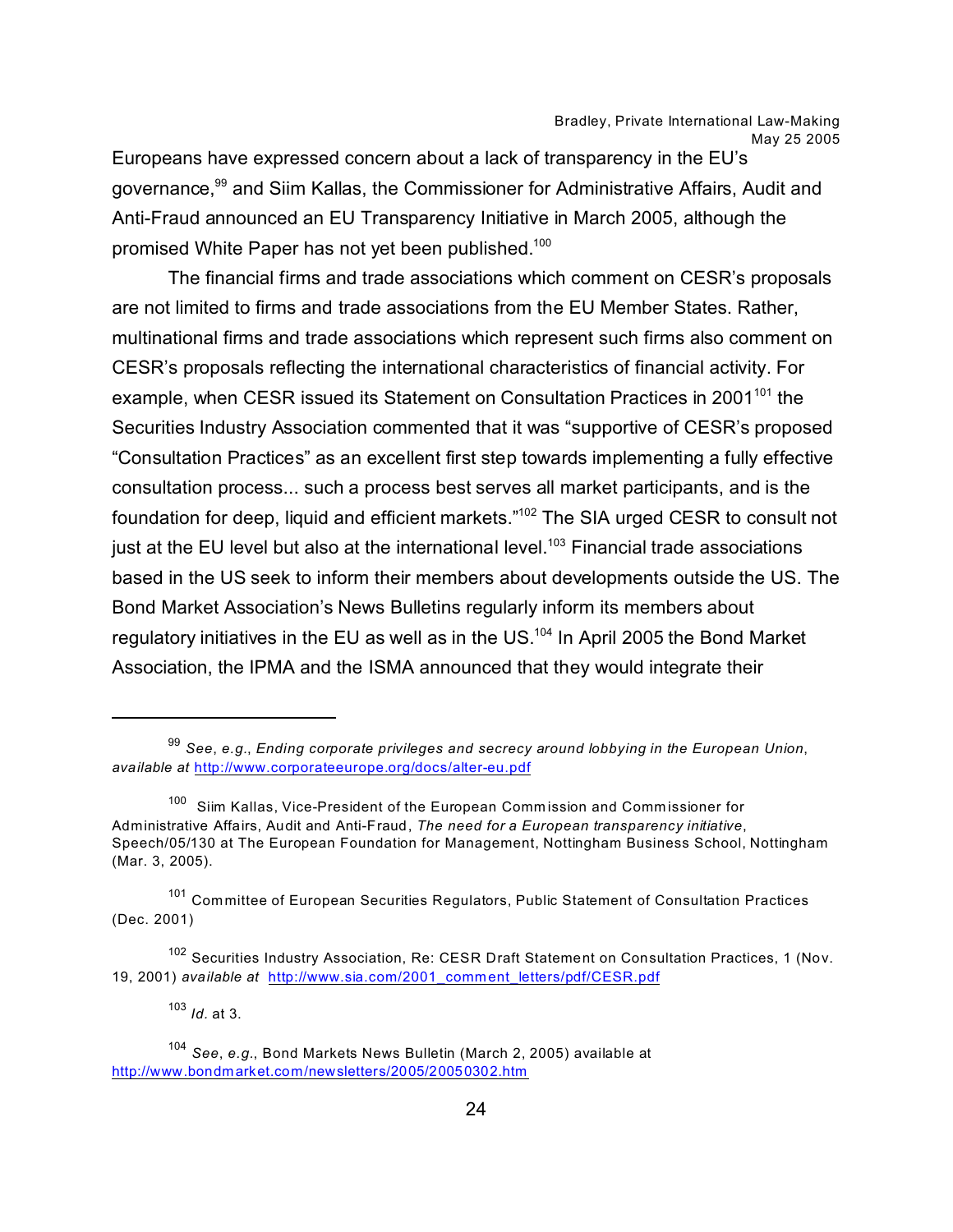European activities in the International Capital Market Association (ICMA) in order "to ensure consistent and coordinated global representation of the capital markets and to fully leverage the respective associations' resources and expertise in support of their members."<sup>105</sup>

The increasing amount of international harmonisation of standards for the financial markets is in part a response to concerns about how divergent approaches to regulation may interfere with cross-border financial activity. However, harmonisation occurs in different fora, in regional organisations and in international organisations. International banking organizations need to focus not only on the Basle committee's work on capital adequacy, but on the EU's implementation of the Basle standards (in addition to domestic implementation in the different jurisdictions where they are licensed). Some lobbying energy is focused on persuading harmonisers to use the same approaches to particular issues that have been adopted elsewhere. For example, In commenting on CESR proposals the SIA has urged CESR to copy the approach of US regulators.<sup>106</sup>

In the context of the EU, some commentators have suggested that market participants like a situation where rule-making is centralised so that they can focus their

<sup>106</sup> *See*, *e.g.*, SIA, Comm ents on the Draft ESCB-CESR Standards for Securities Clearing and Settlement Systems in the European Union of May 2004, 3 (Aug. 3, 2004) *available at* [http://www.sia.com/2004\\_comment\\_letters/2837.pdf](http://www.sia.com/2004_comment_letters/2837.pdf) ("In marked contrast to reactions of the banking comm unity in Europe to the ESCB-CESR Standards, U.S. banking institutions were broadly supportive of the Interagency W hite Paper recommendations. The reasons for this are clear. In their approach, U.S. regulators did not attem pt to impose additional regulations on firms considered to play significant roles in critical markets. Rather, they tried to ensure the promulgation of best practices, used market-led initiatives to ensure a robust comm unications infrastructure, and fostered competition as a means to reduce concentration of risks. We believe a combination of these approaches in Europe would not only fulfil the objective of risk reduction, but also benefit market participants by avoiding the cost of excessive regulation, preserving choice, and encouraging innovation."

<sup>&</sup>lt;sup>105</sup> The Bond Market Association (BMA), the International Securities Market Association (ISMA) and the International Primary Market Association (IPMA) Press Release, *European Capital Markets Trade Associations Global Partnership to be Established* (Apr. 20, 2005) *available at*  <http://www.ipma.org.uk/pdfs/200405%20PRESS%20RELEASE%20WITH%20BMA.PDF>. This announcement followed an announcement in February 2005 that the IPMA and the ISMA would merge. International Primary Market Association (IPMA) and the International Securities Market Association (ISMA) Press Release, IPMA and ISMA Announce Merger (Feb 3, 2005) *available at*  [http://www.ipma.org.uk/pdfs/PRESS%20%20RELEASE%20FINAL%20030205.PDF](http://www.ipma.org.uk/pdfs/PRESS%20%20RELEASE%20FINAL%20030205.PDF )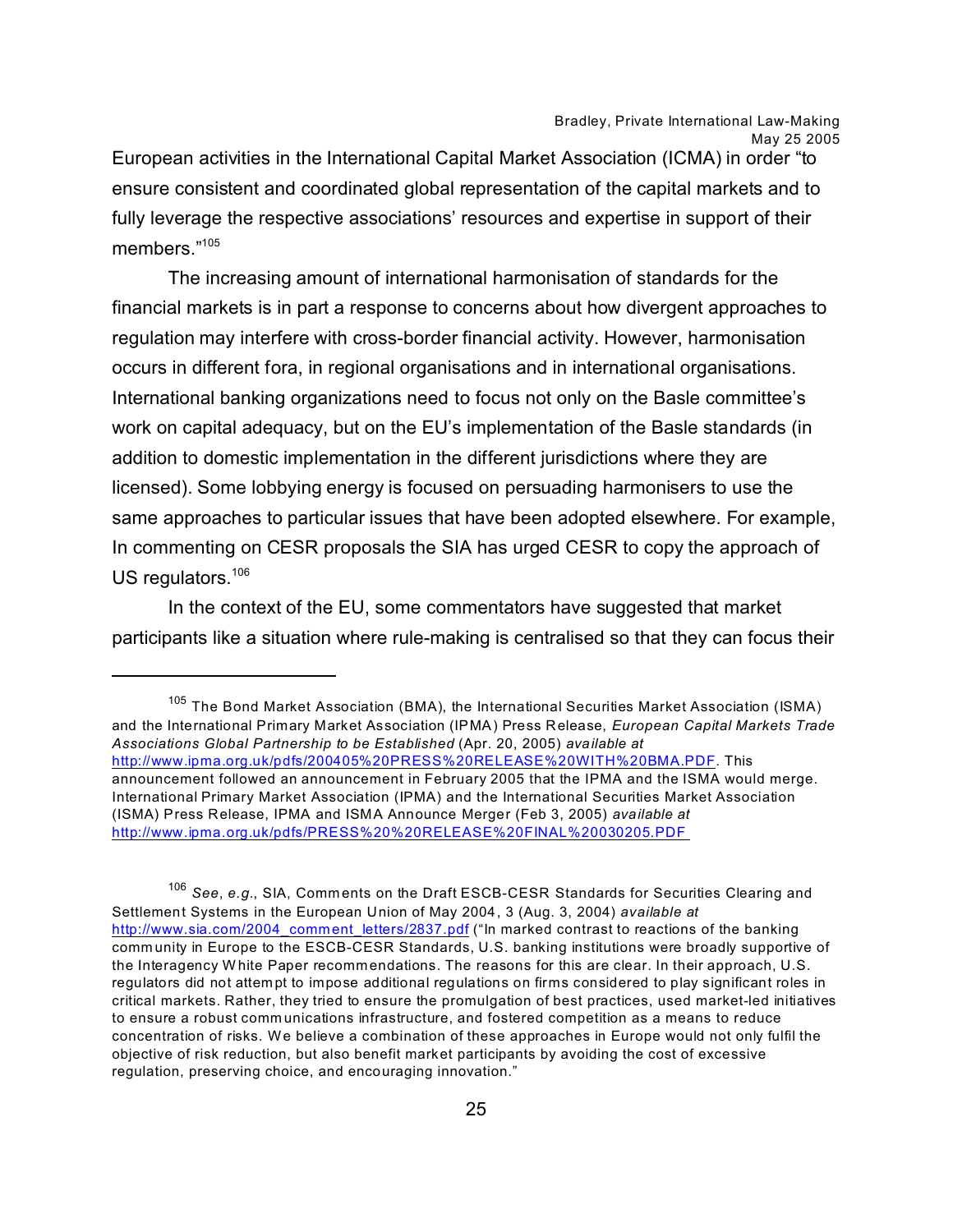lobbying efforts.<sup>107</sup> Thus financial firms might prefer not to have to deal with CESR as well as with the Commission.

Transnational standard setting creates needs for new trade associations, or at least new jobs in existing trade associations. Large multinational multi-function financial firms will belong to a number of different trade associations, and may well make their own separate submissions as part of consultation exercises. Smaller firms with fewer human and financial capital resources have a quieter voice in the consultation process.<sup>108</sup> But, consumer groups are noticeably absent from many of the discussions about financial regulation, distanced from the discussions by lack of resources and by lack of "expertise".<sup>109</sup>

The practice of consultation and response in the context of supranational financial standard-setting and rule-making contrasts dramatically with ideals of bottomup governance. Consultation processes which tend to exclude smaller firms and consumers are less legitimate than those which are more inclusive. As well as being less legitimate, such exclusive processes may produce different results from more inclusive processes. Financial firms and their trade associations tend to argue against rules and for non-legislative measures, $110$  they will argue for certainty for themselves

<sup>107</sup> *See*, *e.g.*, Centre for European Policy Studies, Prospectus for CEPS Task Force on EU Financial Regulation and Supervision Beyond 2005 An Agenda for the New Comm ission, 2 *available at*  [http://ceps01.link.be/files/ProspectusBeyond2005.pdf#search='eu%20parliament%20and%20financial%20](http://ceps01.link.be/files/ProspectusBeyond2005.pdf#search=) [regulation'](http://ceps01.link.be/files/ProspectusBeyond2005.pdf#search=) ("while market practitioners often preach the virtues of delegation, most appear more com fortable of their capacity to ensure suitable outcomes if legislative power is kept at level 1. In short, while there is a general agreement that delegation is important, all have significant interests in keeping detailed rule-making power at the centre.")

<sup>108</sup> *See*, *e.g.*, CEPS Prospectus, note [106](#page-25-0) above, at 3 ("The extended comitology process and the accompanying consultations place much dem and on both m arket participants and member state authorities in terms of m anpower and time. As this is costly, are larger institutions better placed to exercise influence? How can the influence of smaller institutions be ensured?")

<sup>109</sup> *See*, *e.g.*, CEPS Prospectus, note [106](#page-25-0) above, at 3 ("Some interests are better organised than others. It is often noted that consumer associations are less present in the consultations and regulatory game having surrounded many of the FSAP-measures. If correct, how can a consumer say be stimulated?")

<span id="page-25-0"></span><sup>110</sup> *See*, *e.g.*, International Securities Market Association, International Primary Market Association, Danish Securities Dealers Association, London Investment Banking Association, Swedish Securities Dealers Association, Public comm ents by the above associations on IOSCO's Consultation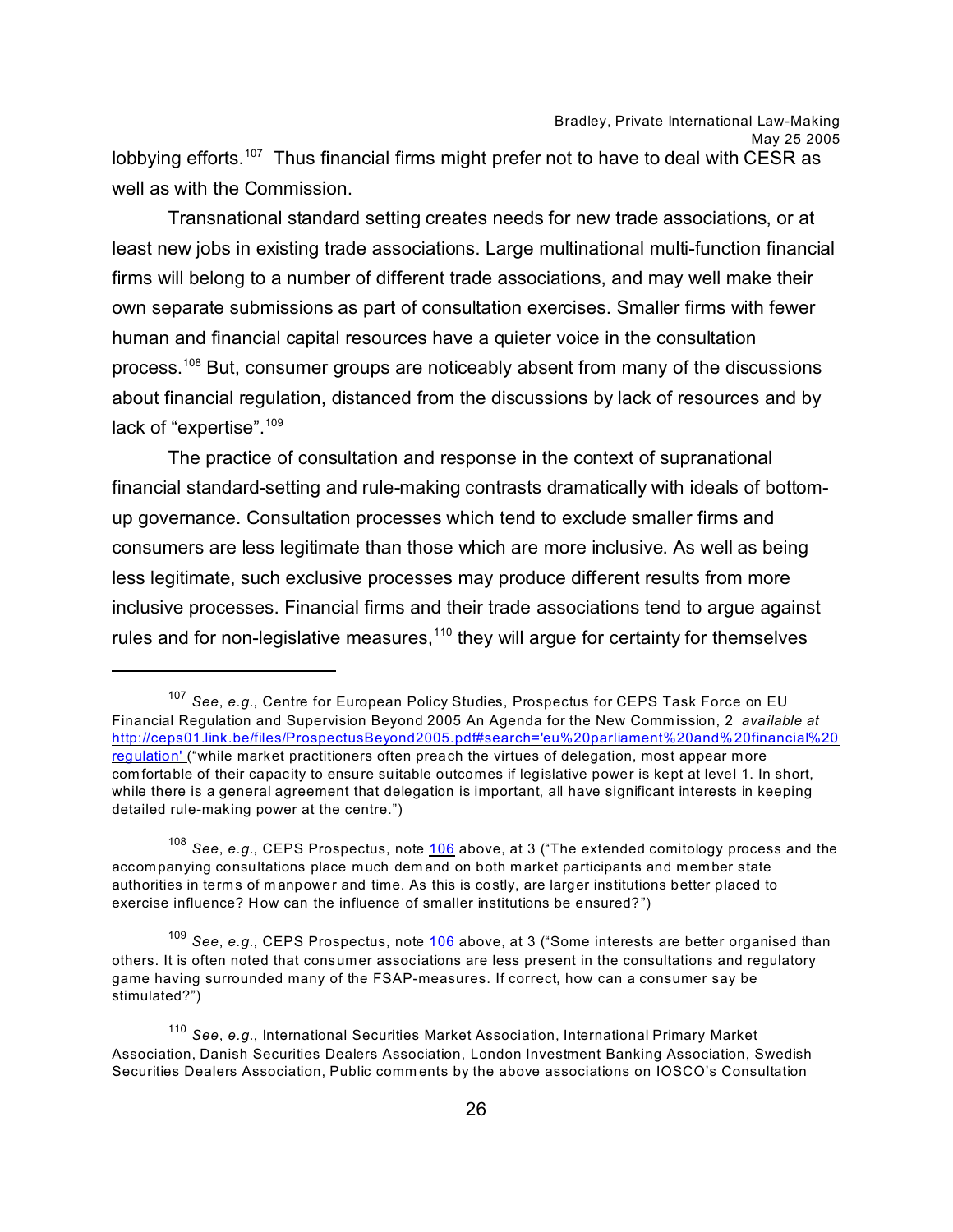Bradley, Private International Law-Making May 25 2005 (and sometimes this will mean less certainty for others), they will argue the costs of regulation and the benefits of deregulation. $111$ 

#### **2.2 DOMESTIC RULE-MAKING**

When domestic regulators work together in networks such as the Basle Committee they may seek comments at home on proposals for harmonisation as they would on purely domestic initiatives.<sup>112</sup> Thus domestic consultation procedures, involving market participants, may influence supranational regulatory initiatives.<sup>113</sup> At other times domestic regulators seek comments on their proposed implementations of supranational harmonised rules.<sup>114</sup> But, as the International Bar Association has pointed out, supranational standards may not benefit from as much discussion and consultation at the domestic level as proposed standards which originate domestically:

It seems increasingly clear that the essential discussion of standards will take place at the IOSCO level rather than later at the home country level

113 Participation in supranational processes may also affect domestic regulators' actions at hom e. *Cf.* Stephen Shaffer, *Reconciling Trade and Regulatory Goals: The Prospects and Limits of New Approaches to Transatlantic Governance Through Mutual Recognition and Safe Harbor Agreem ents*, 9 COLUM. J. EUR. L. 29, 71 (2002) ("A central normative goal of transgovernm ental regulatory cooperative efforts is to create frameworks that conduce national regulators to reflexively take into account the impact of their actions on affected, but otherwise unrepresented, foreign constituents, while remaining deferential to distinct national values and priorities.")

Report on Code of Conduct Fundamentals for Credit Rating Agencies, 2, *available at*  [http://www.iosco.org/pubdocs/pdf/IOSCOPD177\\_25.pdf](http://www.iosco.org/pubdocs/pdf/IOSCOPD177_25.pdf) (One of the foundation stones of our discussions with legislators and regulators and in our responses to various legislative and regulatory initiatives in recent years has been our strong advocacy of the use of non-legislative m easures unless there is evidence of a market failure which industry participants are unable or unwilling to correct.")

<sup>111</sup> *See*, *e.g.*, ISMA et al, note [96](#page-26-0) above at 4 ("it is important to recognise that supervisors must be accountable to national authorities who work within the international legal framework that is set up in a process of full democratic accountability. Equally it is essential to recognise that it would not be practical or desirable to subm it every individual supervisory action to dem ocratic scrutiny and legislative control. This would also not be consistent with any drive towards deregulation.")

<sup>112</sup> *See*, *e.g*., Board of Governors of the Federal Reserve System, Federal Deposit Insurance Corporation, Office of the Comptroller of the Currency, Joint Press Release, *Banking Agencies Announce Publication of Basel Accord Consultative Paper* (Apr. 30, 2003) *available at*  <http://www.federalreserve.gov/boarddocs/press/bcreg/2003/20030430/>

<span id="page-26-0"></span><sup>114</sup> *See*, *e.g.*, Financial Services Authority, *The Listing Review*, supra note [39](#page-26-0).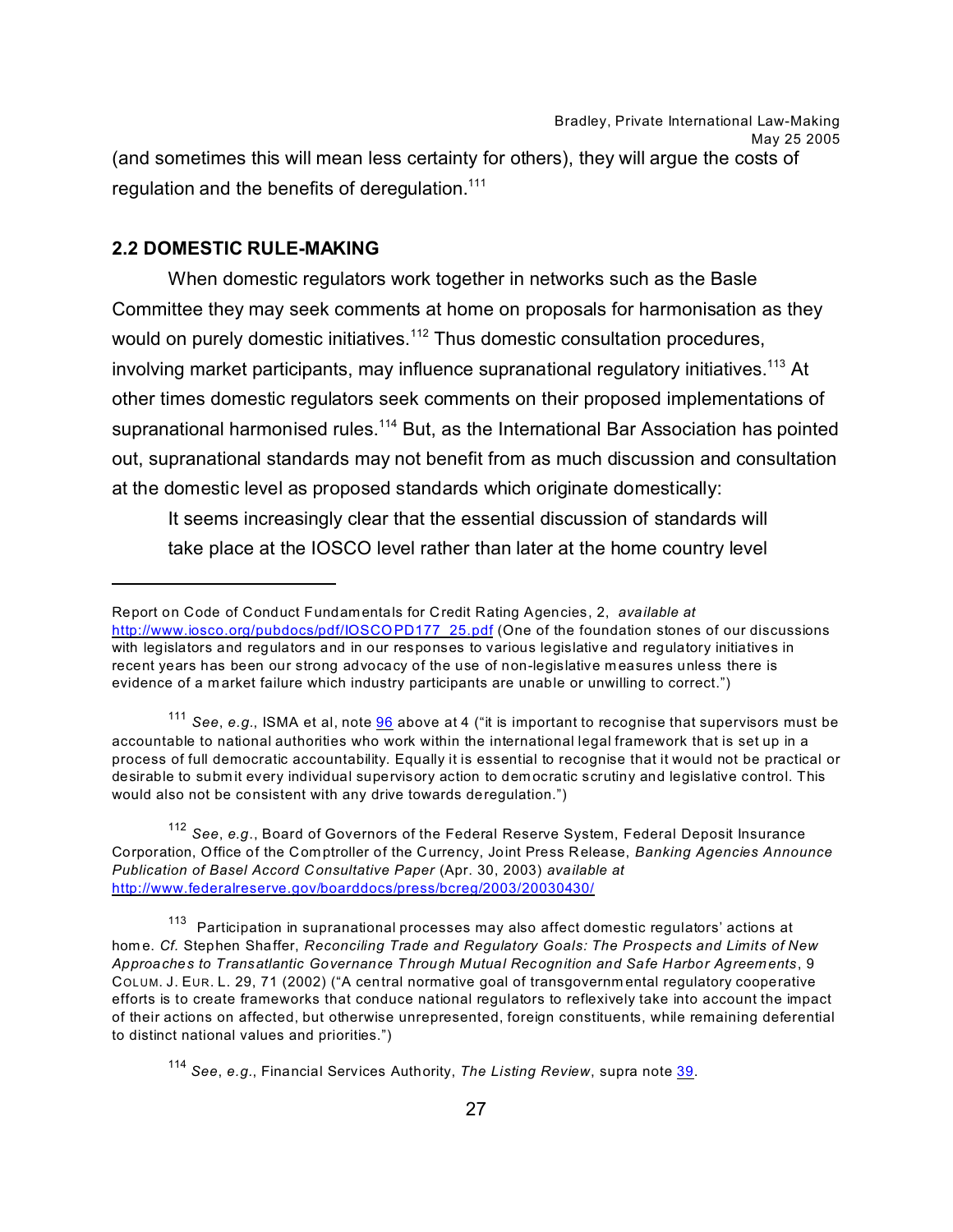and that home country regulators will increasingly take the position that the standards adopted by IOSCO foreclose further discussion in the home country of the topics covered by these standards. This process is legitimate in democratic rulemaking when, and only when, those same principles have been fully vetted in a public manner at an international  $level.<sup>115</sup>$ 

Domestic consultations may generate responses from a wider range of participants than consultations by supranational standard-setters. In part this is because consultation procedures at the domestic level may be more inclusive than consultation procedures at the supranational level. The UK's Financial Services Authority has a Consumer Panel<sup>116</sup> and a Small Business Panel as well as a Practitioner Panel.<sup>117</sup> These structures contrast with CESR's emphasis on ensuring only the participation of market participants (and not the participation of consumers of financial services) in its processes.

Transnational financial activity increases the incentives for foreign firms to try to influence domestic rulemaking through campaign contributions<sup>118</sup> and commenting on proposed domestic regulations. For example, in 2000 the US Congress enacted the Sarbanes-Oxley Act, which applies to foreign firms whose securities are traded in the US markets. The statute would have required some foreign companies to have audit committees composed of independent directors, conflicting with requirements in their home jurisdictions. After receiving more than 185 comments on the audit committee independence proposal, the SEC adopted final rules which sought to accommodate the

<sup>115</sup> Comments of the International Bar Association on *IOSCO Consultation Policy and Procedures* in IOSCO, Public Comments supra note [67](#page-27-0) at 18.

<sup>116</sup> See<http://www.fs-cp.org.uk/>

<sup>117</sup> See<http://www.fs-pp.org.uk/>

<span id="page-27-0"></span><sup>&</sup>lt;sup>118</sup> A number of political action committees operating in the US have foreign connections. For example, the Credit Suisse First Boston PAC gave \$377,250 to candidates for the US Congress and Senate in the 2004 election cycle.<http://www.opensecrets.org/pacs/lookup2.asp?strID=C00111559>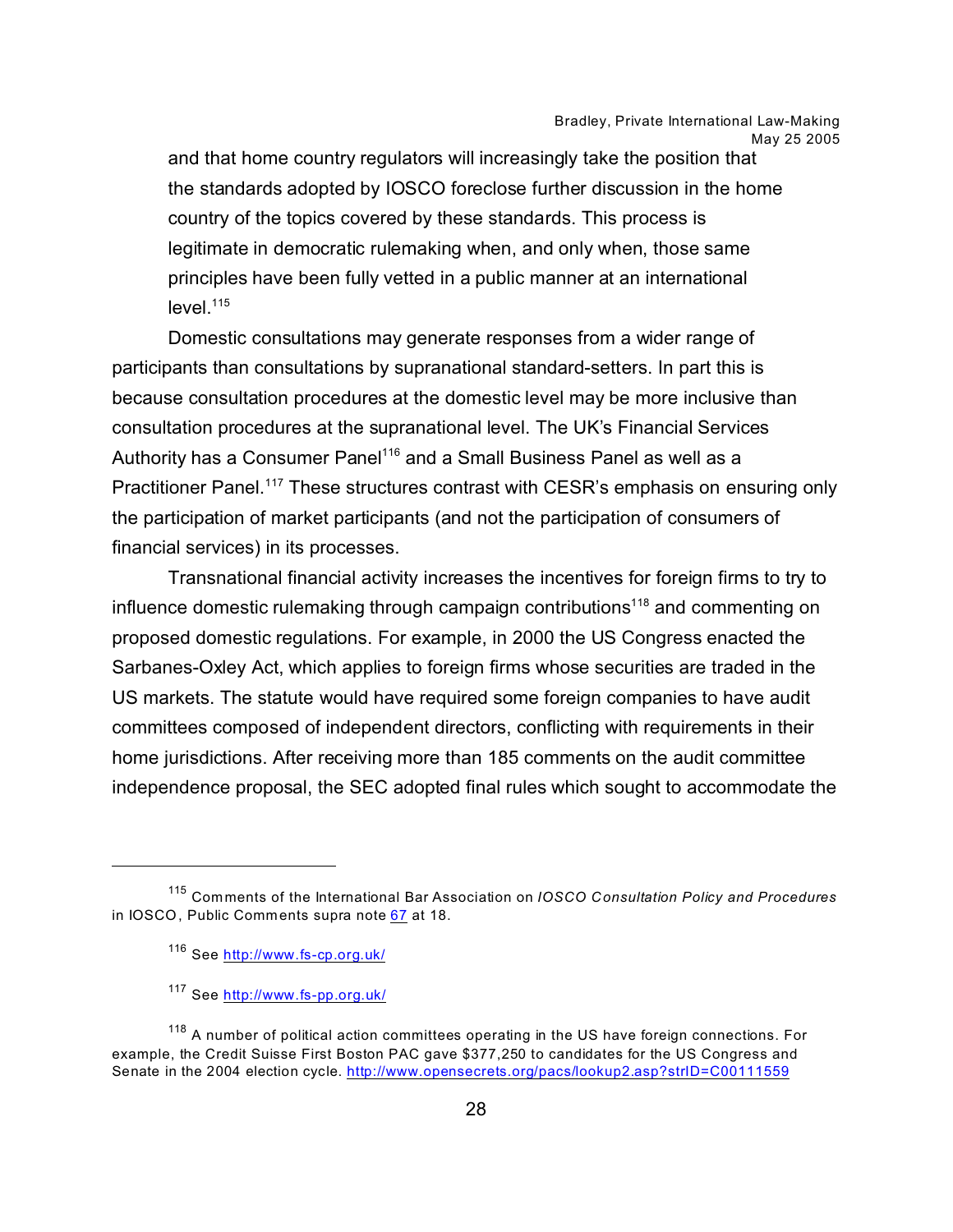difficulties of foreign issuers.<sup>119</sup> The SEC has also adopted regulations specifying that the Sarbanes-Oxley Act's prohibition on loans to directors, which under the provisions of the statute were specified not to apply to insured depositary institutions in the US (a term which could not apply to a foreign bank), would not apply to foreign banks.<sup>120</sup> The SEC has shown itself to be much more willing to work with regulators from other jurisdictions than the US Congress, and than the SEC was itself only a few years earlier.<sup>121</sup> As commentators noticed that regulations make it easier for US issuers than for foreign issuers to avoid the application of Sarbanes-Oxley regulations by deregistering their securities SEC officials suggested that the SEC would make it easier for foreign issuers to deregister their securities in the US.<sup>122</sup>

The enactment of the Sarbanes-Oxley Act and its aftermath illustrate that domestic legislatures may insensitive to the impact of domestic rules on multinational businesses. Whereas Congress enacted a statute which imposed significant burdens on foreign firms, the SEC has been responsive when these firms have raised their concerns. The Transatlantic Business Dialogue has suggested that legislators from Congress and the European Parliament should develop a dialogue to avoid such problems for the future.<sup>123</sup>

<sup>119</sup> SEC, Standards relating to Listed Company Audit Comm ittees, 68 Fed. Red. 18788 (Apr. 16, 2003) *available at*  <http://a257.g.akamaitech.net/7/257/2422/14mar20010800/edocket.access.gpo.gov/2003/pdf/03-9157.pdf> . The EU-US Financial Markets Dialogue is an attempt to resolve issues like this for the future.

 $120$  SEC, Foreign Bank Exemption from the Insider Lending Prohibition of Exchange Act Section 13(k), Exchange Act Release No. 34-49616, 69 Fed. Reg. 24016 (Apr. 30, 2004)

 $121$  Commentators have sometimes suggested that the US "views free trade in securities as everybody else abiding by Am erican rules". Barbara Stymiest, *Towards the development of integrated global markets: is mutual recognition the way forward?*, Speech to the FESE Convention (June 12, 2003) *available at* [http://www.fese.be/efmc/2003/report/efmc\\_stymiest.htm](http://www.fese.be/efmc/2003/report/efmc_stymiest.htm)

<sup>122</sup> *SEC Staff Likely to Recommend Rule To Ease Deregistration for Foreign Firms*, 36 BNA Sec. Reg. & L. Rep. 2050 (Nov. 22, 2004). US issuers can deregister if there are fewer than 300 "holders of record' of their securities" whereas foreign issuers can only deregister if they have fewer than 300 beneficial owners in the US.

<span id="page-28-0"></span> $123$  Transatlantic Business Dialogue, supra note  $18$  at 20.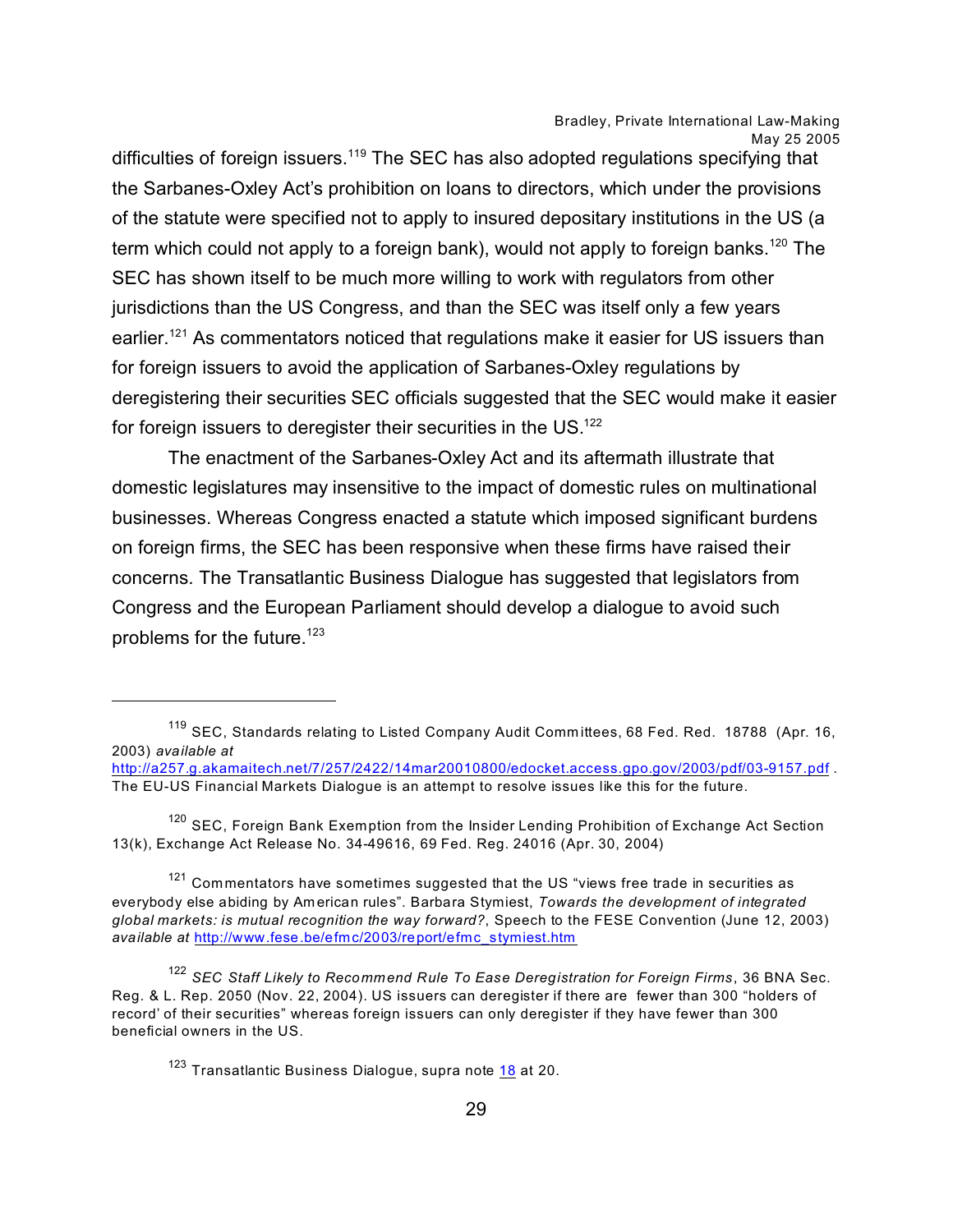#### **3.0 CONTRACTING**

Transnational financial activity is accomplished through contracts. Contracts are the core mechanism whereby the market regulates itself.<sup>124</sup> The relationship between contracts and (public) financial regulation in the international financial markets is complex and multi-faceted. Contracts involve risks which regulators need to address in the context of evaluating risks which may damage financial stability.<sup>125</sup> At the same time contracts may be used to limit or shift risks away from financial institutions. Regulations may specify the contents of contracts or may preclude the inclusion of certain provisions in contracts.<sup>126</sup> This section of the paper addresses four themes in this complex relationship between regulation and contracts: contracts are preferable to regulation; contracts function as regulation; contracts constrain regulation; and regulation constrains contracts.

# **3.1 CONTRACTS ARE PREFERABLE TO REGULATION**

Consistent with preferences for no regulation or for deregulation, $127$  financial

<sup>125</sup> *See*, *e.g.*, Basle Committee on Banking Supervision, The Joint Forum , *Credit Risk Transfer*, (March 2005) *available at* <http://www.bis.org/publ/joint13.pdf>

<sup>126</sup> *Cf. Guidelines for Insurers' Governance*, supra note [29](#page-29-0) at 14 ("regulatory authorities must be cautious not to impose highly restrictive rules and wide-ranging prohibitions that severely restrict the discretionary powers of corporate executives.")

<span id="page-29-0"></span> $127$  This preference is only one preference that financial firms articulate and in fact rational firms would tend to prefer deregulation where rules interfere with their business and regulation where rules would interfere with the business of their actual or potential competitors. *Cf.* Stigler, note [14](#page-29-0) above, at 5 ("W e propose the general hypothesis: every industry or occupation that has enough political power to utilize the state will seek to control entry."). A firm's or trade group's preference for competition-reducing

<sup>124</sup> In this section of the paper I contrast "regulation" and "contract", but I also want to suggest that contracts control behaviour in ways that are sim ilar to regulation.. *Cf.* Alan Greenspan, *Government Regulation and Derivative Contracts*, Remarks at the Financial Markets Conference of the Federal Reserve Bank of Atlanta, Coral Gables, Florida (Feb. 21, 1997) *available at* [http://www.federalreserve.gov/boarddocs/speeches/1997/19970221.htm](http://www.federalreserve.gov/boarddocs/speeches/1997/19970221.htm ) ("no market is ever truly unregulated. The self-interest of market participants generates private market regulation. Thus, the real question is not whether a market should be regulated. Rather, the real question is whether government intervention strengthens or weakens private regulation. If incentives for private market regulation are weak or if market participants lack the capabilities to pursue their interests effectively, then the introduction of government regulation may improve regulation. But if private market regulation is effective, then governm ent regulation is at best unnecessary.")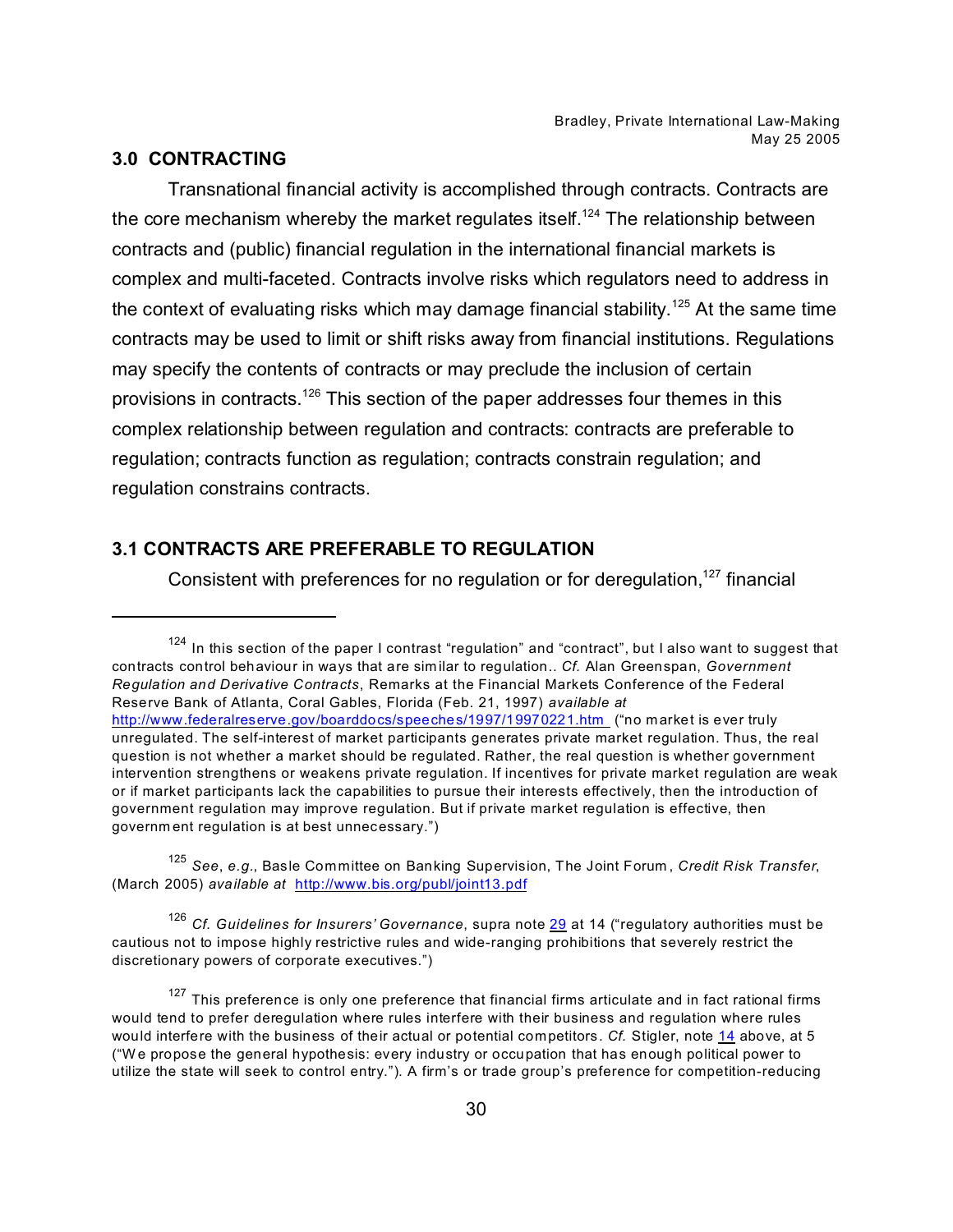market participants will often argue that contracts can be used more effectively or as effectively to achieve objectives for which regulatory solutions are proposed.<sup>128</sup> The euromarkets are often described as markets which came into existence offshore, avoiding the impact of regulations which applied to domestic markets.<sup>129</sup> In the early days relationships in the euromarkets were governed by contract rather than by regulation. Not only did market participants in the euromarkets avoid domestic regulatory authorities, they also avoided courts. Increasingly over time participants in the euromarkets have needed to worry more about the impact (and potential impact) of regulation on their activities.<sup>130</sup> And euromarket participants also now take their disputes to court.<sup>131</sup> A market which seemed 25 years ago to be essentially regulated by nonlegal norms is increasingly regulated through legal rules. Still, euromarket participants work to carve out spaces for contract rather than regulation.

Market participants have argued for contracts rather than regulation in the context of sovereign debt. When officials at the IMF proposed to resolve problems associated with sovereign debtors defaulting on their debt through the introduction of a

<sup>129</sup> *See*, *e.g.,* Peter Krijgsman, A Brief History. IPMA's Role in Harmonising International Capital Markets1984 – 1994, *available at*  <http://www.ipma.org.uk/pdfs/History%20of%20IPMA.PDF> ("Originating as an offshore market, and not subject to the exclusive regulation of one governm ent or group of governm ents, Euro-securities initially benefited from the exploitation of inefficiencies in individual domestic markets.")

<sup>130</sup> *See*, *e.g*., Michael Evans, *Exchanges prepare to deregulate to protect Eurobond business*, INTERNATIONAL FINANCIAL LAW REVIEW (Apr. 2005)

rules is not articulated as such but is articulated as a preference for consumer protection or market integrity.

 $128$  In some domestic jurisdictions, such as the US ("pre-packaged bankruptcies"), bankruptcy solutions are often negotiated solutions. A sovereign bankruptcy regime need not, therefore, be a "regulatory" regime rather than a contractual regime. Opposition to the IMF SDRM proposals may suggest more about market participants' nervousness about the IMF's likely approach to a sovereign bankruptcy regime than about the idea of a sovereign bankruptcy regime as such.

<sup>131</sup> *See*, *e.g.*, *Concord Trust* v *Law Debenture Trust Corporation plc* [2005]UKHL 27 *available at*  <http://www.parliament.the-stationery-office.co.uk/pa/ld200405/ldjudgmt/jd050428/concor.pdf>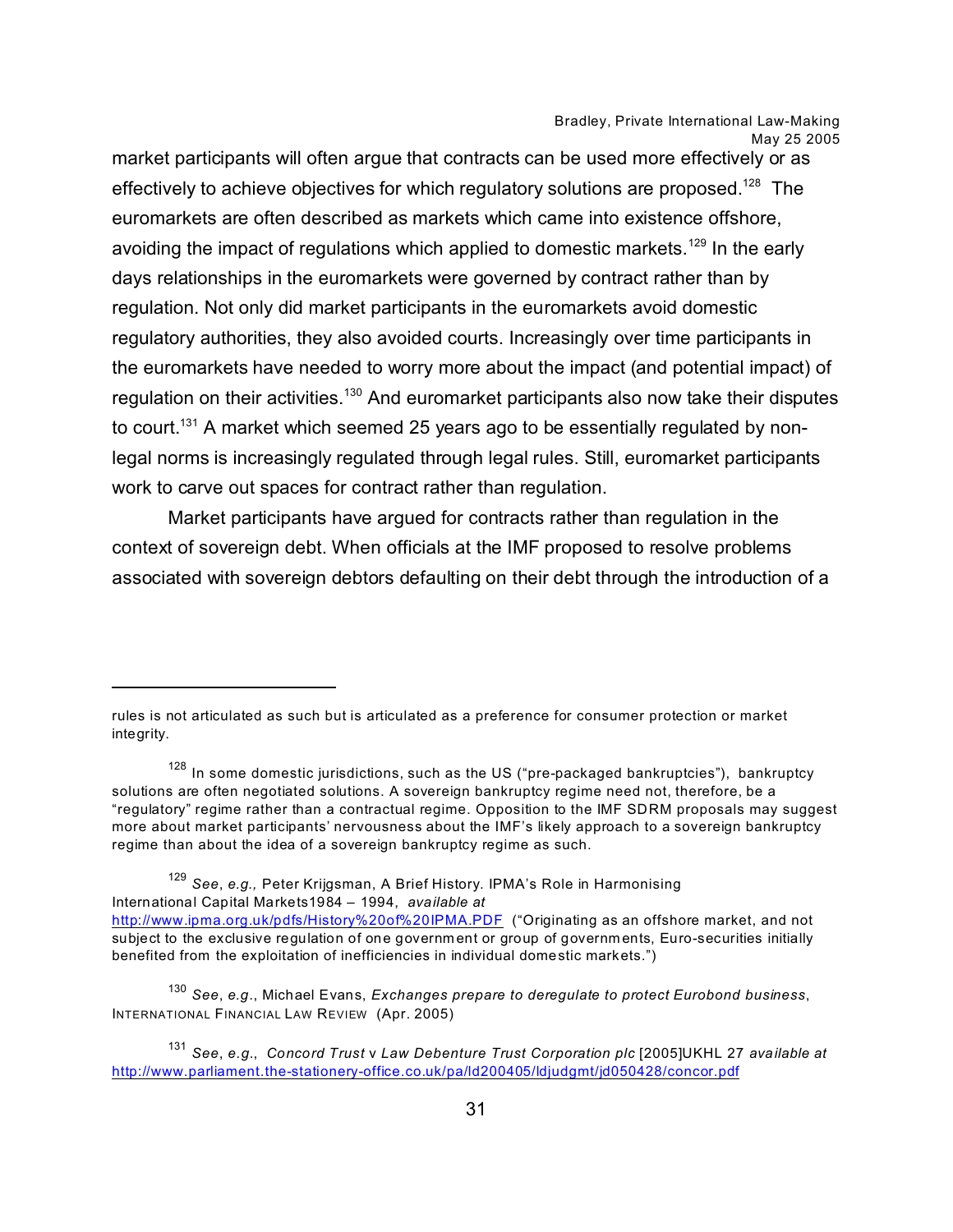supranational equivalent to domestic bankruptcy proceedings,<sup>132</sup> many commentators and market participants argued that a contractual solution would be preferable to this type of regulatory solution. Commentators argued that collective action clauses in bond documentation could solve the problem of holdout creditors in sovereign debt issues where the debtor is unable to meet all of its commitments.<sup>133</sup> Collective action clauses bind creditors to a restructuring agreed to by a specified percentage of creditors.<sup>134</sup> Without such clauses holdout creditors may refuse to accept the terms of a restructuring and demand payment in full of money owing to them.<sup>135</sup> Although bonds governed by New York Law had not traditionally contained collective action clauses, more recently bond documentation for bonds issued by sovereigns subject to New York law have tended to include collective action clauses.<sup>136</sup> However, although collective action clauses now seem to be standard in sovereign bond issues, bondholder voting

<sup>133</sup> *See*, *e.g.*, Adam Lerrick and Allan H. Meltzer, Sovereign Default the Private Sector Can Resolve Bankruptcy W ithout a Formal Court, Carnegie Mellon Quarterly International Economics Report, April 2002, *available at* <http://www.house.gov/jec/imf/bank.pdf> . See also *Report of the G-10 Working Group on Contractual Clauses* (Sep. 26, 2002) *available at* <http://www.bis.org/publ/gten08.pdf>

<sup>134</sup> *See*, *e.g.*, Anne Krueger, IMF First Deputy Managing Director, Sovereign Debt Restructuring: Messy or Messier?, Speech to the Annual Meeting of the American Economic Association, January 4, 2003, W ashington, D.C., *available at* <http://www.imf.org/external/np/speeches/2003/010403.htm> ; *Report of the G-10 Working Group*, supra note [132](#page-33-0) at 3 ("The view of the W orking Group is that this clause is perhaps the most critical component of the package that is being proposed, because it provides flexibility in reaching agreement on the terms of a restructuring that debtors and creditors find to be in their collective interest. At the same time, use of this clause could ensure that the rights of the superm ajority are respected and prevent a small minority of dissident creditors from pursuing disruptive litigation.")

<sup>135</sup> And vulture funds may buy distressed debt with a view to pursuing such claim s. *See*, *e.g.*, *Elliott Associates, L.P.* v *The Republic of Panama* 975 F. Supp. 332 (SDNY 1997); *Elliott Associates, L.P.* v *Banco De La Nacion* 194 F.3d 363 (2d. Cir, 1999).

<sup>132</sup> *See*, *e.g*., IMF, *A New Approach to Sovereign Debt Restructuring: Preliminary Considerations*, (Nov. 30, 2001); IMF, *The Design of the Sovereign Debt Restructuring Mechanism—Further Considerations*, (Nov. 27, 2002) *available at* <http://www.imf.org/external/np/pdr/sdrm/2002/112702.htm>

<sup>136</sup> *See*, *e.g.*, John Drage and Catherine Hovaguim ian, *Collective Action Clauses (Cacs): an Analysis of Provisions Included in Recent Sovereign Bond Issues (Summary)*, FINANCIAL STABILITY REVIEW , 105, 105 (Dec. 2004) *available at* <http://www.bankofengland.co.uk/fsr/fsr17art7.pdf>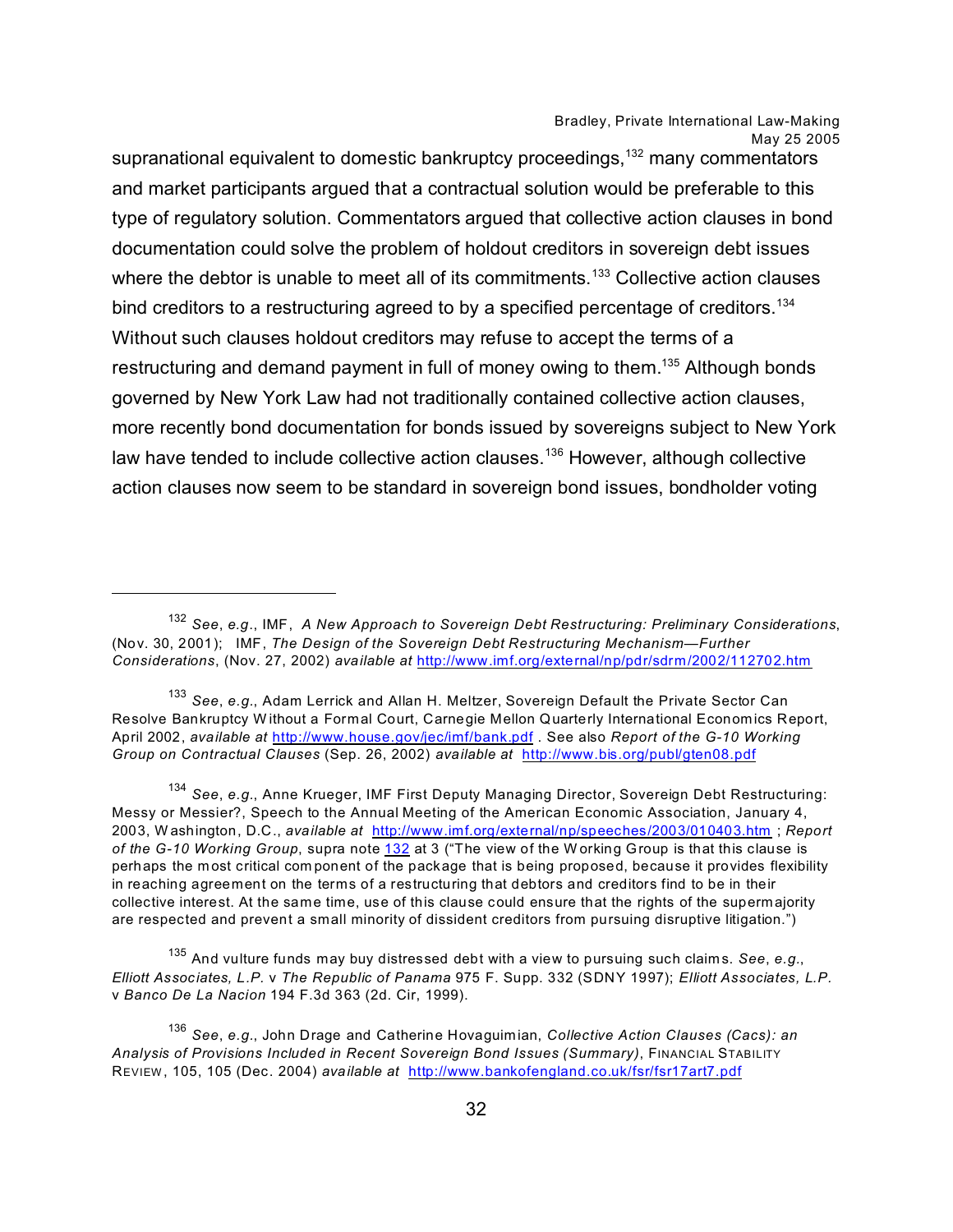thresholds vary.<sup>137</sup>

As part of the strategy of arguing against the SDRM and for collective action clauses, a group of financial trade associations (which has been called the "gang of six")<sup>138</sup> worked together to develop "a market-oriented process toward sovereign debt restructuring based on contractual arrangements."<sup>139</sup> A participant in this process commented on "the breadth of the private sector groups that have come together to form this consensus."<sup>140</sup> The gang of six developed standard form collective action clauses for inclusion in sovereign bond documentation.<sup>141</sup>

A contractual solution to the problem of holdout creditors has attractive features: bondholders have notice when they invest that they are buying investments subject to rules which assume collective action in response to issuers' attempts to reschedule debt, and they are, as a result, bound by these arrangements. Thus collective action clauses can help to ensure that no holders of a particular issue of bonds are treated

<sup>137</sup> *See*, *e.g*., Andrew G Haldane, Adrian Penalver, Victoria Saporta & Hyun Song Shin, *Optimal Collective Action Clause Thresholds*, Bank of England W orking Paper no. 249 (2004) *available at*  <http://www.bankofengland.co.uk/workingpapers/wp249.pdf>

<sup>138</sup> Robert Gray, Chairman International Primary Market Association, *Collective Action Clauses: the Way Forward* 2-3 (Feb. 2004) *available at* 

[http://www.law.georgetown.edu/international/documents/Gray\\_000.pdf#search='collective%20action%20cl](http://www.law.georgetown.edu/international/documents/Gray_000.pdf#search=) [auses'](http://www.law.georgetown.edu/international/documents/Gray_000.pdf#search=) ("The International Primary Market Association (IPMA) together with five other trade associations (the "gang of six") took the lead in developing m arketable CACs suitable for inclusion in bond contracts governed by both New York and English law.") The "gang of six" was the Bond Market Association, the Emerging Markets Creditors Association, EMTA, the International Primary Market Association, the Institute of International Finance and the Securities Industry Association.

<sup>&</sup>lt;sup>139</sup> Emerging Markets Creditors' Association, EMTA, Institute of International Finance, International Primary Market Association, Securities Industry Association, The Bond Market Association, Press Release, *Financial Industry Leaders Announce Consensus on Crisis Management and Sovereign Debt Restructuring. Market-Based Principles Agreed By Major Global Associations* (Jun. 11, 2002) *available at* 

[http://www.ipma.org.uk/pdfs/2002,%2011%20June%20Joint%20Press%20Release%20on%20Sovereign](http://www.ipma.org.uk/pdfs/2002,%2011%20June%20Joint%20Press%20Release%20on%20Sovereign%20Debt%20Restructuring.PDF ) [%20Debt%20Restructuring.PDF](http://www.ipma.org.uk/pdfs/2002,%2011%20June%20Joint%20Press%20Release%20on%20Sovereign%20Debt%20Restructuring.PDF ) 

<sup>140</sup> *Id.* The press release also states: "Other private sector groups such as the EFFAS–European Bond Commission have also expressed support for the private sector principles and fully endorse this press release." *Id.* 

<sup>141</sup> EMCA, Model Covenants for New Sovereign Debt Issues, (May 3, 2002) *available at*  <http://www.emta.org/ndevelop/model.pdf>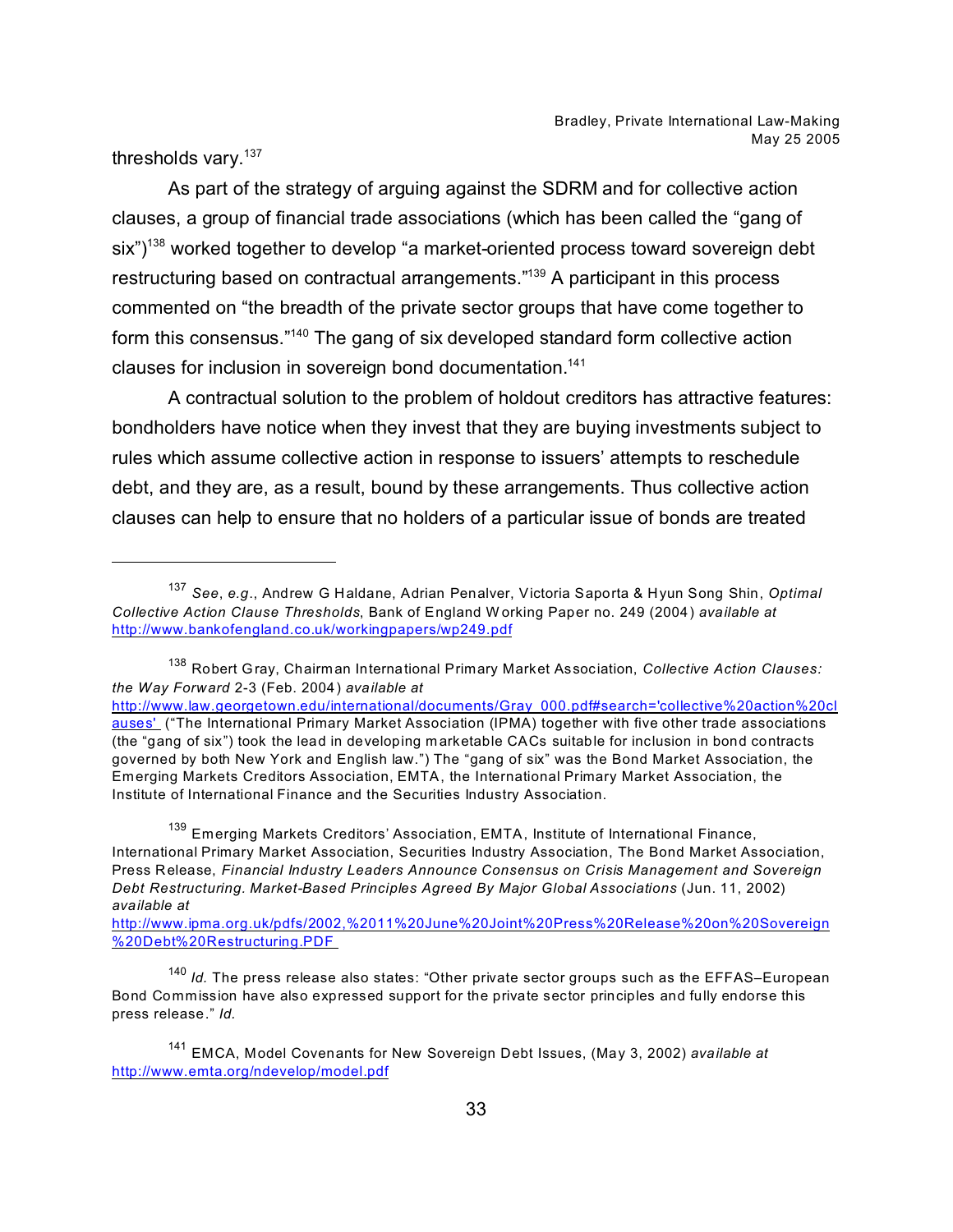better than any other holders of that issue. However, contractual arrangements typically bind only parties to the contracts. Thus collective action clauses in the documentation for individual bond issues cannot produce a situation in which all creditors of a particular issuer receive equal treatment.<sup>142</sup>

Although contracts do not bind non-parties they can create positive or negative externalities for non-parties. A contract between a trade association and its members may (or may not) mandate high standards of behaviour that will benefit the members' customers. The same contracts may harm potential competitors who are excluded from membership.

These are some of the reasons for subjecting SROs to statutory controls. But some commentators have pointed out that contracts operate across geographic boundaries (and thus jurisdictional boundaries) in ways that regulation does not.<sup>143</sup> The IOSCO SRO Consultative Committee has argued that self-regulation is useful because it can transcend national boundaries in ways that law and administrative rules cannot.<sup>144</sup> In 2000, Robert Glauber of the NASD announced a "new strategic initiative ... to offer ... regulatory services to other exchanges and regulators, again both here in the U.S. and

<sup>142</sup> *See*, *e.g.*, Krueger, supra note 133 ("each bond issue would constitute a separate class and CACs would thus not solve intercreditor equity concerns and collective action problems across bond issues or between bonds and other creditors (most importantly banks)"). Although *cf. Report of the G-10 Working Group*, supra note [132](#page-33-0) at 5-6 ("The Working Group believes that "aggregation" across a range of different types of creditors for voting purposes under the m ajority amendm ent clause, while desirable, is not practicable within a contractually based mechanism. However, it would appear to be legally and contractually possible to have debt instruments issued pursuant to a single master agreement such as a medium-term note programme providing for blended voting under certain circumstances. This approach has a great deal of potential, especially within the context of bonds issued under the laws of a single jurisdiction, and merits further exploration, as medium-term note programm es are increasingly used by emerging market borrowers. It is noted, however, that the Working Group has not focused on the technicalities of this approach in any detail.")

<sup>143</sup> *See*, *e.g.*, Norman S. Poser, *The Stock Exchanges of the United States and Europe: Automation, Globalization and Consolidation*, 22 U. PA. J. INT'L ECON 497, 538 (2001) ("These are not rules prom ulgated by a governm ent agency, but by contractual arrangements among the participants. This suggests that self-regulation has the ability to finesse the problems of national sovereignty and differing legal systems that stand in the way of developing and enforcing com mon governm ental regulatory standards.")

<span id="page-33-0"></span> $^{144}$  IOSCO SRO Consultative Committee, supra note  $\underline{5}$ .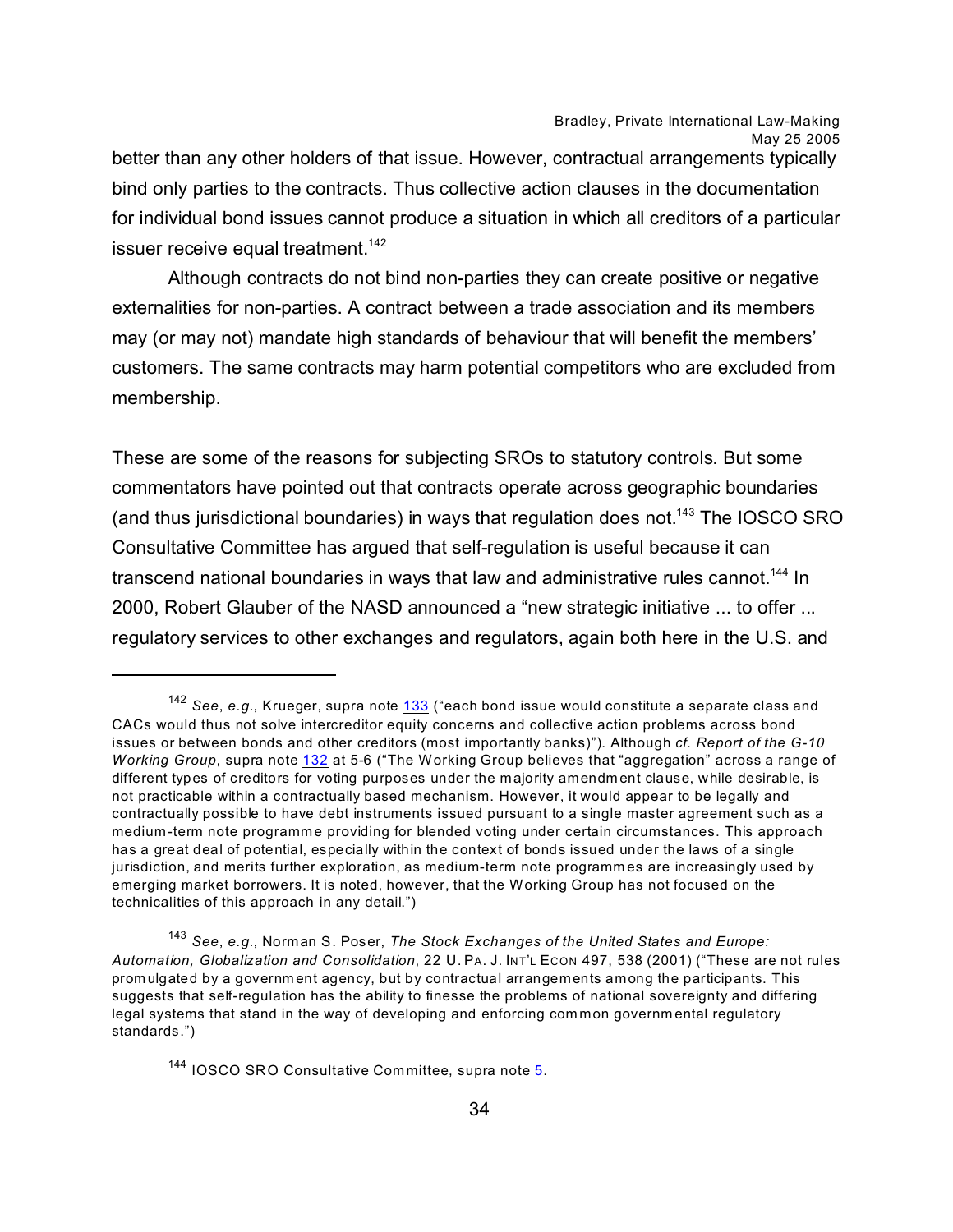abroad."<sup>145</sup> Ultimately contracts depend on the possibility of enforcement through state processes.<sup>146</sup> but through contracts, markets may harmonise faster, and more effectively, than regulation.

Self-regulation through contract may not be as effective in practice as the IOSCO SRO Consultative Committee and NASD claim. Despite globalization, states still have at their disposal resources which they can invoke to impede the effectiveness of rules developed within epistemic communities without the involvement of state authorities. Scandals may prompt legislatures to enact new tough rules. Self-regulatory rules may be invalidated under competition laws.<sup>147</sup> The global rules which as a practical matter have some effect across national borders are those which either do not (seem to) involve public interest concerns, or which are produced in a manner which entails the consent of at least some states.

# **3.2 CONTRACTS FUNCTION AS REGULATION**

Contracts regulate the behaviour of the contracting parties. The extent to which contracts function as the practical equivalent of regulations varies with the context. Contracts with larger numbers of parties, or contracts concluded in the same form with multiple other contracting parties, such as franchise agreements, tend to have more of a regulatory character than bilateral contracts. SRO rules operate through contract and are

<sup>145</sup> *See*, *e.g*., Robert R. Glauber, CEO and President, NASD, Opening Rem arks at NASD Fall Securities Regulation Conference, San Francisco, California (Nov.17, 2000) *available from* <http://www.nasdr.com>. See also NASD, *NASD International Regulatory Services. Delivering Knowledge and Experience Worldwide* (2004) *available at*  [http://www.nasd.com/web/groups/corp\\_comm](http://www.nasd.com/web/groups/corp_comm/documents/home_page/nasdw_013328.pdf) /documents/home\_page/nasdw\_013328.pdf

<sup>146</sup> Although *cf*. *e.g.* Margaret Jane (Peggy) Radin, *Regulation by Contract, Regulation by Machine*, 160 JOURNAL OF INSTITUTIONAL AND THEORETICAL ECONOMICS, 1, 4 (2004) <http://ssrn.com/abstract=534042> (Suggesting ways in which that standardised contracts could be generally effective without legal enforcem ent).

<sup>147</sup> *See*, *e.g.,* Office of Fair Trading, Competition in Professions (March 2001) available at [http://www.oft.gov.uk/NR/rdonlyres/e2v5ybukef4g57rpmlzhbvfp6gpdazsj4f5vpx53aconsxbdktvaq2733uwk](http://www.oft.gov.uk/NR/rdonlyres/e2v5ybukef4g57rpmlzhbvfp6gpdazsj4f5vpx53aconsxbdktvaq2733uwkwie3qtd74vdsasfaqhptaviksuzizra/oft328.pdf ) [wie3qtd74vdsasfaqhptaviksuzizra/oft328.pdf](http://www.oft.gov.uk/NR/rdonlyres/e2v5ybukef4g57rpmlzhbvfp6gpdazsj4f5vpx53aconsxbdktvaq2733uwkwie3qtd74vdsasfaqhptaviksuzizra/oft328.pdf ) (analysing competition implications of the rules applying to professions in the UK). *Cf. US* v *Visa USA, Inc*. 344 F.3d 229 (2d. Cir 2003) (holding that rules adopted by both Visa and Mastercard that merchants could not accept competing cards restricted competition and harmed consumers).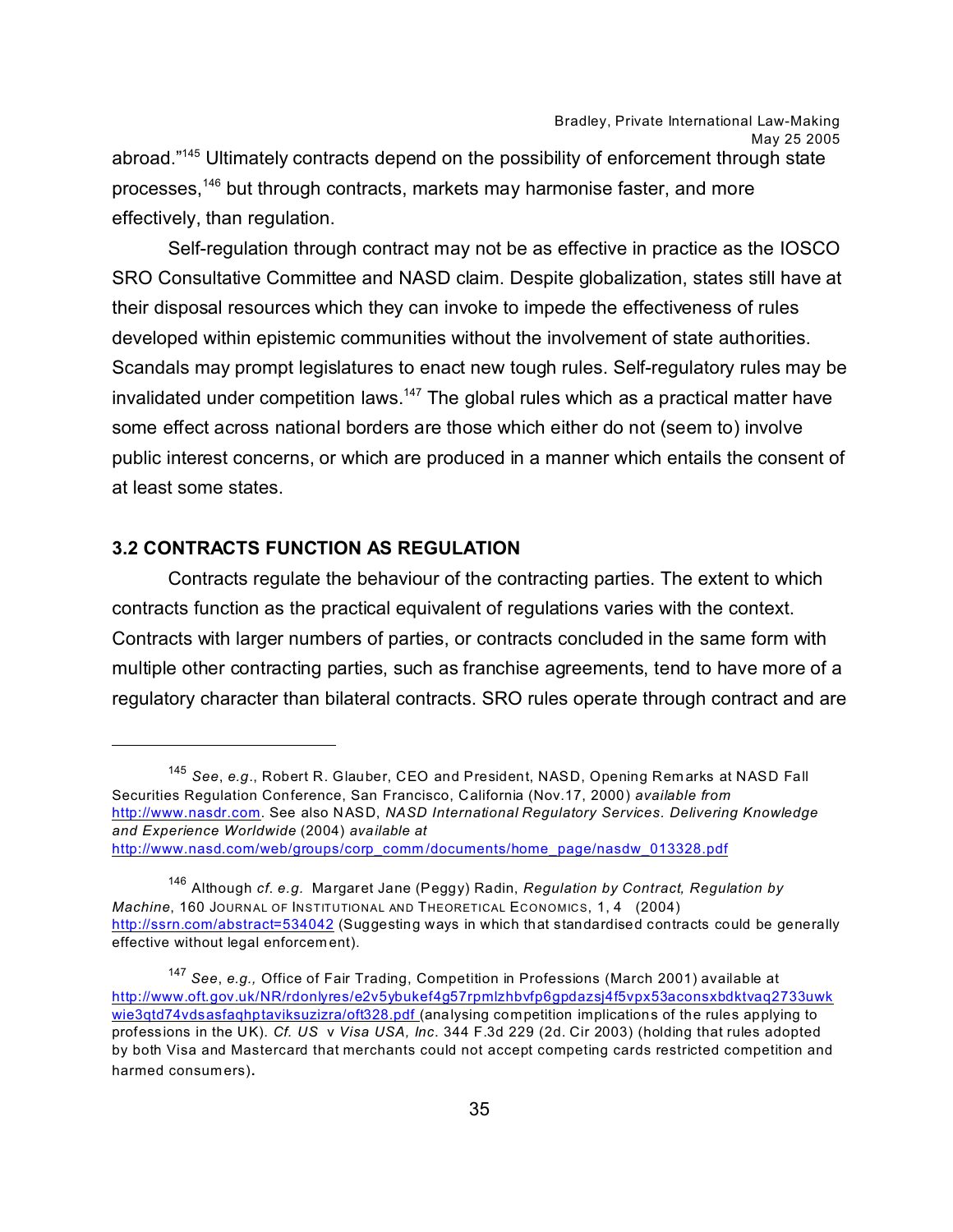designed to function as regulations of their members' conduct. Standard form contracts have more of a regulatory character than individually negotiated agreements.

Financial trade associations have developed standard form contracts for the international financial markets.<sup>148</sup> They have done so as part of their mission to help their members, and they combine efforts to develop standard documentation with the lobbying efforts described above. Financial trade associations may describe the purpose of their standard form contracts programmes as being about risk reduction.<sup>149</sup> Alternatively, or as well, they may say that they are developing standard form documentation in order to facilitate the development of markets.<sup>150</sup> The Loan Market Association (LMA), which has developed standard forms for syndicated loan agreements for the London market,<sup>151</sup> was founded in 1996 "as a response to market conditions and to a perceived willingness on the part of the banking community to bring greater clarity,

<sup>148</sup> *See*, *e.g.*, Sean M. Flanagan, *The Rise of a Trade Association: Group Interactions Within the International Swaps and Derivatives Association*, 6 HARV. NEGOTIATION L. REV. 211, 229 (2001) (" The initial goal - and one of the key accomplishments of ISDA - has been the development, drafting, and promulgation of standard form docum entation for the OTC derivatives industry.")

<sup>&</sup>lt;sup>149</sup> ISDA describes its activities as follows: "Since its inception, ISDA has pioneered efforts to identify and reduce the sources of risk in the derivatives and risk management business. Among its most notable accomplishments are: developing the ISDA Master Agreement; publishing a wide range of related documentation materials and instruments covering a variety of transaction types; producing legal opinions on the enforceability of netting and collateral arrangements (available only to ISDA members); securing recognition of the risk-reducing effects of netting in determining capital requirements; promoting sound risk management practices, and advancing the understanding and treatment of derivatives and risk managem ent from public policy and regulatory capital perspectives." *See* [http://www.isda.org/wwa/wwa\\_nav.html](http://www.isda.org/wwa/wwa_nav.html)

<sup>150</sup> *Cf.* Karl Llewellyn, *Book Review*, 52 HARV. L. REV. 700, 701 (1939) ("The general law" is much too general. It needs tailoring to trades and to lines of trading. Nothing can approach in speed and sanity of readaptation the machinery of standard forms of a trade and for a line of trade, built to meet the particular needs of that trade. They save trouble in bargaining. They save time in bargaining. They infinitely simplify the task of internal administration of a business unit, of keeping tabs on transactions, of knowing where one is at, of arranging orderly expectation, orderly fulfilment, orderly planning. They ease administration by concentrating the need for discretion and decision in such personnel as can be trusted to be discreet. This reduces human wear and tear, it cheapens administration, it serves the ultimate consumer." )

<sup>&</sup>lt;sup>151</sup> Loan Market Association, Multicurrency Term and Revolving Facilities Agreement, in The Recommended Form of Primary Documents, July 2002 (copy on file with author) (LMA Agreement) (get 2004 version).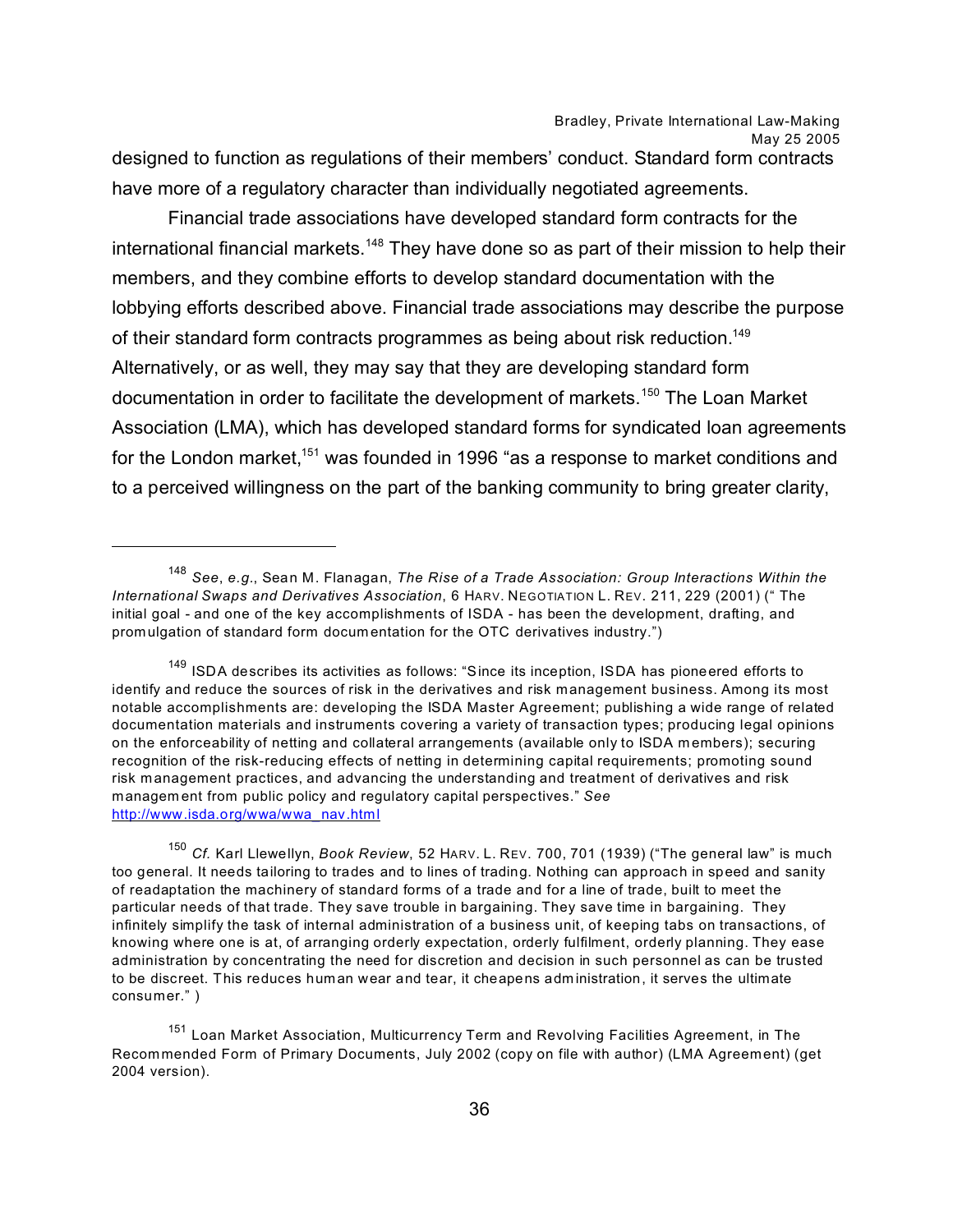efficiency and liquidity to the relatively under- developed secondary market that existed at the time, and to enable more efficient loan portfolio management."<sup>152</sup> The Loan Syndications and Trading Association in the US, which has developed Model Credit Agreement Provisions for jurisdictions in the US,<sup>153</sup> states that it developed the model provisions:

to promote liquidity and efficiency, increase legal certainty, reduce transaction costs in connection with originations activity, and limit legal review for primary and secondary sales to an "exceptions" basis, reducing the time and expense of unnecessary negotiation of boilerplate and other mechanical provisions.<sup>154</sup>

When trade associations are successful in developing standard forms that market participants use, the standard forms can function like regulation in that they set standards for what is normal behaviour in the markets. What is normal may influence a court's interpretation of contracts.<sup>155</sup> Normal contractual terms may also influence the behaviour of market participants. It may be difficult for a borrower to negotiate contractual terms different from those specified in the standard form syndicated loan agreement.<sup>156</sup> The LMA agreement has been designed "to balance the interests of

<sup>154</sup> *Id*. at "Purpose and Scope".

<sup>155</sup> A court will decide whether a contract is ambiguous taking account of the norms of the business context. *See*, *e.g*., *In Re Okura*, 249 B.R.596, 603 (Bankr. SDNY 2000) (a phrase is ambiguous only if it is "capable of more than one meaning when viewed objectively by a reasonably intelligent person who has examined the context of the entire integrated agreement and who is cognizant of the customs, practices, usages and terminology as generally understood in the particular trade or business.")

<sup>152</sup> *See* [http://www.loan-market-assoc.com/Public/lma\\_abou.asp?Display=Origins](http://www.loan-market-assoc.com/Public/lma_abou.asp?Display=Origins).

<sup>153</sup> Loan Syndications and Trading Association, *Model Credit Agreement Provisions*, (Jan. 2004) *available at* 

[http://www.lsta.org/assets/files/Standard\\_Documents/Primary\\_Market\\_Amendm](http://www.lsta.org/assets/files/Standard_Documents/Primary_Market_Amendment_Practices_and_Agent_Transfer/ModelCreditAgreementProvisions_January2004.pdf )ent\_Practices\_and\_Agent \_Transfer/ModelCreditAgreem [entProvisions\\_January2004.pdf](http://www.lsta.org/assets/files/Standard_Documents/Primary_Market_Amendment_Practices_and_Agent_Transfer/ModelCreditAgreementProvisions_January2004.pdf ) (LSTA Model Credit Agreement Provisions")

<sup>156</sup> Association of Corporate Treasurers, *A Guide to the Loan Market Association Documentation for Borrowers*, 12 *available at* [http://www.treasurers.org/technical/resources/lma\\_final.pdf](http://www.treasurers.org/technical/resources/lma_final.pdf) ("*ACT Guide*") ("It can be harder to negotiate a draft which is presented by lenders as a market standard than, for example, a draft which is the standard form of a law firm.")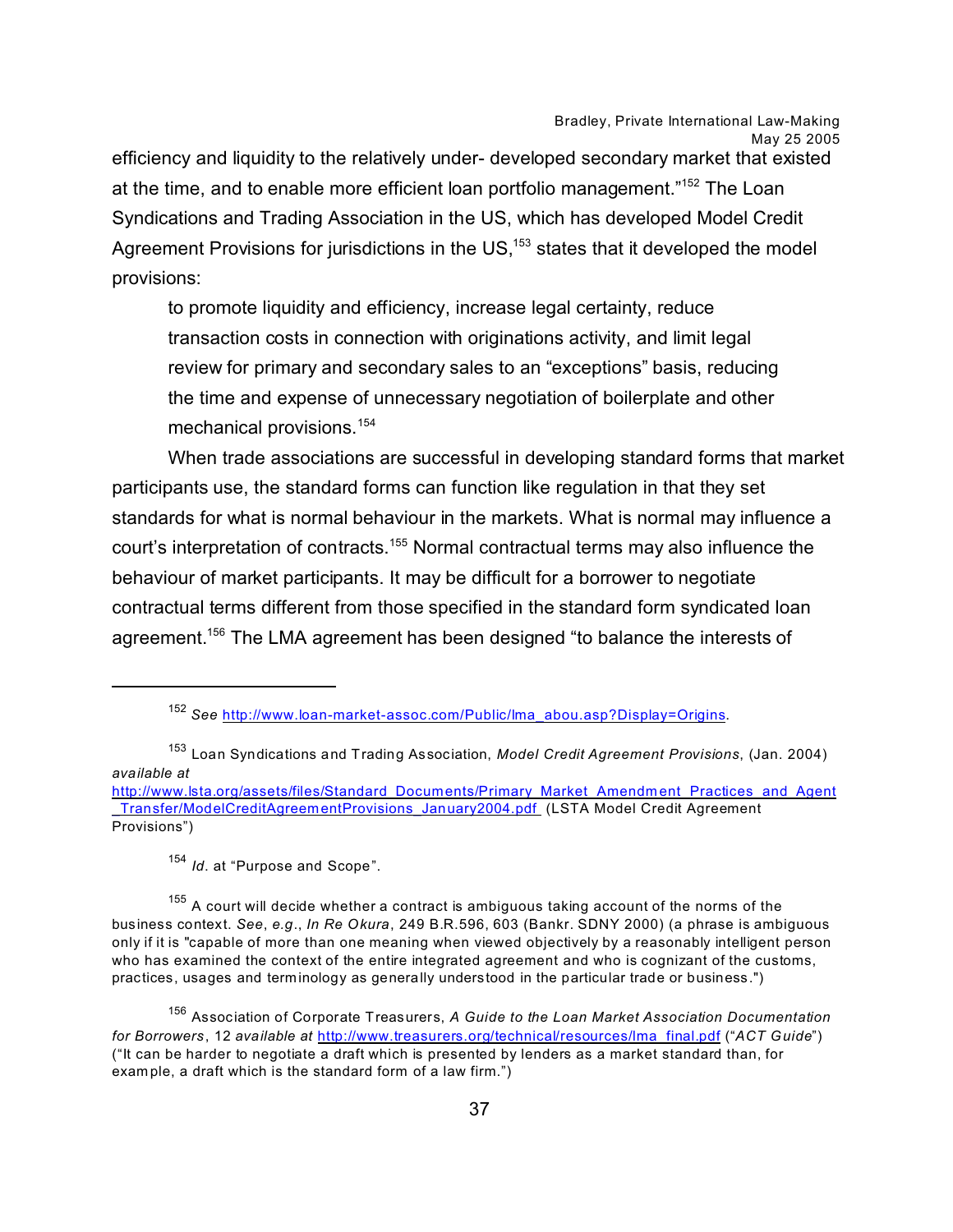borrowers and lenders".<sup>157</sup> The Association of Corporate Treasurers ("ACT"), which represents borrowers, says:

For many Borrowers, it is likely to be advantageous to use as a basis for negotiation a format which is becoming increasingly familiar in the market. It is hoped that this familiarity will make for greater efficiency in negotiation of the loan document and in the syndication process, leading to lower costs for the Borrower.<sup>158</sup>

The ACT lists some of the potentially unattractive features of the LMA standard form,<sup>159</sup> and also lists some "key points for negotiation".<sup>160</sup> However, although the ACT lists the "increased costs clause" as a key clause affecting costs, $161$  it does not suggest that this is a provision which may be negotiated.<sup>162</sup> The increased costs clause is designed to protect lending banks (and subsequent acquirers of their interests in any loan) from increased costs associated with changes in regulatory requirements, for example where capital adequacy requirements change over the life of a loan so that the lender has to have extra capital to cover the loan.<sup>163</sup> The increased costs clause is designed to pass

<sup>160</sup> *Id.* at 13-14.

<sup>161</sup> *Id.* at 14.

http://www.sjberwin.com [/media/pdf/publications/banking/Basel\\_II.pdf#search='increased%20costs%20cla](http://www.sjberwin.com/media/pdf/publications/banking/Basel_II.pdf#search=) [use'](http://www.sjberwin.com/media/pdf/publications/banking/Basel_II.pdf#search=) 

<span id="page-37-0"></span> $^{163}$  The lenders can take account of the impact of capital; adequacy rules that apply at the time of signing of the loan agreem ent by adjusting the loan pricing. *See*, *e.g.*, S J Berwin, *supra* note [161](#page-38-0) at 3 ("As the effect of Basel II becom es m ore settled and as implem entation approaches, it is likely that attempts

<sup>157</sup> See the "Joint Statement" at the beginning of the LMA Agreement., reproduced in *ACT Guide*, *supra* note [155](#page-37-0) at 10. *Cf. LSTA Model Credit Agreement Provisions*, supra note 152 ("every effort was made to balance the interests of all constituencies in the syndicated lending market: agents, investors and borrowers.")

<sup>158</sup> *ACT Guide*, *supra* note [155](#page-37-0) at 12.

<sup>159</sup> *ACT Guide*, *supra* note [155](#page-37-0) at 12-13.

<sup>&</sup>lt;sup>162</sup> Although some commentators suggest that changes in the Basle Capital Accord should mean that borrowers will want to negotiate to obtain the benefit of reductions in capital requirements that accrue if the borrower's risk profile improves. *See*, *e.g.*, S J Berwin, *Basel II: The Impact on the Margin*, 3 *available at*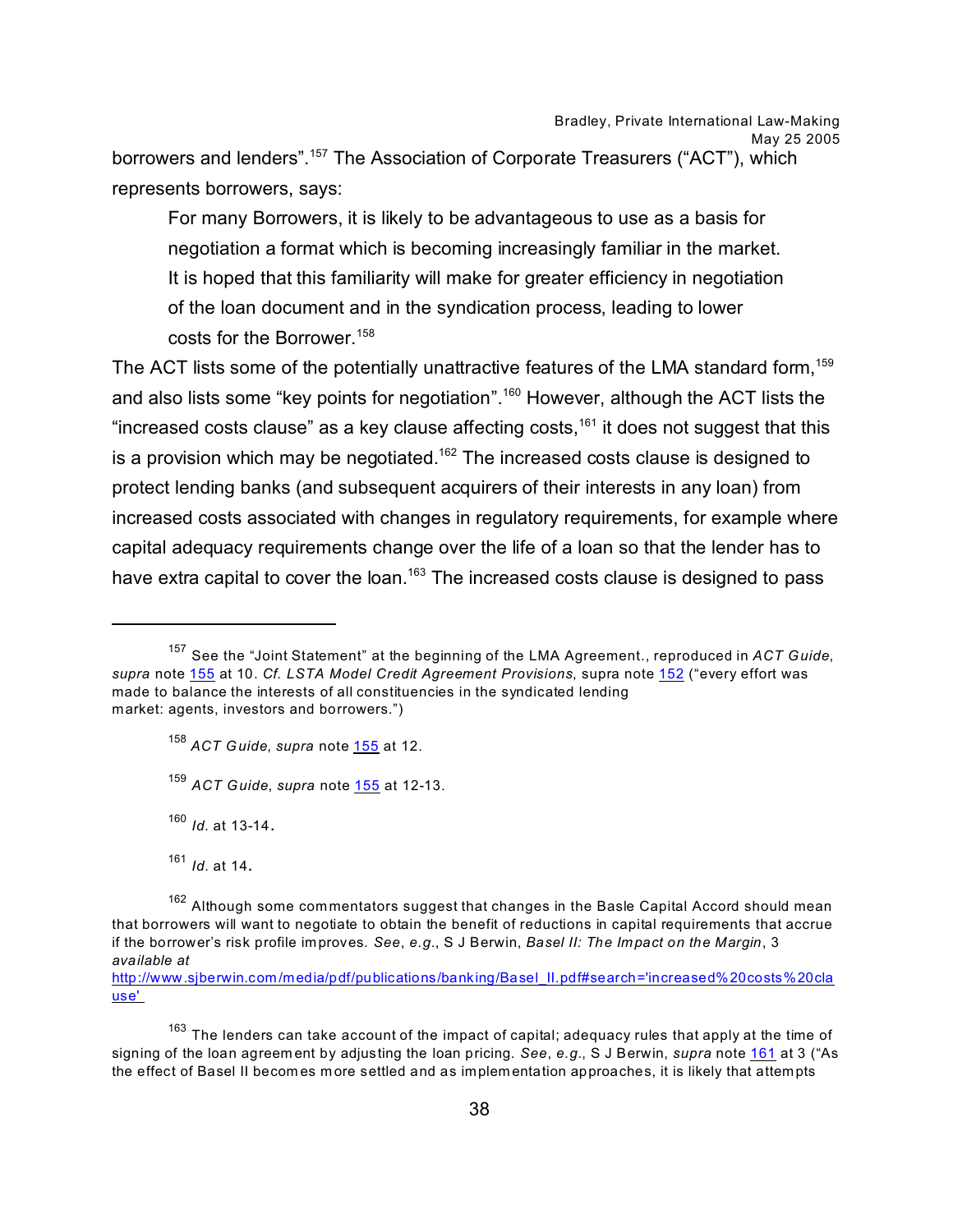such costs on to the borrower, but because the clause is drafted by banks and borrowers have limited opportunities to negotiate its terms, the clause does not give the borrower the benefit of any reduced regulatory costs.<sup>164</sup> It is a one-way ratchet in favour of the lenders.

Standard form contracts may develop a dominant position where the market benefits from standardisation and/or where standard setters and regulators encourage the use of standard forms as a form of risk management. In the international financial markets some contractual provisions have more of a regulatory effect than others. For example, provisions of the LMA agreement regulate the relationship between the agent bank and the lenders.

In cases where the market does not use standard forms, international standard setting bodies may encourage market participants to develop or use standard form contracts because of the connection between legal risk and uncertainty. For example, commentators say that parties to swap transactions in synthetic collateralised debt obligation structures are not standardising their contracts.<sup>165</sup> In March 2005 in its paper on Credit Risk Transfer the Joint Forum recommended that "market participants should aggressively continue their efforts towards standardisation of documentation, including for CDOs and other more complex products" in order to reduce legal risk.<sup>166</sup>

Standard form contracts often suit the interests of financial firms and regulators, but they may impose costs on others who are not involved in the drafting process and

will be made to incorporate specific Basel II pricing into the provisions of the loan agreement. At that point, Basel II will effectively drop out of the increased costs clause, just as some years ago the effect of the current Basel Accord used to be excluded from the increased costs clause once it had been taken into account in the pricing of transactions.")

<sup>&</sup>lt;sup>164</sup> Although see note **161** above.

<sup>165</sup> Ian Sideris & Simon Puleston Jones, *How to adapt ISDA documents for CDOs ,* INTERNATIONAL FINANCIAL LAW REVIEW (Apr 2005) ("Ultimately, it is unlikely that a single standard form of swap is going to emerge in the synthetic CDO market. The differing requirements of the rating agencies, the continuing demand by investors for bespoke products and the desire of investment banks to create new credit products through which they can make profits in an environment of tightening credit spreads all mitigate in favour of continuing diversity and com plexity in the documentation of synthetic CDOs.")

<span id="page-38-0"></span><sup>&</sup>lt;sup>166</sup> Credit Risk Transfer, supra note [124](#page-40-0), Recommendation 7 at p. 7.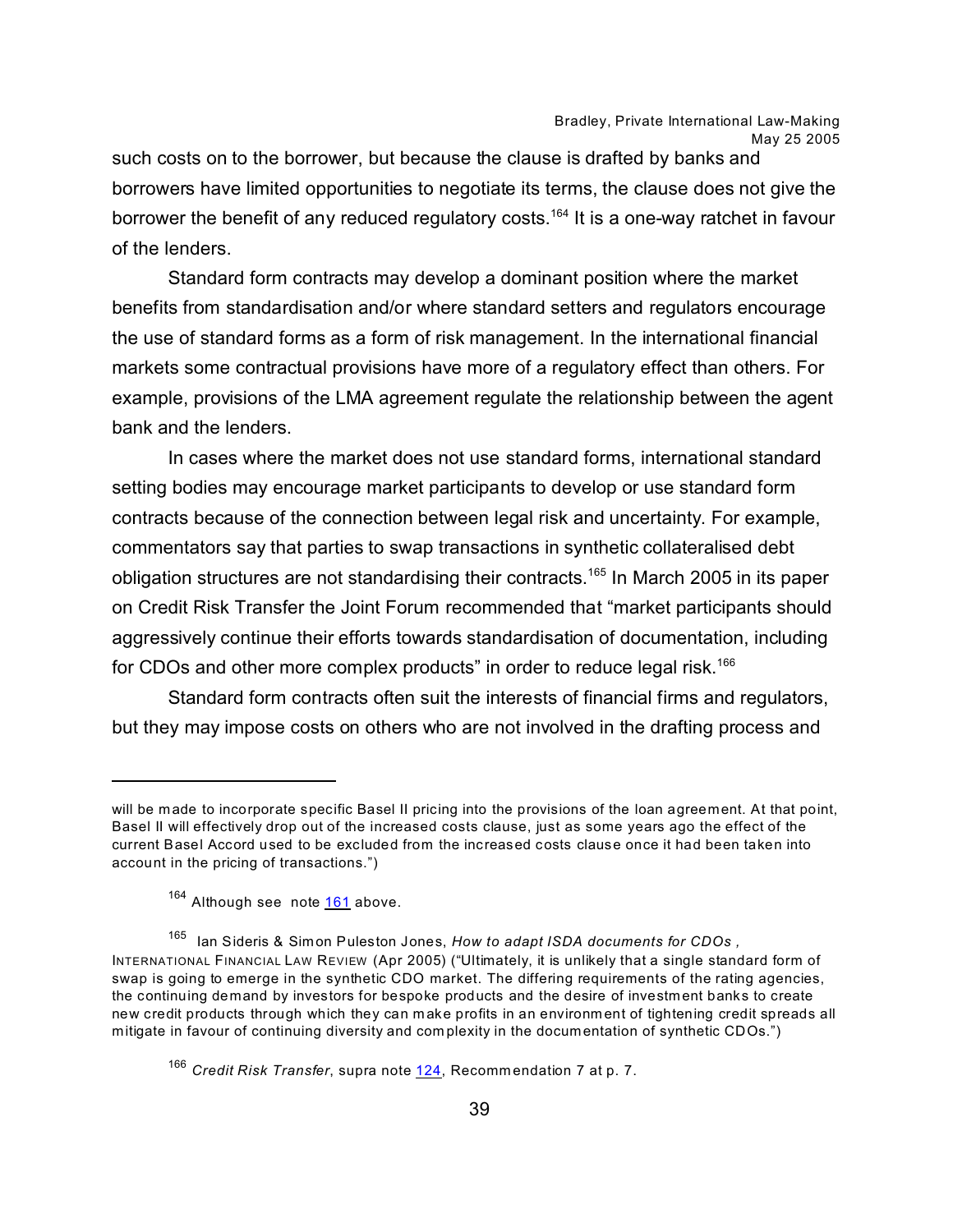who will find it difficult to negotiate against the standard form provisions. At times the risk reducing aspects of standard forms may be illusory: where firms are parties to transactions using different standard-forms any inconsistencies between the different forms may cause problems.<sup>167</sup> The Global Documentation Steering Committee in New York works on trying to reconcile differences between standard-forms,<sup>168</sup> and has encouraged different organisations to take account of its work.<sup>169</sup>

### **3.3 CONTRACTS CONSTRAIN REGULATION**

Contracts may constrain or undermine regulation if they are used to shift risks away from regulated firms onto non-regulated entities.<sup>170</sup> Since the development of the Basle Capital Accord banks have changed their relationships with their customers. Rather than acting as a long term lender to a business client a bank prefers to be involved in arranging a financing facility and to sell its participation in the facility to others. The ideal purchaser of a loan participation is an entity which is not itself subject to risk-weighted capital requirements. But if the purchaser is a non-bank financial institution regulators may be concerned about the shifting of risks from a regulated part of the financial sector to a less regulated or differently regulated sector. Similar issues of risk-shifting arise in the context of securitisations<sup>171</sup> and CDOs. The Joint Forum

http://www.m [fainfo.org/washington/derivatives/Improving%20Counterparty%20risk.pdf](http://www.mfainfo.org/washington/derivatives/Improving%20Counterparty%20risk.pdf ) 

<sup>167</sup> *See*, *e.g.*, Thomas A. Russo, Documentation Basis Risk - Hidden Legal Risks in the Infrastructure of Industry Standard Documentation, Address at the 13th Annual Derivatives and Risk Management Conference, April 25, 2003, *available at* 

[http://www.ny.frb.org/globaldoc/Documentation\\_Basis\\_Talk.doc](http://www.ny.frb.org/globaldoc/Documentation_Basis_Talk.doc) ("Use of multiple master agreem ents allows the parties to tailor the basic terms of their financial transactions to the particular transaction. However, it also results in this documentation basis risk – the risk that transactions that hedge each other will not exactly have matching terms, because they are documented on masters that have inherent differences.") See also Counterparty Risk Management Policy Group, Improving Counterparty Risk Management Practices, June 1999 *available at* 

<sup>168</sup> *See*, *e.g.*,<http://www.ny.frb.org/globaldoc/index.html>

<sup>169</sup> *See*, *e.g.*, GDSC Recom mendations to the 2002 ISDA Master Agreement, May 7, 2003, available at [http://www.ny.frb.org/globaldoc/gsdc\\_final.doc](http://www.ny.frb.org/globaldoc/gsdc_final.doc)

 $170$  For example using credit default swaps to shift the risk of debtor default.

 $171$  In a securitisation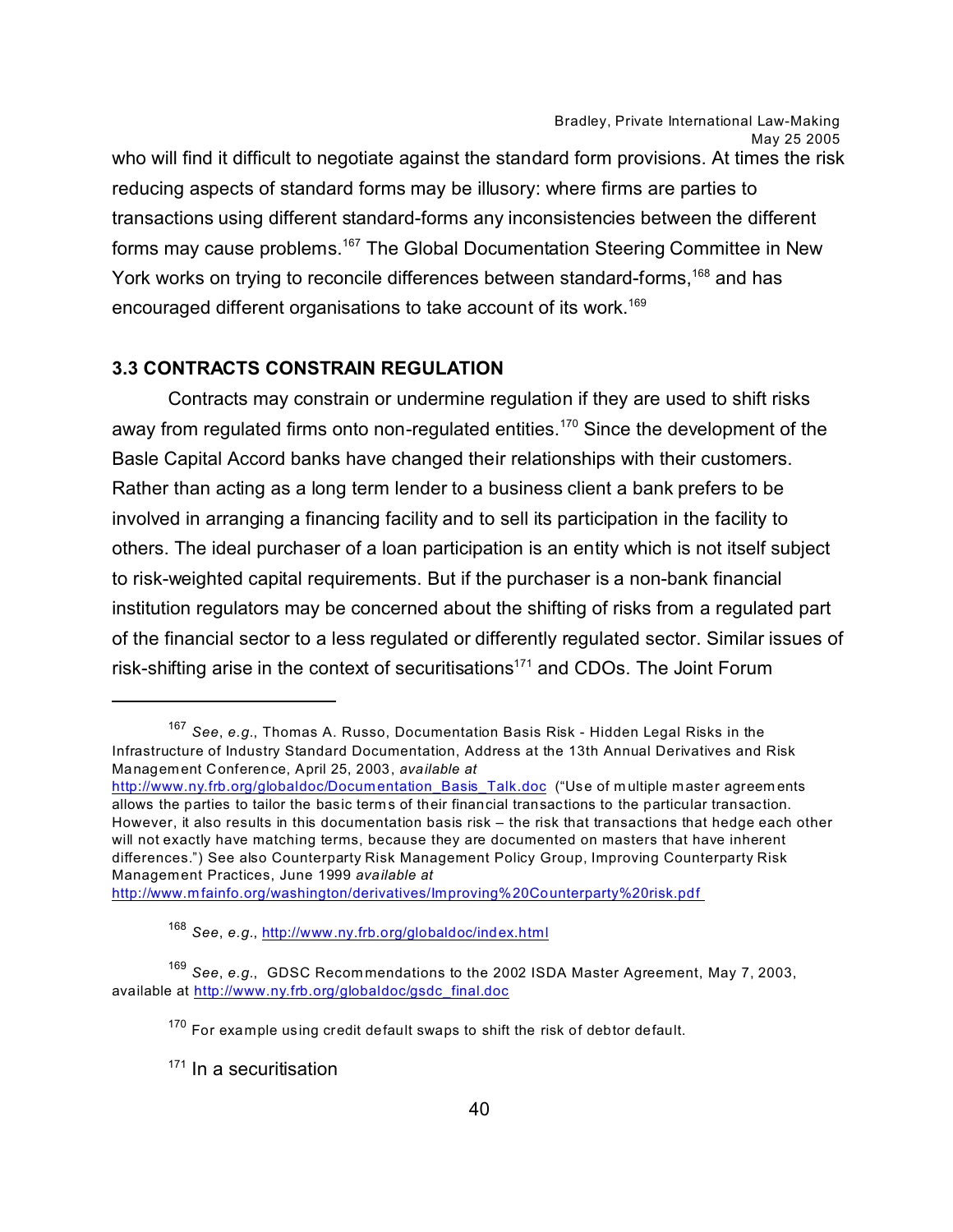concluded that this issue should be monitored.<sup>172</sup>

Contracts may also constrain regulation where financial market participants successfully argue that proposed or actual regulations undermine beneficial market transactions. In the US, national banks have been arguing that the states and municipalities do not have the power to subject them to controls on predatory lending because of pre-emption.<sup>173</sup> The OCC has supported this view.<sup>174</sup> One argument that lenders have made to support their arguments for pre-emption is that allowing state predatory lending statutes to control the actions of national banks would impair their

 $173$  State predatory lending statutes tend to be drafted to cover lending within the state rather than lending by state chartered banks. This makes some sense if borrowers cannot easily distinguish between state chartered and national banks and therefore cannot easily work out what rules would regulate predatory lending. Opponents of predatory lending refer to "asset stripping" or "equity stripping" which can happen because of large fees charged in relation to the loans. *See*, *e.g.*, Center for Responsible Lending, *Comments on OCC Working Paper* (Oct. 6, 2003) *available at* 

174 OCC, Bank Activities and Operations; Real Estate Lending and Appraisals 69 Fed. Reg. 1904 (Jan 13, 2004) *available at* 

<span id="page-40-0"></span><http://a257.g.akamaitech.net/7/257/2422/14mar20010800/edocket.access.gpo.gov/2004/pdf/04-586.pdf>; OCC, Bank Activities and Operations, 69 Fed. Reg 1895 (Jan 13, 2004) *available at*  <http://a257.g.akamaitech.net/7/257/2422/14mar20010800/edocket.access.gpo.gov/2004/pdf/04-585.pdf>

 $172$  Joint Forum, supra note  $124$  at 5 ("With regard to the role of unregulated market participants, the Working Group believes that market discipline as evidenced through effective counterparty risk managem ent is an essential element of a well-functioning marketplace. Market participants should seek to ensure that sufficient measures are taken to address these risks with respect to all counterparties, whether regulated or not. In addition, supervisory authorities have a legitimate basis for seeking to understand the aggregate am ount of credit risk that is being transferred outside of the regulated sector. W hile greater information sharing among supervisors, including developing a comm on understanding of key concepts and terms, as well as improved analysis of existing and planned reports provided by regulated firms should provide an increased ability to assess such developm ents, it will be important to monitor progress in this area closely.") *See also*, *e.g.*, International Association of Insurance Supervisors, Iais Paper on Credit Risk Transfer Between Insurance, Banking and Other Financial Sectors Presented to the Financial Stability Forum (March 2003) *available at* <http://www.iaisweb.org/03fsfcrt.pdf>

[http://www.predatorylending.org/pdfs/CRLCom](http://www.predatorylending.org/pdfs/CRLCommentsonOCCWorkingPaper.pdf ) mentsonOCCW orkingPaper.pdf ("The primary abuse the North Carolina law, and other subsequent state laws, is aimed at is preventing equity stripping, which occurs when lenders charge excessive fees. The problem of excessive fees for the subprime refinancing borrower is two-fold: the fees seem painless at closing and they are forever. They are *deceptively costless* to many borrowers because when the borrower "pays" them, with a stroke of a pen at closing, he or she does not feel the pain of counting out thousands of dollars in cash. The borrower parts with the money only later, when the loan is paid off and the equity value remaining in his or her home is reduced by the amount of fees owed. And *fees are forever* because, even if a responsible lender refinances a fam ily a week later, the borrowers' wealth is still permanently stripped away.")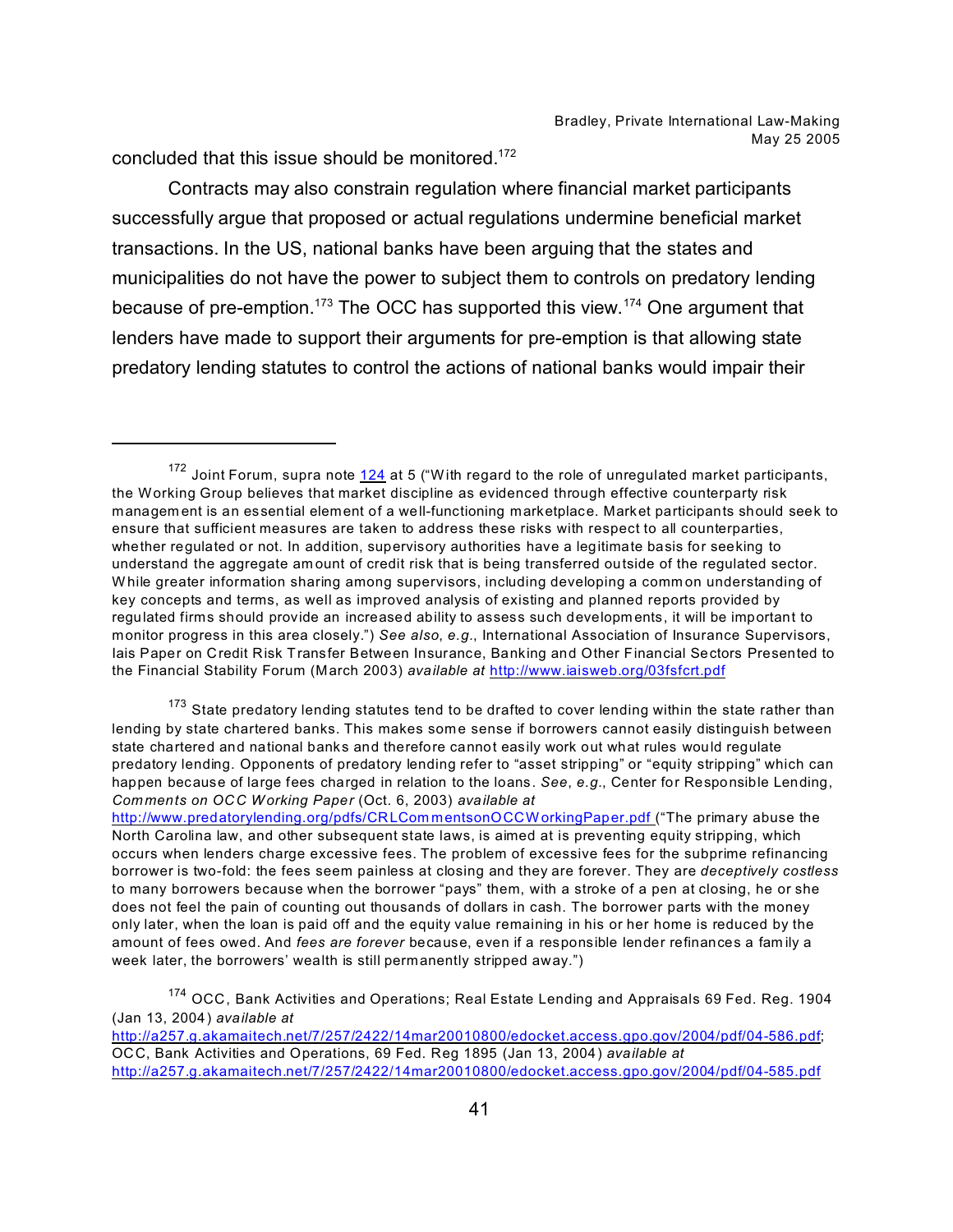May 25 2005

ability to securitise loans.<sup>175</sup> They argue that this would ultimately deprive borrowers of credit.<sup>176</sup>

In a securitisation the originator of income producing assets such as loans will set up a special purpose entity (SPE) to hold income producing assets such as loans and issue securities to investors. If the SPE is sufficiently separate from the originator any assets the originator transfers to the SPE will be removed from the originator's balance sheet. Investors in securities issued by the SPE want to be sure that creditors of the originator are unable to look to the SPE's assets in the event of the originator's insolvency. Investors in the originator want to be sure that there is no risk that unhappy investors in the SPE's securities will seek recourse to the originator. Clear and certain formal legal rules about accounting consolidation, bankruptcy remoteness and the meaning of "true sale" would comfort all of the participants in securitizations. In the absence of clear rules, credit rating agencies have stepped in to define what it takes to make structured financing work by setting detailed criteria for the rating of structured finance transactions.<sup>177</sup> Recently rating agencies have addressed the question of the impact of state predatory lending statutes on securitisations as part of their general focus on structured finance. Standard & Poor's considers various factors including whether predatory lending statutes provide for assignee liability, whether the loan

 $175$  State predatory lending statutes commonly affect not just the original lender but also assignees of the loan so that rem edies available against the original lender would also be available against assignees who had no opportunity to monitor compliance with the requirements of the statutes. This liability could significantly reduce the value of asset pools in securitisations. See generally The Bond Market Association, *The Secondary Market for Subprime Mortgages. A Common Sense Approach to Addressing Assignee Liability through Federal Legislation* 2 (March 2004) *available at*  [http://www.bondmarket.com/Legislative/Subprime\\_Lending\\_Whitepaper\\_032904.pdf](http://www.bondmarket.com/Legislative/Subprime_Lending_Whitepaper_032904.pdf) ("The secondary market must currently comply with a patchwork of more than 40 varying and sometimes vague and conflicting state and local anti-predatory lending laws. Such a regulatory environment negates many of the efficiencies securitization and the secondary market bring to the subprime m ortgage market. Antipredatory lending laws that assign liability to the secondary market for lending violations that cannot be detected in a review of the loan docum ents will ultimately limit subprime borrowers' access to credit.")

<sup>176</sup> *See*, *e.g.*, The Georgia Bankers Association White Paper, Georgia Fair Lending Act. The Unintended Consequences 5 (Jan. 2003) *available at*  [http://www.namb.org/government\\_affairs/fair\\_lending/GBAissuespredatorylendingwhitepaper.pdf](http://www.namb.org/government_affairs/fair_lending/GBAissuespredatorylendingwhitepaper.pdf)

<sup>177</sup> *See*, *e.g.*, Standard & Poor's, *Legal Criteria for U.S. Structured Finance Transactions* (April 2004) *available at* [http://www2.standardandpoors.com/spf/pdf/fixedincome/SF\\_legal\\_criteria\\_FINAL.pdf](http://www2.standardandpoors.com/spf/pdf/fixedincome/SF_legal_criteria_FINAL.pdf)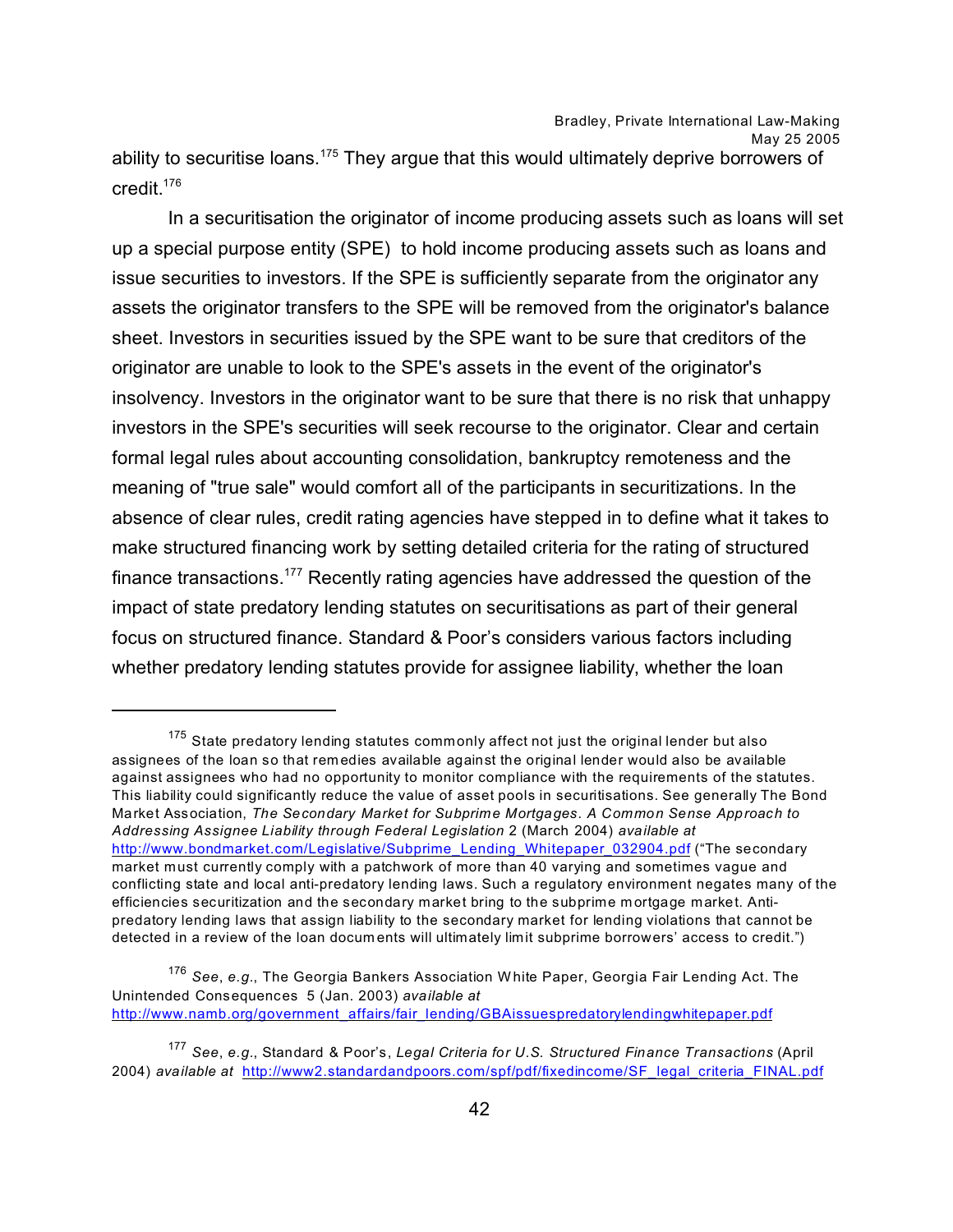categories affected are clearly defined, what penalties apply and how clear the statute is (including whether there are any safe harbors).  $178$ 

Although this example of contracts (the securitisation contracts) potentially constraining regulation (the state predatory lending statutes and also potential federal level regulation of predatory lending)<sup>179</sup> is a domestic example within the US it is not difficult to imagine similar arguments being made in the EU that EU level banking rules pre-empt state actions to protect domestic banking customers like those the states have been taking in the US.<sup>180</sup> And eventually the WTO services agreement may produce similar pre-emptive effects at the global level.

To the extent that contracts, particularly standard form contracts, can constrain or limit regulation it is worrying that the processes which produce the standard form contracts are private and opaque to outsiders and that they do not tend to allow input

<sup>178</sup> Standard & Poor's, *Legal Criteria for U.S. Structured Finance Transactions*, supra note 176, at 104.

<sup>179</sup> The Standard & Poors analysis in its focus on issues of legal certainty also has implications for possible federal rules on predatory lending. The Bond Market Association supports one Bill currently before Congress. *See*, *e.g.*, Micah S. Green, President, Bond Market Association, Testimony before US House of Representatives Subcomm ittee on Housing and Comm unity Opportunity, Subcomm ittee on Financial Institutions and Consumer Credit, Hearing on Legislative Solutions to Abusive Lending Practices (May 24, 2005) *available at* http://www.bondmarkets.com [/assets/files/Testimony-Subprime\\_05-24-05.pdf](http://www.bondmarkets.com/assets/files/Testimony-Subprime_05-24-05.pdf )  (The Responsible Lending Act deals with the problems that do sometimes arise from dozens of sometimes vague and conflicting state and local laws by creating a uniform national standard for the terms under which high-cost loans are made. Critically important, these terms are objective and measurable. Under this legislation, borrowers facing foreclosure could bring defensive claims against loan assignees under certain circumstances. Assignees could also be the subject of affirmative claims, or those brought outside of the context of defending against a specific foreclosure claim, unless they could prove that a reasonable level of loan review would not have revealed the lending violation in question. By observing an objective standard for loan review that could reasonably be expected to screen loans with potential predatory lending problems, secondary market participants can avoid potential liability. The Responsible Lending Act also provides purchasers with a "right to cure", or the opportunity to amend a loan and compensate the borrower when they identify loans m ade in violation of the terms set out in the bill. All claims would be limited to actual damages unless a borrower can prove reckless indifference on the part of an assignee.")

<sup>180</sup> Directive 2000/12/EC of the European Parliament and of the Council of 20 March 2000 relating to the taking up and pursuit of the business of credit institutions, OJ No. L 126/1 (May 26, 2000) *available at* [http://europa.eu.int/eur-lex/pri/en/oj/dat/2000/l\\_126/l\\_12620000526en00010059.pdf](http://europa.eu.int/eur-lex/pri/en/oj/dat/2000/l_126/l_12620000526en00010059.pdf) includes a general rule of home control of credit institutions which is the equivalent of pre-emption. See, e.g., EU Commission Press Release, Banking: Commission requests Italy to amend law on excessive interest rates (July 25, 2003) (Com mission challenge to Italian rules criminalising usury).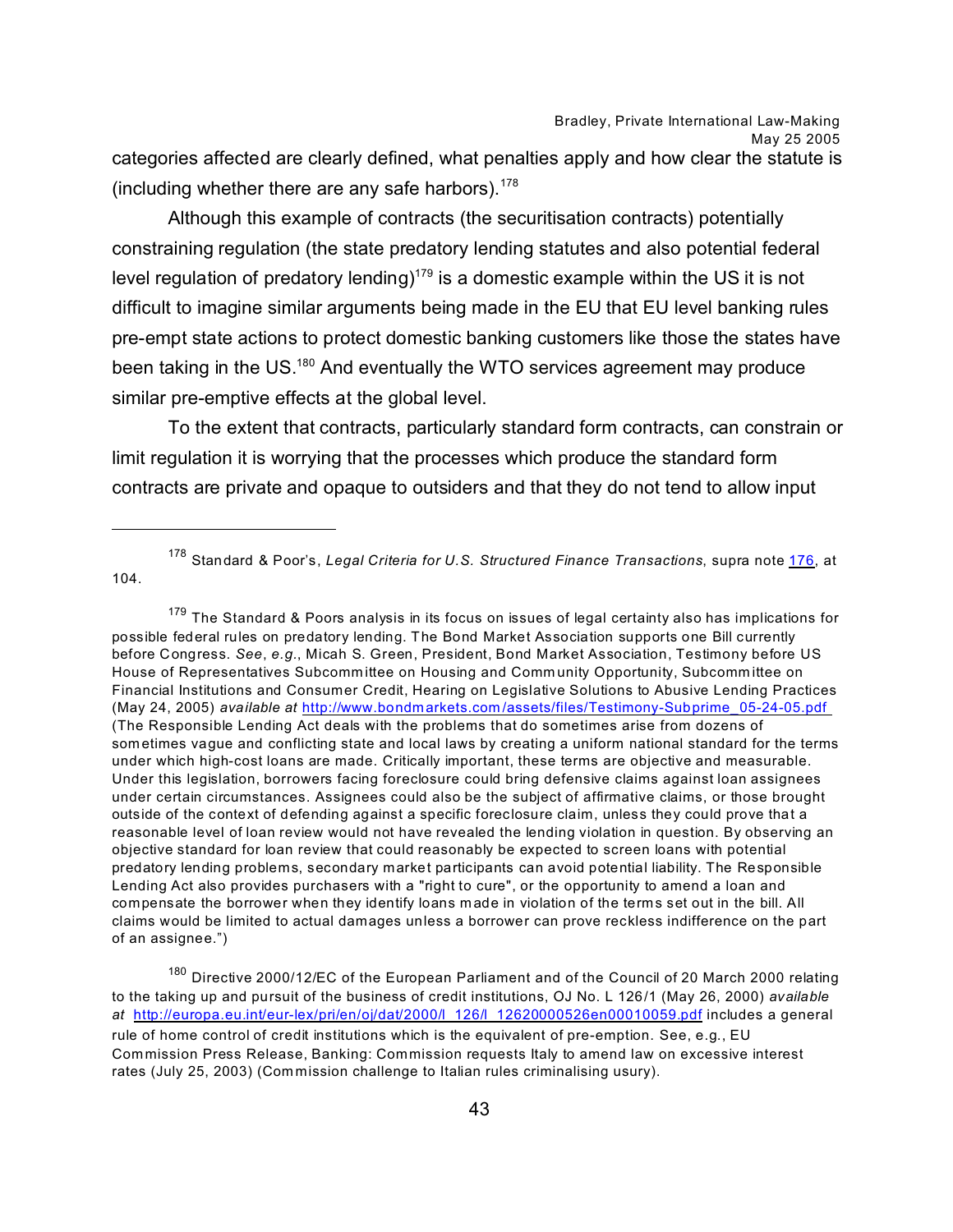from people who may be affected by them.

#### **3.4 REGULATION CONSTRAINS CONTRACTS**

At the same time as contracts may constrain or limit regulation financial firms need to worry about how existing legal rules may affect the contractual arrangements they believe they have made, and about how changes to legal rules may affect their contracts. One result of such anxiety is the type of lobbying activity discussed in Section 2 above.

Some types of legal uncertainty may not matter if market participants can agree to ignore the uncertainty. Within a homogenous community transactions may derive their binding effect from sources other than state-centered law.<sup>181</sup> But actors in the international financial markets are less homogenous than they used to be and they are more likely to resort to litigation to resolve disputes than they were in the past.

When litigation does occur, market participants frequently argue that courts should give effect to the agreements they have concluded and should interpret the law to facilitate this. Financial trade associations may submit amicus briefs in litigation to argue for the market's view. In some places governmental authorities or quasigovernmental authorities encourage the idea that courts should avoid applying the law in unexpected ways. In the UK, the Bank of England appointed a Legal Risk Review

<sup>181</sup> R.B Ferguson, *Commercial Expectations and the Guarantee of the Law: Sales Transactions in Mid-Nineteenth Century England*, in G.R.Rubin & David Sugarm an (Eds.) LAW , ECONOMY AND SOCIETY, 1750-1914: ESSAYS IN THE HISTORY OF ENGLISH LAW , 194-198 (1984) (arguing that stock exchange transactions in Britain in the nineteenth century were secure, despite being legally unenforceable).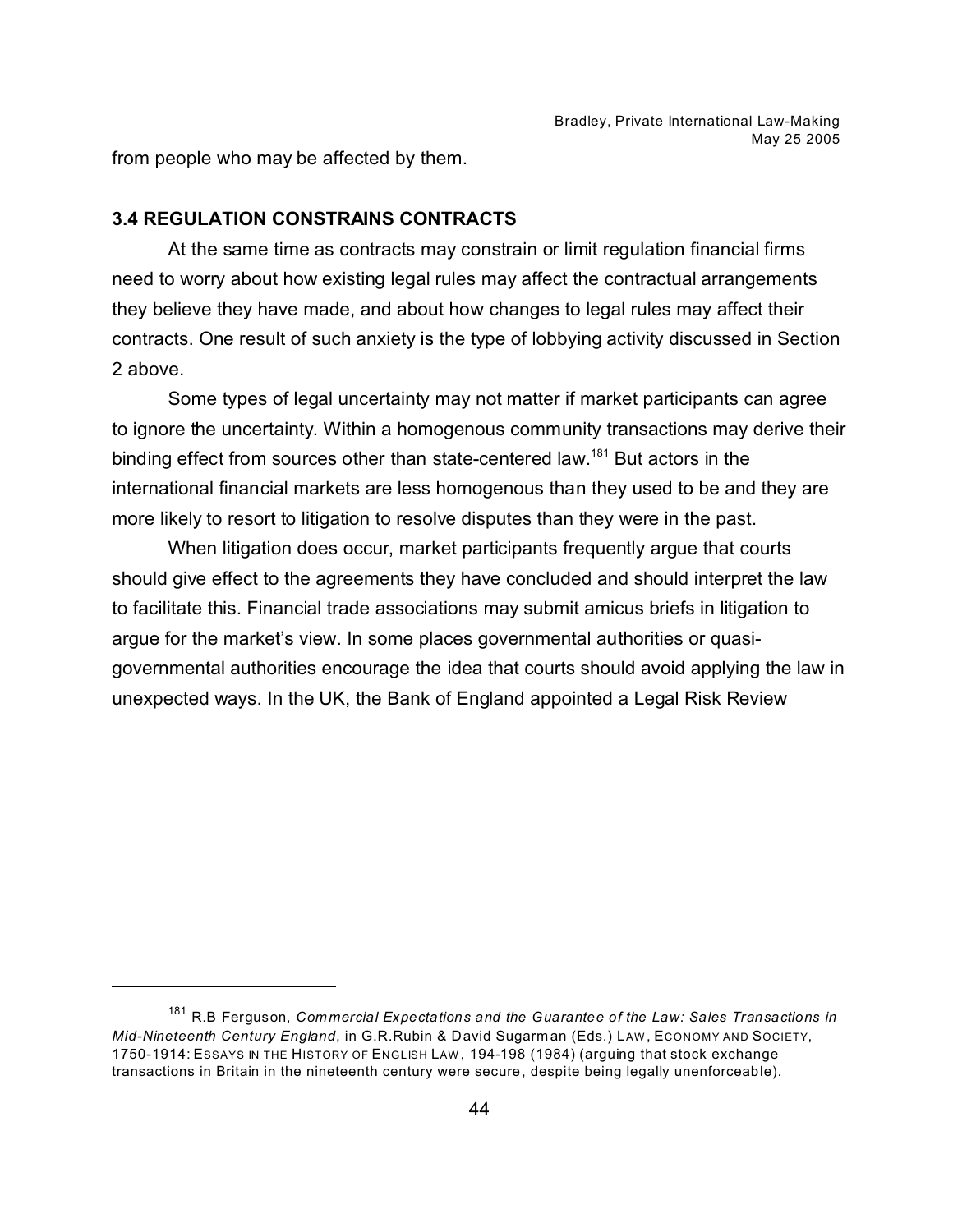Committee,<sup>182</sup> then a Financial Law Panel,<sup>183</sup> and most recently a Financial Markets Law Committee to address issues of legal risk.<sup>184</sup>

Regulation may constrain contracts by limiting what a financial firm can achieve by contract. Uncertainties about how courts and regulators will interpret contracts create legal risks that financial institutions need to address as part of their overall risk management strategy required by their regulators.

## **4.0 PRIVATE SECTOR REGULATORY ENTREPRENEURS**

Whether financial transactions take place on regulated markets or not they need institutional support, including support from rules, whether those rules derived from statutes and regulations or from contracts. Financial trade associations act as regulatory entrepreneurs in developing rules which participants in the financial markets follow.<sup>185</sup> Earlier sections of this paper addressed the lobbying activities of financial trade associations and their actions in developing standard form contracts. But financial trade associations also seek to influence market behaviour by the development of instruments such as guidelines and market standards which do not seek in themselves to produce legal effects but which may in fact produce legal effects if they are incorporated in

 $^\mathrm{183}$  The Financial Law Panel ceased operations in March 2002. The Bank of England had decided that it could not indefinitely provide open-ended support to the Panel. Bank of England, Annual Report 2002, 5 (May 2002) *available at* <http://www.bankofengland.co.uk/publications/annualreport/2002report.pdf>

<sup>182</sup> *See*, *e.g.*, Final Report of the Legal Risk Review Committee, October 1992, copy on file with author. The Comm ittee noted that "markets cannot function efficiently without a strong legal foundation. Promoting legal certainty, even though it is not the only relevant concern, is therefore of fundamental medium - to long-term importance." Id. at ¶ 1.2. The statem ent by Millett J. in *In re Charge Card Services Ltd.* [1987] Ch. 150 that " a charge in favour of a debtor of his own indebtedness to the chargor is conceptually impossible" was another factor. See also *Re BCCI No. 8* [1998] AC 214 per Lord Hoffmann ("The doctrine of conceptual impossibility ... has excited a good deal of heat and controversy in banking circles; the Legal Risk Review Comm ittee, set up in 1991 by the Bank of England to identify areas of obscurity and uncertainty in the law affecting financial markets and propose solutions, said that a very large number of submissions from interested parties expressed disquiet about this ruling. It seems clear that docum ents purporting to create such charges have been used by banks for many years.")

<sup>184</sup> The Financial Markets Law Committee's web site is at <http://www.fmlc.org/>

 $185$  Some financial trade associations are recognised as self-regulatory organisations in states' formal financial regulatory systems. Others exercise rule-making functions because their membership wishes them to do so without any form al role in any state's financial regulatory structure.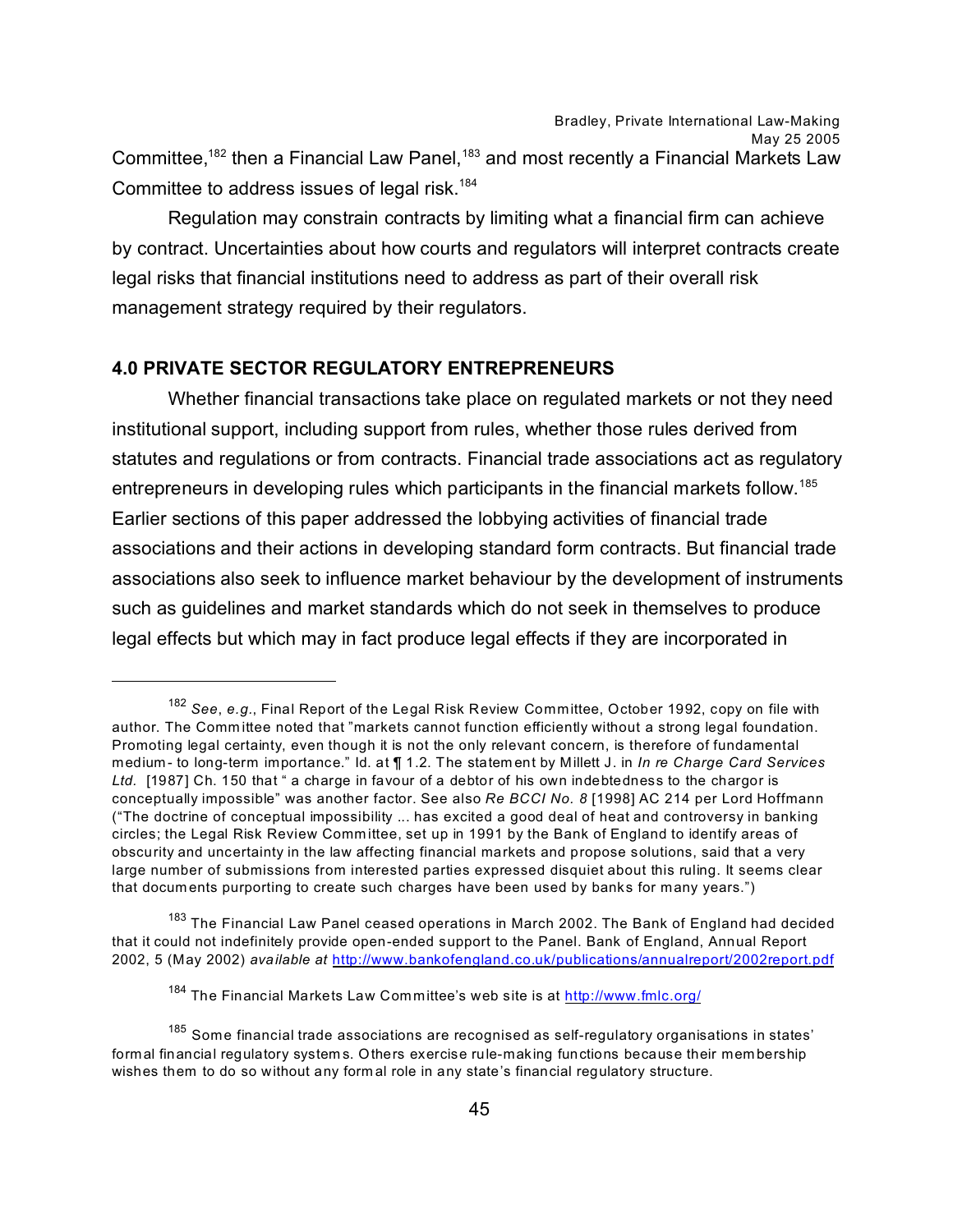contracts or if regulations refer to them.

The financial industry has produced a host of standards and codes and guidelines covering many different subjects. For example, the Bond Market Association has published Practice Guidelines for trading in distressed bonds,<sup>186</sup> and for GSE European callable securities.<sup>187</sup> The European Securitisation Forum has published securitisation market practice guidelines.<sup>188</sup> Sometimes market standards are designed to fend off regulation.

Private standard setters may have significant influence on the behaviour of market participants through formal recognition of their role. In 2002, for example, the EU adopted a regulation mandating the use of International Accounting Standards by publicly traded EU companies.<sup>189</sup> The International Accounting Standards covered by the regulation are described as follows:

'international accounting standards' shall mean International Accounting Standards (IAS), International Financial Reporting Standards (IFRS) and related Interpretations (SIC-IFRIC interpretations), subsequent

<sup>187</sup> The Bond Market Association, Practice Guidelines for Trading in GSE European Callable Securities, (updated May 13, 2004) *available at* http://www.bondmarket.com [/assets/files/2004PracticeGuideforTradeGSEEuroCallableSec.pdf](http://www.bondmarket.com/assets/files/2004PracticeGuideforTradeGSEEuroCallableSec.pdf ) 

<sup>188</sup> European Securitisation Forum, Securitisation Market Practice Guidelines, (June 2004) *available at*

[http://www.europeansecuritisation.com/pubs/Securitisation\\_Market\\_Practice\\_Guidelines\\_June\\_2004.pdf](http://www.europeansecuritisation.com/pubs/Securitisation_Market_Practice_Guidelines_June_2004.pdf)

<sup>189</sup> Regulation (EC) No 1606/2002 of the European Parliament and of the Council of 19 July 2002 on the application of international accounting standards, OJ No. L 243/1 (Sept. 11, 2002) *available at*  [http://europa.eu.int/eur-lex/pri/en/oj/dat/2002/l\\_243/l\\_24320020911en00010004.pdf](http://europa.eu.int/eur-lex/pri/en/oj/dat/2002/l_243/l_24320020911en00010004.pdf ) . See also Commission Regulation (EC) No1725/2003 of 29 September 2003 adopting certain international accounting standards in accordance with Regulation (EC) No1606/2002 of the European Parliament and of the Council, OJ No L 261/1 (Oct. 13, 2003) *available at* [http://europa.eu.int/eur-lex/pri/en/oj/dat/2003/l\\_261/l\\_26120031013en00010002.pdf](http://europa.eu.int/eur-lex/pri/en/oj/dat/2003/l_261/l_26120031013en00010002.pdf ) ; Comm ission

<sup>186</sup> The Bond Market Association, Practice Guidelines for Trading in Distressed Bonds, (Sept. 2004) *available at* 

[http://www.bondmarket.com/assets/files/Practice\\_Guidelines\\_for\\_Trading\\_in\\_Distressed\\_Bonds.pdf](http://www.bondmarket.com/assets/files/Practice_Guidelines_for_Trading_in_Distressed_Bonds.pdf)

Regulation (EC) No 707/2004 of 6 April 2004 am ending Regulation (EC) No 1725/2003 adopting certain international accounting standards in accordance with Regulation (EC) No 1606/2002 of the European Parliament and of the Council OJ No. L 111/3 (Apr. 17, 2004) *available at* [http://europa.eu.int/eur-lex/pri/en/oj/dat/2004/l\\_111/l\\_11120040417en00030017.pdf](http://europa.eu.int/eur-lex/pri/en/oj/dat/2004/l_111/l_11120040417en00030017.pdf )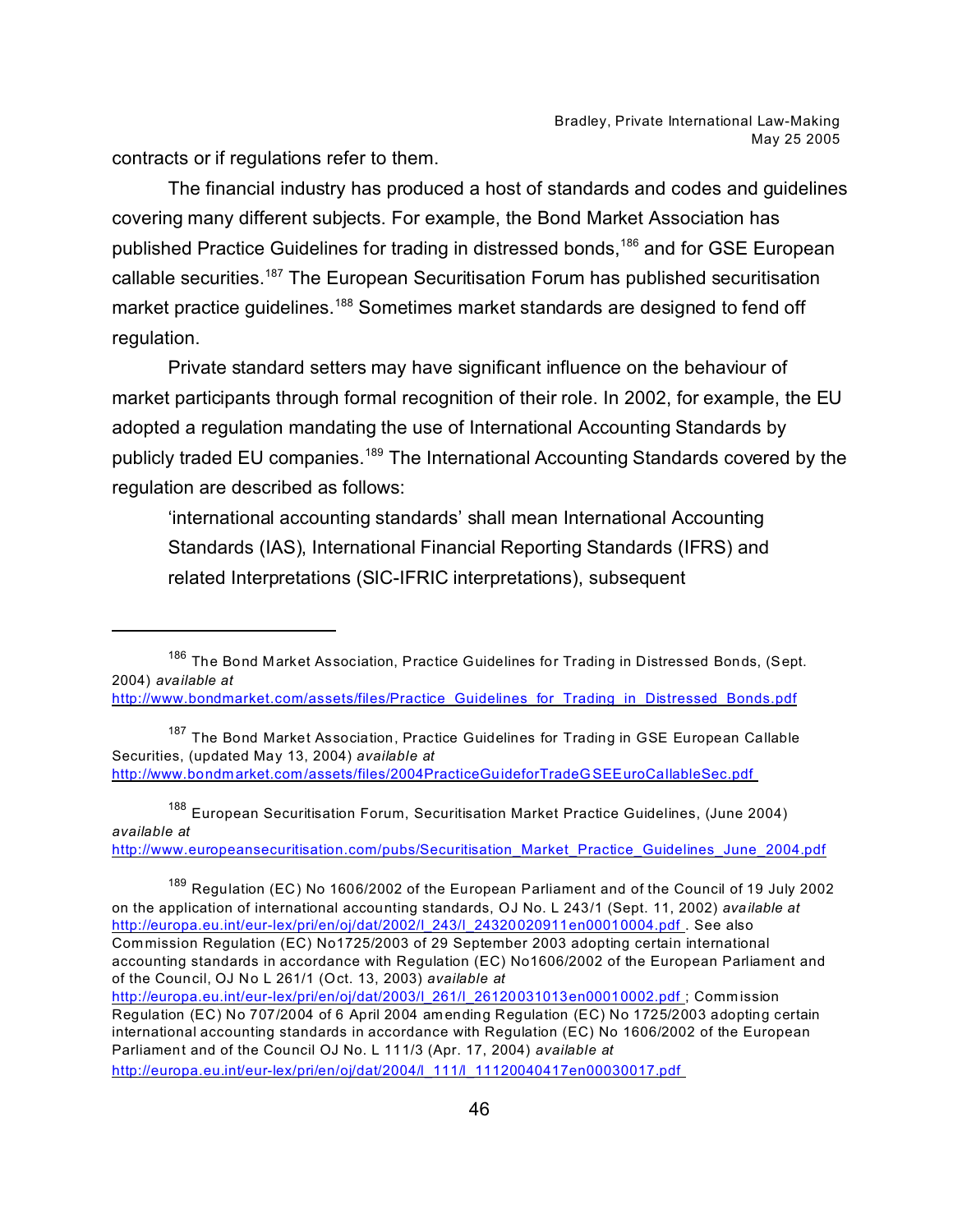amendments to those standards and related interpretations, future standards and related interpretations issued or adopted by the International Accounting Standards Board (IASB).<sup>190</sup>

The International Accounting Standards Board is a non-governmental organisation, funded by private sector firms. As such it has been criticised by commentators and is currently in the process of a constitutional review.<sup>191</sup>

Other private sector firms act as regulatory entrepreneurs by setting criteria for market transactions. Credit rating agencies assess the financial condition of issuers of securities in the capital markets, and their decisions about how to treat different liabilities can have an impact on the issuers' ability to raise funds in the capital markets.<sup>192</sup> Credit rating agencies also set detailed criteria for structured finance transactions.<sup>193</sup> Firms which wish to sell securities in a structured financing need to acquire a rating from a credit rating agency in order for the securities to be marketable. They therefore have to ensure that they meet the rating agencies' criteria.<sup>194</sup> Credit ratings are set to influence the level of capital banks are required to hold when they are used as a measure of a

<sup>192</sup> *See*, *e.g.*, OECD, *Corporate Pension Fund Liabilities and Funding Gaps*, 88 Financial Market Trends 69, 91 (March 2005) ("Rating agencies have warned that estimated deficits in company pension schemes are similar to debt. It had previously been thought that credit ratings agencies regarded pensions as long-term liabilities with little negative liquidity implications, at least in the case of those jurisdictions where pensions rank along with non-preferred and unsecured debt in the event of insolvency. Across countries, there are differences in the status of pension creditors, but this status may be subject to change in some countries. For example, making the status of pension creditors "preferred" rather than "unsecured" is likely to affect ratings, particularly for companies where financial indebtedness is already high.")

<sup>190</sup> Regulation on the application of international accounting standards, note 188 above, at Art. 2

<sup>191</sup> See, e.g., IAIS, *Comments on Identifying Issues for the IASC Foundation Constitution Review*, (Feb. 11, 2004) *available at* [http://www.iaisweb.org/190IASConstitutioncomments11February2004.pdf](http://www.iaisweb.org/190IASConstitutioncomments11February2004.pdf )  ("we recognize the importance of bringing to bear the highest calibre of technical expertise and unbiased professional judgment to standard-setting efforts. At the same time, we believe that the overall process for developing these standards must include sufficient transparency and accountability to ensure that strengths, without appropriate checks and balances, do not risk becoming weaknesses.")

<sup>193</sup> *See*, *e.g.*, Standard & Poor's note 176 above.

<sup>194</sup> *See*, *e.g.*, BIS, The Role of Ratings in Structured Finance: Issues and Implications (Jan. 2005) *available at* <http://www.bis.org/publ/cgfs23.pdf>